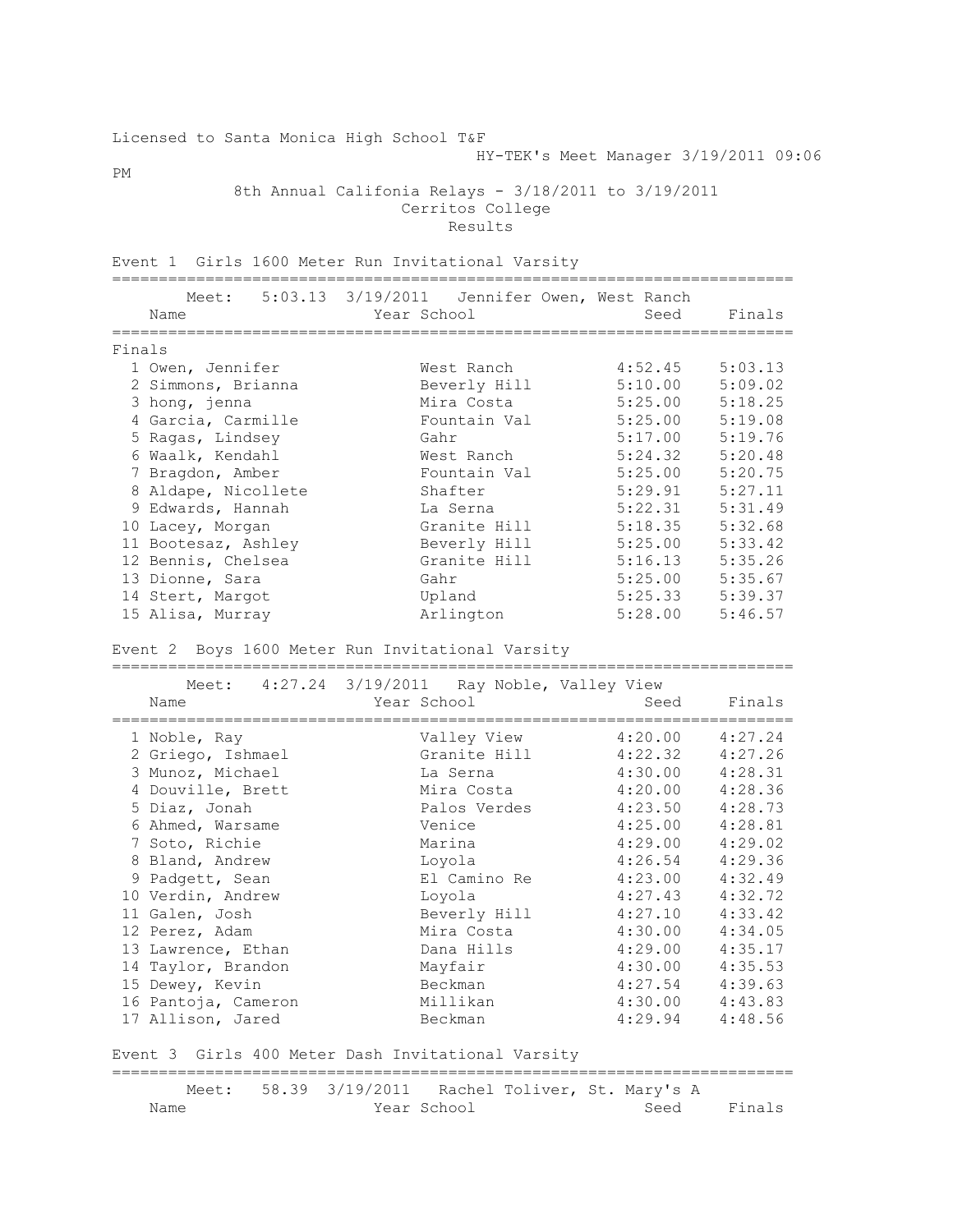| 1 Toliver, Rachel     | St. Mary's A | 57.70 | 58.39 |
|-----------------------|--------------|-------|-------|
| 2 Hackney, Lauren     | Golden Valle | 57.40 | 58.75 |
| 3 Bushnell, Paige     | Upland       | 58.06 | 60.30 |
| 4 Robinson, Alecia    | Wilson (Lb)  | 59.62 | 61.41 |
| 5 Hector, Keiko       | Palos Verdes | 59.00 | 61.48 |
| 6 Buckley, Summer     | St. Mary's A | 57.40 | 61.78 |
| 7 Claustro, Elizabeth | Upland       | 57.85 | 63.34 |
| 8 Peoples, Ashley     | Wilson (Lb)  | 59.55 | 63.90 |

Event 4 Boys 400 Meter Dash Invitational Varsity

=========================================================================

| Meet:<br>Name      | 49.01 3/19/2011 Andres Vega, La Serna<br>Year School | Seed  | Finals |
|--------------------|------------------------------------------------------|-------|--------|
| 1 Vega, Andres     | La Serna                                             | 48.60 | 49.01  |
| 2 Perkins, Josh    | Gahr                                                 | 50.58 | 50.34  |
| 3 Chaisson, Corey  | Golden Valle                                         | 50.00 | 51.98  |
| 4 Giles, Patrick   | Golden Valle                                         | 50.10 | 52.49  |
| 5 Hutchings, Leran | Roosevelt -S                                         | 50.80 | 52.54  |
| 6 Conner, Myles    | Upland                                               | 50.02 | 53.84  |
| 7 Dennis, Michael  | Pasadena                                             | 50.27 | 56.47  |

## Event 5 Girls 800 Meter Run Invitational Varsity

========================================================================= Meet: 2:17.91 3/19/2011 Jennifer Owen, West Ranch

| Meet:<br>Name         | $\angle$ :17.91 3/19/2011 Jennifer Owen, West Ranch<br>Year School | Seed    | Finals  |
|-----------------------|--------------------------------------------------------------------|---------|---------|
| 1 Owen, Jennifer      | West Ranch                                                         | 2:12.40 | 2:17.91 |
| 2 Welker, Ashley      | West Ranch                                                         | 2:13.87 | 2:21.19 |
| 3 Martinez, Catherine | Fountain Val                                                       | 2:19.20 | 2:21.80 |
| 4 Gray, Sydney        | Beverly Hill                                                       | 2:15.00 | 2:24.08 |
| 5 Hernandez, Anna     | Wilson (Lb)                                                        | 2:18.02 | 2:25.16 |
| 6 Bradshaw, Jayla     | Gahr                                                               | 2:23.51 | 2:25.61 |
| 7 Nickles, Marissa    | Fountain Val                                                       | 2:23.00 | 2:27.55 |
| 8 Natalie, Schafer    | Arlington                                                          | 2:18.00 | 2:28.35 |
| 9 Alisa, Murray       | Arlington                                                          | 2:22.00 | 2:29.33 |
| 10 Gomez, Jasmine     | Mayfair                                                            |         | 2:31.26 |

# Event 6 Boys 800 Meter Run Invitational Varsity

========================================================================= Meet: 1:57.74 3/19/2011 Phillip Kostelnik, Loyola

| uutu .<br>Name       | T.J/.17 J/IJ/ZVII – IHIIIIIN KUSUCIHIN, HUYUIQ<br>Year School | Seed    | Finals  |
|----------------------|---------------------------------------------------------------|---------|---------|
| 1 Kostelnik, Phillip | Loyola                                                        | 1:56.78 | 1:57.74 |
| 2 Wenberg, Karl      | Marina                                                        | 1:54.80 | 1:58.35 |
| 3 Rohani, Alexander  | Beverly Hill                                                  | 1:58.30 | 1:58.47 |
| 4 Batra, Chanan      | Beverly Hill                                                  | 1:59.00 | 1:59.76 |
| 5 Metover, AK        | Claremont                                                     | 1:57.80 | 2:00.16 |
| 6 Ahmed, Warsame     | Venice                                                        | 1:58.00 | 2:00.76 |
| 7 Williams, Adam     | Damien                                                        | 1:59.36 | 2:01.01 |
| 8 Medina, Andrew     | Lovola                                                        | 1:57.33 | 2:01.62 |
| 9 Morales, Luis      | Fountain Val                                                  | 1:58.06 | 2:01.90 |

### Event 7 Girls 300 Meter Hurdles Invitational Varsity

=========================================================================

Meet: 45.19 3/19/2011 Gianna Woodruff, St. Mary's A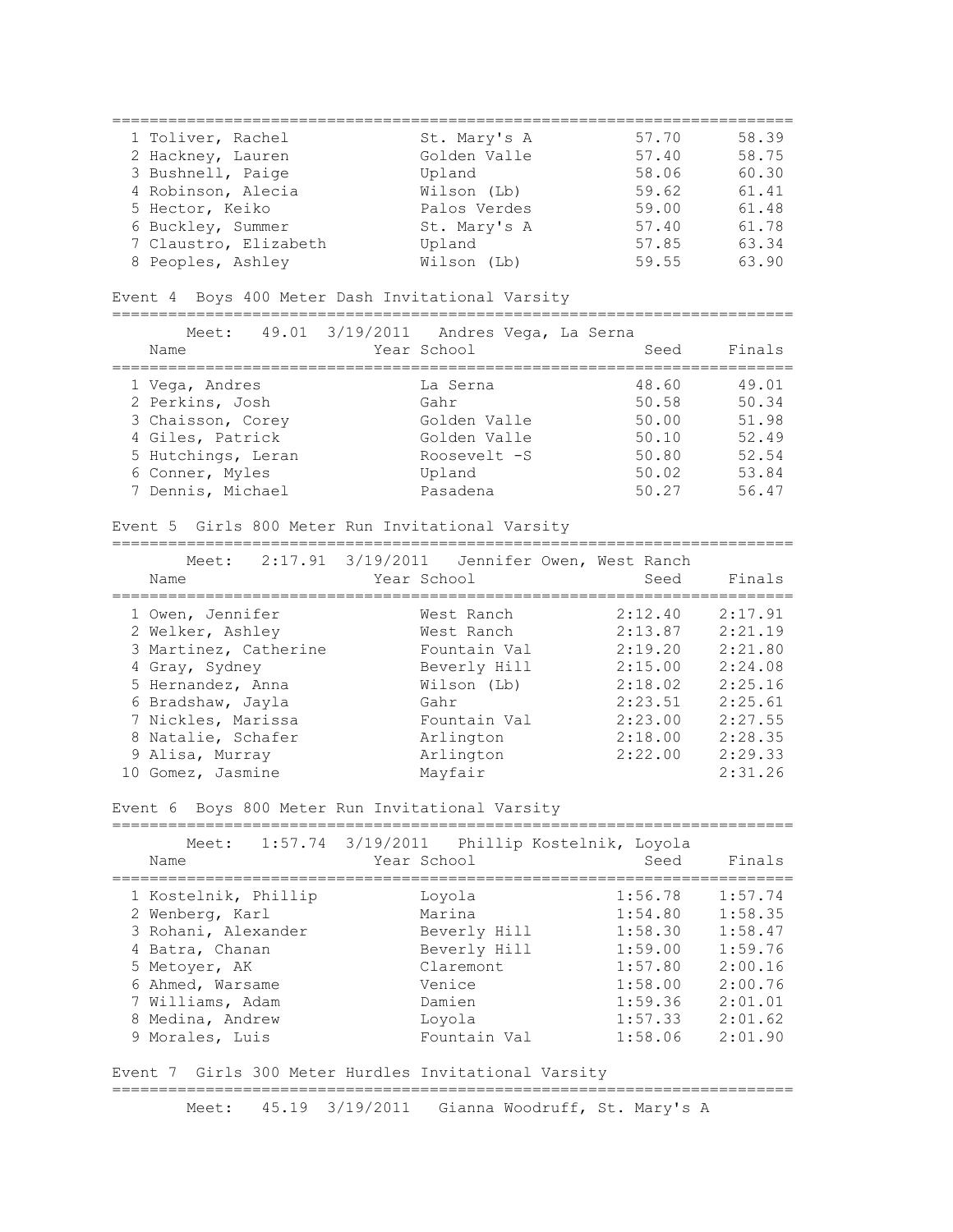|      | Name<br>Year School                                 |                                                    |       |             |  |
|------|-----------------------------------------------------|----------------------------------------------------|-------|-------------|--|
|      |                                                     |                                                    |       |             |  |
|      | 1 Woodruff, Gianna                                  | St. Mary's A                                       | 42.80 | 45.19       |  |
|      | 2 Bushnell, Paige                                   | Upland                                             | 47.36 | 46.53       |  |
|      | 3 Tucker, Zoe                                       | Louisville                                         | 47.90 | 47.57       |  |
|      | 4 Hardesty, Madeline                                | Golden Valle                                       | 47.60 | 48.01       |  |
|      | 5 White, Selihah                                    | Hamilton -la                                       | 47.20 | 49.68       |  |
|      | 6 Grigus, Paige                                     | Fountain Val                                       | 47.58 | 50.90       |  |
|      | 7 Clark, Camille                                    | Beckman                                            | 47.31 | 51.14       |  |
|      | Event 8 Boys 300 Meter Hurdles Invitational Varsity |                                                    |       |             |  |
|      | 39.65<br>3/19/2011<br>Meet:                         | Michael Barton, DeLaSalle                          |       |             |  |
|      | Name                                                | Year School                                        | Seed  | Finals      |  |
|      |                                                     |                                                    |       |             |  |
|      | 1 Barton, Michael                                   | DeLaSalle                                          | 38.18 | 39.65       |  |
|      | 2 Smith, Cody                                       | South Torran                                       | 40.07 | 40.12       |  |
|      | 3 Ilyas, Hassan                                     | Fountain Val                                       | 40.03 | 40.30       |  |
|      | 4 Hutchings, Leran                                  | Roosevelt -S                                       | 39.80 | 40.38       |  |
|      | 5 Morgan, Donavan                                   | Mayfair                                            | 40.15 | 41.07       |  |
|      | 6 Cleghorne, Salim                                  | Claremont                                          | 40.02 | 41.48       |  |
|      | 7 Moore, Barrington                                 | Santa Monica                                       | 39.50 | 42.82       |  |
|      |                                                     |                                                    |       |             |  |
|      | Event 9 Girls 200 Meter Dash Invitational Varsity   |                                                    |       |             |  |
|      |                                                     |                                                    |       |             |  |
|      |                                                     |                                                    |       |             |  |
| $=$  |                                                     |                                                    |       |             |  |
|      |                                                     | Meet: 24.44 3/19/2011 La Toya Williams, Louisville |       |             |  |
|      | Name                                                | Year School                                        | Seed  | Finals      |  |
| Wind |                                                     |                                                    |       |             |  |
|      |                                                     |                                                    |       |             |  |
|      |                                                     |                                                    |       |             |  |
|      | 1 Williams, La Toya                                 | Louisville                                         | 24.88 | 24.44       |  |
| NWI  |                                                     |                                                    |       |             |  |
|      |                                                     | Jordan -ss                                         | 25.50 | 24.72       |  |
| NWI  | 2 Franklin, La Troya                                |                                                    |       |             |  |
|      |                                                     |                                                    | 24.97 | 25.75       |  |
| NWI  | 3 Chambers, Ashleigh                                | Wilson (Lb)                                        |       |             |  |
|      |                                                     | Golden Valle                                       | 25.10 | 26.43       |  |
| NWI  | 4 Hackney, Lauren                                   |                                                    |       |             |  |
|      |                                                     |                                                    |       |             |  |
|      | 5 Osaji, Tracy                                      | Bellflower                                         | 25.50 | 26.47       |  |
| NWI  |                                                     |                                                    |       |             |  |
|      | 6 Dixon, Imani                                      | Golden Valle                                       |       | 25.40 26.89 |  |
| NWI  |                                                     |                                                    |       |             |  |
|      | 7 Scott, Ceejai                                     | Compton                                            |       | 24.73 29.96 |  |
| NWI  |                                                     |                                                    |       |             |  |
|      |                                                     |                                                    |       |             |  |
|      | Event 10 Boys 200 Meter Dash Invitational Varsity   |                                                    |       |             |  |
|      |                                                     |                                                    |       |             |  |
|      |                                                     |                                                    |       |             |  |
|      |                                                     | Meet: 22.39 3/19/2011 Devante O'Connor, Locke      |       |             |  |
|      | Name                                                | Year School                                        |       | Seed Finals |  |
| Wind |                                                     |                                                    |       |             |  |
|      |                                                     |                                                    |       |             |  |
|      |                                                     |                                                    |       |             |  |
| 1.9  | 1 O'Connor, Devante                                 | Locke                                              |       | 21.82 22.39 |  |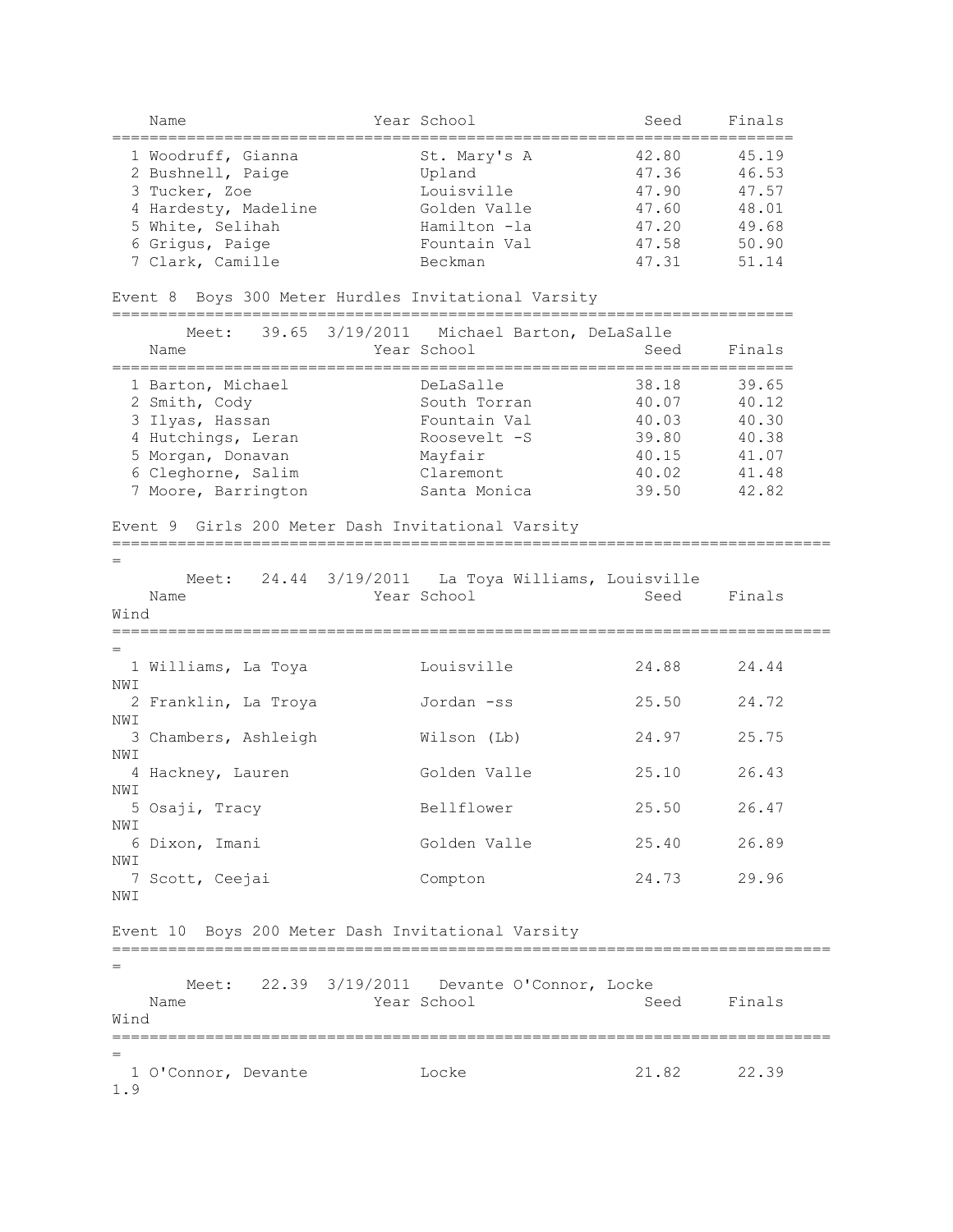| 1.9        | 2 Aiken, Michael      | Claremont    | 22.21 | 22.44 |
|------------|-----------------------|--------------|-------|-------|
|            | 3 Countryman, Cameran | Beverly Hill | 22.10 | 22.76 |
| 1.9<br>1.9 | 4 Johnson, Alec       | DeLaSalle    | 22.18 | 22.81 |

Event 11 Boys 3200 Meter Run Invitational Varsity

| Event II Boys 3200 Meter Run Invitational Varsity |                                                             |         |          |
|---------------------------------------------------|-------------------------------------------------------------|---------|----------|
| Name                                              | Meet: 9:14.43 3/19/2011 Karl Baranov, Marina<br>Year School | Seed    | Finals   |
| 1 Baranov, Karl                                   | Marina                                                      | 9:14.00 | 9:14.43  |
| 2 Ross, Paul                                      | Claremont                                                   | 9:22.64 | 9:16.73  |
| 3 Monroy, Anthony                                 | Burroughs (B                                                | 9:18.00 | 9:20.22  |
| 4 Unno, Justin                                    | Palos Verdes                                                | 9:45.00 | 9:26.77  |
| 5 Jones, Jared                                    | Loyola                                                      | 9:29.31 | 9:29.20  |
| 6 Enriquez, Christopher                           | Warren                                                      | 9:21.90 | 9:30.34  |
| 7 Perry, Brandon                                  | Beckman                                                     | 9:35.95 | 9:31.23  |
| 8 Ebiner, Tom                                     | Damien                                                      | 9:46.41 | 9:32.28  |
| 9 Pantoja, Cameron                                | Millikan                                                    | 9:32.00 | 9:36.46  |
| 10 Marquardt, Charles                             | Loyola                                                      | 9:39.20 | 9:40.69  |
| 11 Jordan, Cody                                   | Granite Hill                                                | 9:38.72 | 9:41.78  |
| 12 Sotelo, Andres                                 | Millikan                                                    | 9:33.00 | 9:44.49  |
| 13 Barragan, Ben                                  | Valley View                                                 | 9:40.00 | 9:44.76  |
| 14 Sager, Robert                                  | Granite Hill                                                | 9:41.30 | 9:47.62  |
| 15 Munoz, Michael                                 | La Serna                                                    | 9:38.00 | 9:52.81  |
| 16 Prieto, Jason                                  | Upland                                                      | 9:34.98 | 10:00.45 |
| 17 Vargas, Danny                                  | Huntington B                                                | 9:15.00 | 10:04.07 |
| 18 Aguilar, Joseph                                | Arlington                                                   | 9:42.00 | 10:04.09 |
| 19 Magdaleno, Eddie                               | Valley View                                                 | 9:55.00 | 10:09.84 |
| 19 Hunter, Stephen                                | St. John Bos                                                | 9:45.70 | 10:09.84 |
| 21 Vargas, Efrain                                 | Huntington B                                                | 9:39.10 | 10:10.29 |
| 22 Blanton, Jonathan                              | Troy                                                        | 9:22.00 | 10:19.20 |

#### Event 12 Girls 3200 Meter Run Invitational Varsity

========================================================================= Meet: 11:14.27 3/19/2011 aryn foland, Mira Costa National: 9:48.59 1996 Kim Mortensen Name Year School Seed Finals ========================================================================= 1 foland, aryn Mira Costa 10:50.00 11:14.27 2 Sugimoto, Kelli Mira Costa 11:22.00 11:21.37 3 Esparza, Dominique Valley View 12:08.00 11:28.82 4 McManus, Grace Granite Hill 11:52.60 11:33.68 5 White, Kayla Dana Hills 11:40.00 11:34.91 6 Rodarte, Ruth Millikan 11:31.00 11:37.69 7 Ibarra, Melisssa Millikan 11:39.00 11:38.15 8 Clemens, Lauren Beckman 11:41.71 11:46.79 9 Jackson, AJ Dana Hills 11:45.00 11:50.09 10 Bartoletti, Melissa Pacifica (Gg 11:45.00 11:58.96 11 Edwards, Hannah La Serna 11:45.00 12:04.74 12 Han, Kayla Gahr 12:00.00 12:12.35 13 Gould, Ashley Upland 12:05.81 12:23.49 14 Estephany, Laguna Wilson (Lb) 12:03.00 12:28.57 15 Aldape, Nicollete Shafter 12:12.57 12:29.38 16 Bjazevich, Tristanie Narbonne 11:23.35 13:15.95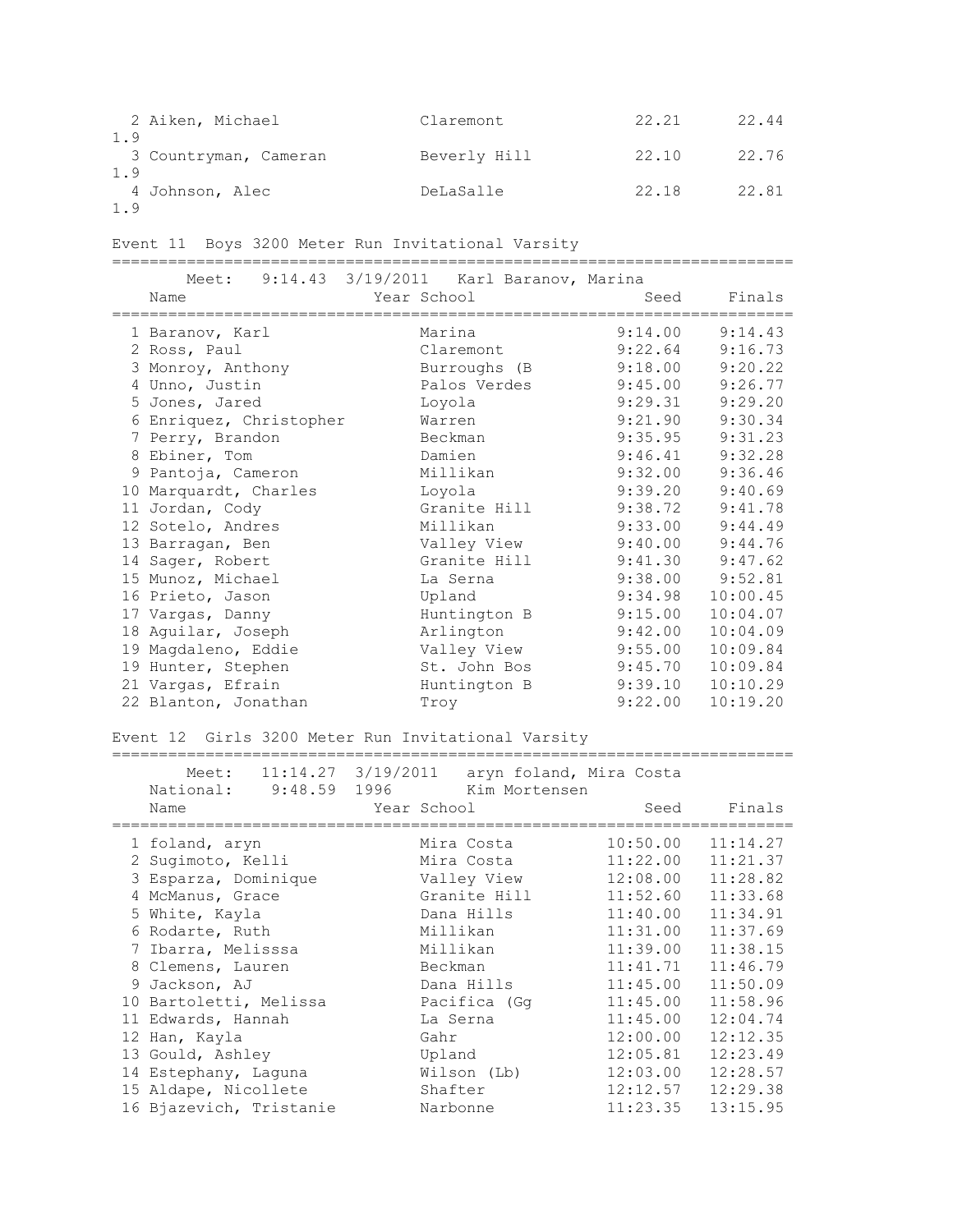| 4:00.86<br>3/19/2011<br>Meet:<br>School                                                     | St. Mary's Academy, St. Mary's A<br>Seed  | Finals                           |
|---------------------------------------------------------------------------------------------|-------------------------------------------|----------------------------------|
| --------------<br>1 St. Mary's Academy                                                      | 3:53.00                                   | 4:00.86                          |
| 2 Claremont                                                                                 | 4:05.99                                   | 4:05.78                          |
| 3 West Ranch                                                                                | 4:02.67                                   | 4:15.03                          |
| 4 Louisville                                                                                | 4:00.00                                   | 4:16.42                          |
| 5 Beverly Hills                                                                             | 4:09.00                                   | 4:21.40                          |
| 6 Arlington                                                                                 | 4:01.00                                   | 4:27.09                          |
| Event 14 Boys 4x400 Meter Relay Invitational Varsity                                        |                                           |                                  |
| 3/19/2011<br>3:29.01<br>Meet:<br>School                                                     | St. John Bosco, St. John Bos<br>Seed      | Finals                           |
| 1 St. John Bosco                                                                            | 3:28.00                                   | 3:29.01                          |
| 2 Fountain Valley                                                                           | 3:28.00                                   | 3:29.63                          |
| 3 Claremont                                                                                 | 3:28.80                                   | 3:32.47                          |
| 4 Narbonne                                                                                  | 3:25.36                                   | 3:33.90                          |
| 5 Mayfair                                                                                   | 3:28.32                                   | 3:37.94                          |
| 6 Beverly Hills                                                                             | 3:27.30                                   | 3:40.01                          |
| 7 Pasadena                                                                                  | 3:23.59                                   | 3:52.44                          |
| Top 1 Each Heat plus Next 5 Best Times<br>9 Advance:<br>46.23 2004<br>Meet:<br>Wi<br>School | Long Beach Wilson High School, Long Beach |                                  |
|                                                                                             | Seed                                      | Prelims<br>H#                    |
|                                                                                             |                                           |                                  |
|                                                                                             |                                           |                                  |
| 1 St. Mary's Academy                                                                        | 47.50                                     | 47.920<br>1                      |
| 2 Wilson (Lb) -ss                                                                           | 47.31                                     | 49.20Q<br>3                      |
| 3 Louisville                                                                                | 48.70                                     | 49.31Q<br>$\mathbf{2}$           |
| 4 Independence -ce                                                                          | 50.01                                     | 49.840<br>4                      |
| 5 Marina                                                                                    | 49.90<br>49.60                            | $\overline{4}$<br>49.95q         |
| 6 Golden Valley -ss<br>7 Dana Hills                                                         |                                           | 50.57q<br>$\mathcal{S}$<br>2     |
|                                                                                             | 49.98                                     | 50.64q                           |
| 8 El Camino Real<br>8 Locke                                                                 | 51.09<br>51.00                            | 51.02q<br>$\mathbf{1}$           |
| 10 Claremont                                                                                | 50.20                                     | 51.02q<br>3<br>51.29             |
|                                                                                             | 51.78                                     | $\mathbf 1$                      |
| 10 Pittsburg                                                                                |                                           | 51.29<br>4<br>51.38              |
| 12 Fountain Valley<br>13 Palos Verdes                                                       | 49.88<br>51.05                            | $1\,$<br>$\mathfrak{Z}$<br>51.41 |
| 14 Jordan -ss                                                                               | 49.50                                     | $\,1\,$<br>51.43                 |
| 15 Mayfair                                                                                  | 50.01                                     | $\sqrt{2}$<br>51.60              |
| 16 Pasadena                                                                                 | 49.23                                     | 51.95<br>$\overline{4}$          |
| 17 Arlington                                                                                | 49.00                                     | 52.00<br>$\sqrt{2}$              |
| 18 Beverly Hills                                                                            | 52.50                                     | 52.43<br>4                       |
| Preliminaries<br>19 West Ranch                                                              | 52.13                                     | $\mathbf 1$<br>52.57             |
| 20 Pacifica (Gg)                                                                            | 51.64                                     | $\sqrt{2}$<br>52.66              |
| 21 South Torrance                                                                           | 52.00                                     | $\mathsf 3$<br>52.93             |

Event 13 Girls 4x400 Meter Relay Invitational Varsity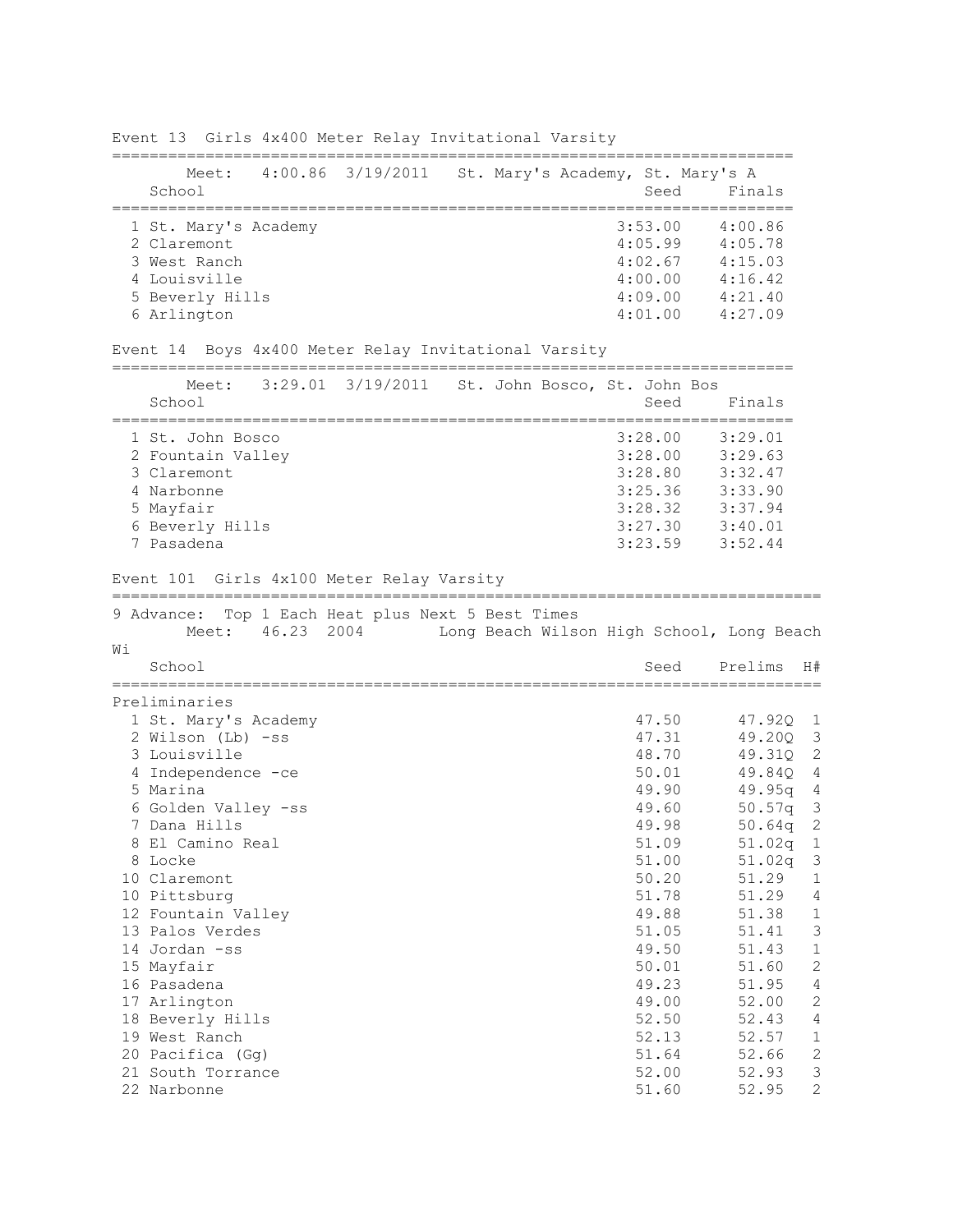| 46.23 2004<br>Long Beach Wilson High School, Long Beach<br>Meet:<br>Wi<br>School<br>Prelims<br>Finals<br>-----------<br>Finals<br>47.92<br>1 St. Mary's Academy<br>47.68<br>2 Louisville<br>49.31<br>49.14<br>3 Wilson (Lb) -ss<br>49.20<br>49.31<br>49.84<br>49.41<br>4 Independence -ce<br>5 Marina<br>49.95<br>49.95<br>6 El Camino Real<br>51.02<br>50.78<br>7 Locke<br>51.02<br>51.02<br>8 Dana Hills<br>50.64<br>51.14<br>Event 102 Boys 4x100 Meter Relay Varsity<br>Top 1 Each Heat plus Next 5 Best Times<br>9 Advance:<br>41.21 3/20/2010 Poly (LB), Poly (LB)<br>Meet:<br>School<br>Seed<br>Prelims<br>H#<br>==========================<br>Preliminaries<br>42.89<br>1 Pacifica (Gg)<br>43.41Q<br>4<br>2 Locke<br>43.25<br>43.81Q<br>2<br>42.25<br>3 Pasadena<br>44.090<br>1<br>3<br>4 Golden Valley -ce<br>43.40<br>44.81Q<br>5 Claremont<br>43.60<br>4<br>44.63q<br>$\,1\,$<br>43.78<br>6 Pittsburg<br>44.85q<br>$\mathbf{2}$<br>7 Beverly Hills<br>43.65<br>44.88q<br>$\mathfrak{Z}$<br>44.30<br>8 Golden Valley -ss<br>45.31q<br>9 Jordan -ss<br>43.00<br>45.60q<br>$\mathbf{1}$<br>44.25<br>45.90<br>10 Mayfair<br>4<br>11 South Torrance<br>45.00<br>45.95<br>2<br>3<br>45.21<br>12 Compton<br>46.02<br>$\mathbf{1}$<br>44.85<br>46.29<br>13 Torrance<br>14 Valley View<br>47.25<br>4<br>47.60<br>15 Upland<br>44.50<br>2<br>47.70<br>16 Verbum Dei<br>46.90<br>48.09<br>4<br>3<br>-- DeLaSalle<br>42.56<br>DNF<br>44.02<br>-- Carter<br>DNF<br>3<br>-- Gahr<br>43.10<br>1<br>DQ.<br>Boys 4x100 Meter Relay Varsity<br>Event 102<br>41.21 3/20/2010 Poly (LB), Poly (LB)<br>Meet:<br>Prelims<br>School<br>Finals<br>Points<br>$===$<br>Finals<br>43.41<br>1 Pacifica (Gg)<br>42.83<br>43.81<br>2 Locke<br>43.65<br>3 Pasadena<br>44.09<br>44.26<br>44.63<br>4 Claremont<br>44.50<br>4 Pittsburg<br>44.85<br>44.50 | LAGUL TAT |  | GILLS 4XIOO MELEL REIdy ValSILY |  |  |  |
|------------------------------------------------------------------------------------------------------------------------------------------------------------------------------------------------------------------------------------------------------------------------------------------------------------------------------------------------------------------------------------------------------------------------------------------------------------------------------------------------------------------------------------------------------------------------------------------------------------------------------------------------------------------------------------------------------------------------------------------------------------------------------------------------------------------------------------------------------------------------------------------------------------------------------------------------------------------------------------------------------------------------------------------------------------------------------------------------------------------------------------------------------------------------------------------------------------------------------------------------------------------------------------------------------------------------------------------------------------------------------------------------------------------------------------------------------------------------------------------------------------------------------------------------------------------------------------------------------------------------------------------------------------------------------------------------------------------------------------------------------------------------------------------------------------------------------------|-----------|--|---------------------------------|--|--|--|
|                                                                                                                                                                                                                                                                                                                                                                                                                                                                                                                                                                                                                                                                                                                                                                                                                                                                                                                                                                                                                                                                                                                                                                                                                                                                                                                                                                                                                                                                                                                                                                                                                                                                                                                                                                                                                                    |           |  |                                 |  |  |  |
|                                                                                                                                                                                                                                                                                                                                                                                                                                                                                                                                                                                                                                                                                                                                                                                                                                                                                                                                                                                                                                                                                                                                                                                                                                                                                                                                                                                                                                                                                                                                                                                                                                                                                                                                                                                                                                    |           |  |                                 |  |  |  |
|                                                                                                                                                                                                                                                                                                                                                                                                                                                                                                                                                                                                                                                                                                                                                                                                                                                                                                                                                                                                                                                                                                                                                                                                                                                                                                                                                                                                                                                                                                                                                                                                                                                                                                                                                                                                                                    |           |  |                                 |  |  |  |
|                                                                                                                                                                                                                                                                                                                                                                                                                                                                                                                                                                                                                                                                                                                                                                                                                                                                                                                                                                                                                                                                                                                                                                                                                                                                                                                                                                                                                                                                                                                                                                                                                                                                                                                                                                                                                                    |           |  |                                 |  |  |  |
|                                                                                                                                                                                                                                                                                                                                                                                                                                                                                                                                                                                                                                                                                                                                                                                                                                                                                                                                                                                                                                                                                                                                                                                                                                                                                                                                                                                                                                                                                                                                                                                                                                                                                                                                                                                                                                    |           |  |                                 |  |  |  |
|                                                                                                                                                                                                                                                                                                                                                                                                                                                                                                                                                                                                                                                                                                                                                                                                                                                                                                                                                                                                                                                                                                                                                                                                                                                                                                                                                                                                                                                                                                                                                                                                                                                                                                                                                                                                                                    |           |  |                                 |  |  |  |
|                                                                                                                                                                                                                                                                                                                                                                                                                                                                                                                                                                                                                                                                                                                                                                                                                                                                                                                                                                                                                                                                                                                                                                                                                                                                                                                                                                                                                                                                                                                                                                                                                                                                                                                                                                                                                                    |           |  |                                 |  |  |  |
|                                                                                                                                                                                                                                                                                                                                                                                                                                                                                                                                                                                                                                                                                                                                                                                                                                                                                                                                                                                                                                                                                                                                                                                                                                                                                                                                                                                                                                                                                                                                                                                                                                                                                                                                                                                                                                    |           |  |                                 |  |  |  |
|                                                                                                                                                                                                                                                                                                                                                                                                                                                                                                                                                                                                                                                                                                                                                                                                                                                                                                                                                                                                                                                                                                                                                                                                                                                                                                                                                                                                                                                                                                                                                                                                                                                                                                                                                                                                                                    |           |  |                                 |  |  |  |
|                                                                                                                                                                                                                                                                                                                                                                                                                                                                                                                                                                                                                                                                                                                                                                                                                                                                                                                                                                                                                                                                                                                                                                                                                                                                                                                                                                                                                                                                                                                                                                                                                                                                                                                                                                                                                                    |           |  |                                 |  |  |  |
|                                                                                                                                                                                                                                                                                                                                                                                                                                                                                                                                                                                                                                                                                                                                                                                                                                                                                                                                                                                                                                                                                                                                                                                                                                                                                                                                                                                                                                                                                                                                                                                                                                                                                                                                                                                                                                    |           |  |                                 |  |  |  |
|                                                                                                                                                                                                                                                                                                                                                                                                                                                                                                                                                                                                                                                                                                                                                                                                                                                                                                                                                                                                                                                                                                                                                                                                                                                                                                                                                                                                                                                                                                                                                                                                                                                                                                                                                                                                                                    |           |  |                                 |  |  |  |
|                                                                                                                                                                                                                                                                                                                                                                                                                                                                                                                                                                                                                                                                                                                                                                                                                                                                                                                                                                                                                                                                                                                                                                                                                                                                                                                                                                                                                                                                                                                                                                                                                                                                                                                                                                                                                                    |           |  |                                 |  |  |  |
|                                                                                                                                                                                                                                                                                                                                                                                                                                                                                                                                                                                                                                                                                                                                                                                                                                                                                                                                                                                                                                                                                                                                                                                                                                                                                                                                                                                                                                                                                                                                                                                                                                                                                                                                                                                                                                    |           |  |                                 |  |  |  |
|                                                                                                                                                                                                                                                                                                                                                                                                                                                                                                                                                                                                                                                                                                                                                                                                                                                                                                                                                                                                                                                                                                                                                                                                                                                                                                                                                                                                                                                                                                                                                                                                                                                                                                                                                                                                                                    |           |  |                                 |  |  |  |
|                                                                                                                                                                                                                                                                                                                                                                                                                                                                                                                                                                                                                                                                                                                                                                                                                                                                                                                                                                                                                                                                                                                                                                                                                                                                                                                                                                                                                                                                                                                                                                                                                                                                                                                                                                                                                                    |           |  |                                 |  |  |  |
|                                                                                                                                                                                                                                                                                                                                                                                                                                                                                                                                                                                                                                                                                                                                                                                                                                                                                                                                                                                                                                                                                                                                                                                                                                                                                                                                                                                                                                                                                                                                                                                                                                                                                                                                                                                                                                    |           |  |                                 |  |  |  |
|                                                                                                                                                                                                                                                                                                                                                                                                                                                                                                                                                                                                                                                                                                                                                                                                                                                                                                                                                                                                                                                                                                                                                                                                                                                                                                                                                                                                                                                                                                                                                                                                                                                                                                                                                                                                                                    |           |  |                                 |  |  |  |
|                                                                                                                                                                                                                                                                                                                                                                                                                                                                                                                                                                                                                                                                                                                                                                                                                                                                                                                                                                                                                                                                                                                                                                                                                                                                                                                                                                                                                                                                                                                                                                                                                                                                                                                                                                                                                                    |           |  |                                 |  |  |  |
|                                                                                                                                                                                                                                                                                                                                                                                                                                                                                                                                                                                                                                                                                                                                                                                                                                                                                                                                                                                                                                                                                                                                                                                                                                                                                                                                                                                                                                                                                                                                                                                                                                                                                                                                                                                                                                    |           |  |                                 |  |  |  |
|                                                                                                                                                                                                                                                                                                                                                                                                                                                                                                                                                                                                                                                                                                                                                                                                                                                                                                                                                                                                                                                                                                                                                                                                                                                                                                                                                                                                                                                                                                                                                                                                                                                                                                                                                                                                                                    |           |  |                                 |  |  |  |
|                                                                                                                                                                                                                                                                                                                                                                                                                                                                                                                                                                                                                                                                                                                                                                                                                                                                                                                                                                                                                                                                                                                                                                                                                                                                                                                                                                                                                                                                                                                                                                                                                                                                                                                                                                                                                                    |           |  |                                 |  |  |  |
|                                                                                                                                                                                                                                                                                                                                                                                                                                                                                                                                                                                                                                                                                                                                                                                                                                                                                                                                                                                                                                                                                                                                                                                                                                                                                                                                                                                                                                                                                                                                                                                                                                                                                                                                                                                                                                    |           |  |                                 |  |  |  |
|                                                                                                                                                                                                                                                                                                                                                                                                                                                                                                                                                                                                                                                                                                                                                                                                                                                                                                                                                                                                                                                                                                                                                                                                                                                                                                                                                                                                                                                                                                                                                                                                                                                                                                                                                                                                                                    |           |  |                                 |  |  |  |
|                                                                                                                                                                                                                                                                                                                                                                                                                                                                                                                                                                                                                                                                                                                                                                                                                                                                                                                                                                                                                                                                                                                                                                                                                                                                                                                                                                                                                                                                                                                                                                                                                                                                                                                                                                                                                                    |           |  |                                 |  |  |  |
|                                                                                                                                                                                                                                                                                                                                                                                                                                                                                                                                                                                                                                                                                                                                                                                                                                                                                                                                                                                                                                                                                                                                                                                                                                                                                                                                                                                                                                                                                                                                                                                                                                                                                                                                                                                                                                    |           |  |                                 |  |  |  |
|                                                                                                                                                                                                                                                                                                                                                                                                                                                                                                                                                                                                                                                                                                                                                                                                                                                                                                                                                                                                                                                                                                                                                                                                                                                                                                                                                                                                                                                                                                                                                                                                                                                                                                                                                                                                                                    |           |  |                                 |  |  |  |
|                                                                                                                                                                                                                                                                                                                                                                                                                                                                                                                                                                                                                                                                                                                                                                                                                                                                                                                                                                                                                                                                                                                                                                                                                                                                                                                                                                                                                                                                                                                                                                                                                                                                                                                                                                                                                                    |           |  |                                 |  |  |  |
|                                                                                                                                                                                                                                                                                                                                                                                                                                                                                                                                                                                                                                                                                                                                                                                                                                                                                                                                                                                                                                                                                                                                                                                                                                                                                                                                                                                                                                                                                                                                                                                                                                                                                                                                                                                                                                    |           |  |                                 |  |  |  |
|                                                                                                                                                                                                                                                                                                                                                                                                                                                                                                                                                                                                                                                                                                                                                                                                                                                                                                                                                                                                                                                                                                                                                                                                                                                                                                                                                                                                                                                                                                                                                                                                                                                                                                                                                                                                                                    |           |  |                                 |  |  |  |
|                                                                                                                                                                                                                                                                                                                                                                                                                                                                                                                                                                                                                                                                                                                                                                                                                                                                                                                                                                                                                                                                                                                                                                                                                                                                                                                                                                                                                                                                                                                                                                                                                                                                                                                                                                                                                                    |           |  |                                 |  |  |  |
|                                                                                                                                                                                                                                                                                                                                                                                                                                                                                                                                                                                                                                                                                                                                                                                                                                                                                                                                                                                                                                                                                                                                                                                                                                                                                                                                                                                                                                                                                                                                                                                                                                                                                                                                                                                                                                    |           |  |                                 |  |  |  |
|                                                                                                                                                                                                                                                                                                                                                                                                                                                                                                                                                                                                                                                                                                                                                                                                                                                                                                                                                                                                                                                                                                                                                                                                                                                                                                                                                                                                                                                                                                                                                                                                                                                                                                                                                                                                                                    |           |  |                                 |  |  |  |
|                                                                                                                                                                                                                                                                                                                                                                                                                                                                                                                                                                                                                                                                                                                                                                                                                                                                                                                                                                                                                                                                                                                                                                                                                                                                                                                                                                                                                                                                                                                                                                                                                                                                                                                                                                                                                                    |           |  |                                 |  |  |  |
|                                                                                                                                                                                                                                                                                                                                                                                                                                                                                                                                                                                                                                                                                                                                                                                                                                                                                                                                                                                                                                                                                                                                                                                                                                                                                                                                                                                                                                                                                                                                                                                                                                                                                                                                                                                                                                    |           |  |                                 |  |  |  |
|                                                                                                                                                                                                                                                                                                                                                                                                                                                                                                                                                                                                                                                                                                                                                                                                                                                                                                                                                                                                                                                                                                                                                                                                                                                                                                                                                                                                                                                                                                                                                                                                                                                                                                                                                                                                                                    |           |  |                                 |  |  |  |
|                                                                                                                                                                                                                                                                                                                                                                                                                                                                                                                                                                                                                                                                                                                                                                                                                                                                                                                                                                                                                                                                                                                                                                                                                                                                                                                                                                                                                                                                                                                                                                                                                                                                                                                                                                                                                                    |           |  |                                 |  |  |  |
|                                                                                                                                                                                                                                                                                                                                                                                                                                                                                                                                                                                                                                                                                                                                                                                                                                                                                                                                                                                                                                                                                                                                                                                                                                                                                                                                                                                                                                                                                                                                                                                                                                                                                                                                                                                                                                    |           |  |                                 |  |  |  |
|                                                                                                                                                                                                                                                                                                                                                                                                                                                                                                                                                                                                                                                                                                                                                                                                                                                                                                                                                                                                                                                                                                                                                                                                                                                                                                                                                                                                                                                                                                                                                                                                                                                                                                                                                                                                                                    |           |  |                                 |  |  |  |
|                                                                                                                                                                                                                                                                                                                                                                                                                                                                                                                                                                                                                                                                                                                                                                                                                                                                                                                                                                                                                                                                                                                                                                                                                                                                                                                                                                                                                                                                                                                                                                                                                                                                                                                                                                                                                                    |           |  |                                 |  |  |  |
|                                                                                                                                                                                                                                                                                                                                                                                                                                                                                                                                                                                                                                                                                                                                                                                                                                                                                                                                                                                                                                                                                                                                                                                                                                                                                                                                                                                                                                                                                                                                                                                                                                                                                                                                                                                                                                    |           |  |                                 |  |  |  |
|                                                                                                                                                                                                                                                                                                                                                                                                                                                                                                                                                                                                                                                                                                                                                                                                                                                                                                                                                                                                                                                                                                                                                                                                                                                                                                                                                                                                                                                                                                                                                                                                                                                                                                                                                                                                                                    |           |  |                                 |  |  |  |
|                                                                                                                                                                                                                                                                                                                                                                                                                                                                                                                                                                                                                                                                                                                                                                                                                                                                                                                                                                                                                                                                                                                                                                                                                                                                                                                                                                                                                                                                                                                                                                                                                                                                                                                                                                                                                                    |           |  |                                 |  |  |  |
|                                                                                                                                                                                                                                                                                                                                                                                                                                                                                                                                                                                                                                                                                                                                                                                                                                                                                                                                                                                                                                                                                                                                                                                                                                                                                                                                                                                                                                                                                                                                                                                                                                                                                                                                                                                                                                    |           |  |                                 |  |  |  |
|                                                                                                                                                                                                                                                                                                                                                                                                                                                                                                                                                                                                                                                                                                                                                                                                                                                                                                                                                                                                                                                                                                                                                                                                                                                                                                                                                                                                                                                                                                                                                                                                                                                                                                                                                                                                                                    |           |  |                                 |  |  |  |
|                                                                                                                                                                                                                                                                                                                                                                                                                                                                                                                                                                                                                                                                                                                                                                                                                                                                                                                                                                                                                                                                                                                                                                                                                                                                                                                                                                                                                                                                                                                                                                                                                                                                                                                                                                                                                                    |           |  |                                 |  |  |  |

Event 101 Girls 4x100 Meter Relay Varsity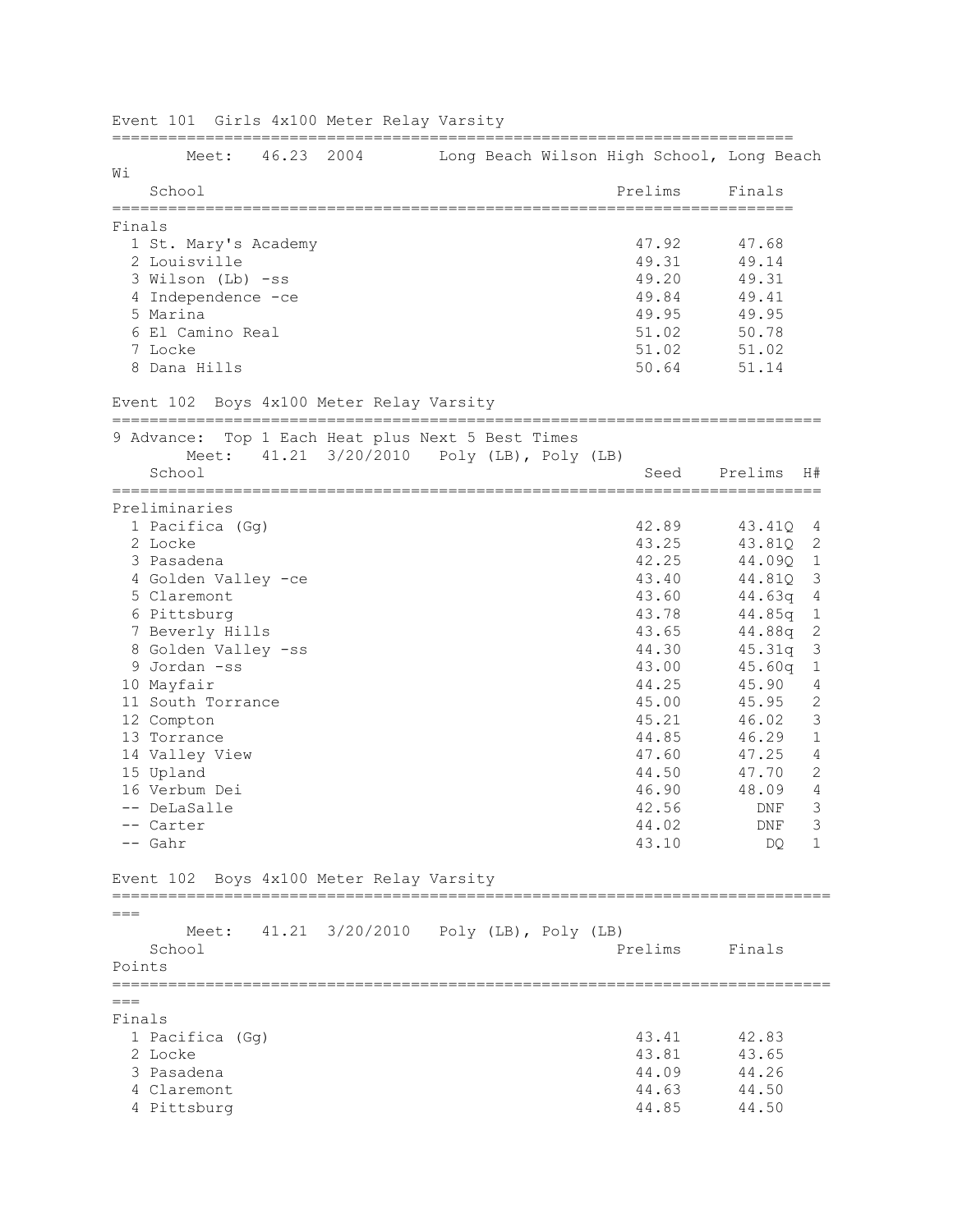| 6 Golden Valley -ss<br>7 Jordan -ss<br>8 Golden Valley -ce<br>9 Beverly Hills                                                                                                                                                                                                      | 45.31<br>45.60<br>44.81<br>44.88                                                                         | 45.35<br>45.79<br>46.08<br>46.43                                                                                  |                                                                                                                                       |
|------------------------------------------------------------------------------------------------------------------------------------------------------------------------------------------------------------------------------------------------------------------------------------|----------------------------------------------------------------------------------------------------------|-------------------------------------------------------------------------------------------------------------------|---------------------------------------------------------------------------------------------------------------------------------------|
| Girls 4x100 Meter Relay Frosh/Soph<br>Event 103                                                                                                                                                                                                                                    |                                                                                                          |                                                                                                                   |                                                                                                                                       |
| 9 Advance: Top 2 Each Heat plus Next 3 Best Times<br>49.97 3/20/2010<br>Wilson-LB, Wilson-LB<br>Meet:<br>School                                                                                                                                                                    | Seed                                                                                                     | Prelims                                                                                                           | H#                                                                                                                                    |
| Preliminaries<br>1 St. Mary's Academy<br>2 Wilson (Lb) -ss<br>3 Santa Monica<br>4 Roosevelt -ss<br>5 Louisville<br>6 West Ranch<br>7 Carter<br>8 Dana Hills<br>9 Fountain Valley<br>10 Golden Valley -ss<br>11 Marina<br>12 Upland<br>Event 103 Girls 4x100 Meter Relay Frosh/Soph | 51.20<br>50.00<br>50.84<br>51.15<br>51.50<br>53.10<br>54.70<br>53.70<br>53.50<br>55.60<br>53.80<br>54.00 | 50.95Q<br>52.820<br>53.69Q<br>52.83Q<br>52.85Q<br>59.81Q<br>53.04q<br>53.57q<br>53.63q<br>53.92<br>56.32<br>56.90 | 1<br>$\mathbf{2}$<br>3<br>$\mathbf{1}$<br>$\mathbf{2}$<br>3<br>$\mathbf{1}$<br>$\mathbf{1}$<br>$\mathbf{1}$<br>2<br>$\mathbf{2}$<br>2 |
| ============<br>49.97<br>3/20/2010<br>Wilson-LB, Wilson-LB<br>Meet:<br>School                                                                                                                                                                                                      | Prelims                                                                                                  | Finals                                                                                                            |                                                                                                                                       |
| Finals<br>1 St. Mary's Academy<br>2 Santa Monica<br>3 Roosevelt -ss<br>4 Louisville<br>5 Wilson (Lb) -ss<br>6 Carter<br>7 Dana Hills<br>8 Fountain Valley                                                                                                                          | 50.95<br>53.69<br>52.83<br>52.85<br>52.82<br>53.04<br>53.57<br>53.63                                     | 50.21<br>51.50<br>52.67<br>53.00<br>53.32<br>53.62<br>53.98<br>55.34                                              |                                                                                                                                       |
| Boys 4x100 Meter Relay Frosh/Soph<br>Event 104                                                                                                                                                                                                                                     |                                                                                                          |                                                                                                                   |                                                                                                                                       |
| Top 2 Each Heat plus Next 3 Best Times<br>9 Advance:<br>Meet:<br>44.72<br>3/20/2010<br>Los Osos, Los Osos<br>School<br>====================                                                                                                                                        | Seed                                                                                                     | Prelims<br>-----------------------                                                                                | H#                                                                                                                                    |
| Preliminaries<br>1 DeLaSalle<br>2 Rancho Verde<br>3 Roosevelt -ss<br>4 Wilson (Lb) -ss<br>5 Fountain Valley<br>6 Dana Hills<br>7 Loyola<br>8 Bellflower<br>9 Warren<br>10 Pacifica (Gg)                                                                                            | 44.34<br>44.78<br>46.00<br>45.88<br>45.50<br>44.86<br>45.50<br>45.89<br>44.85                            | 45.13Q<br>45.480<br>46.630<br>45.610<br>46.33Q<br>47.320<br>45.84q<br>46.33q<br>47.01q<br>47.33                   | 2<br>3<br>$\mathbf{1}$<br>2<br>$\mathfrak{Z}$<br>$1\,$<br>$\mathbf{2}$<br>$\mathbf{2}$<br>3<br>3                                      |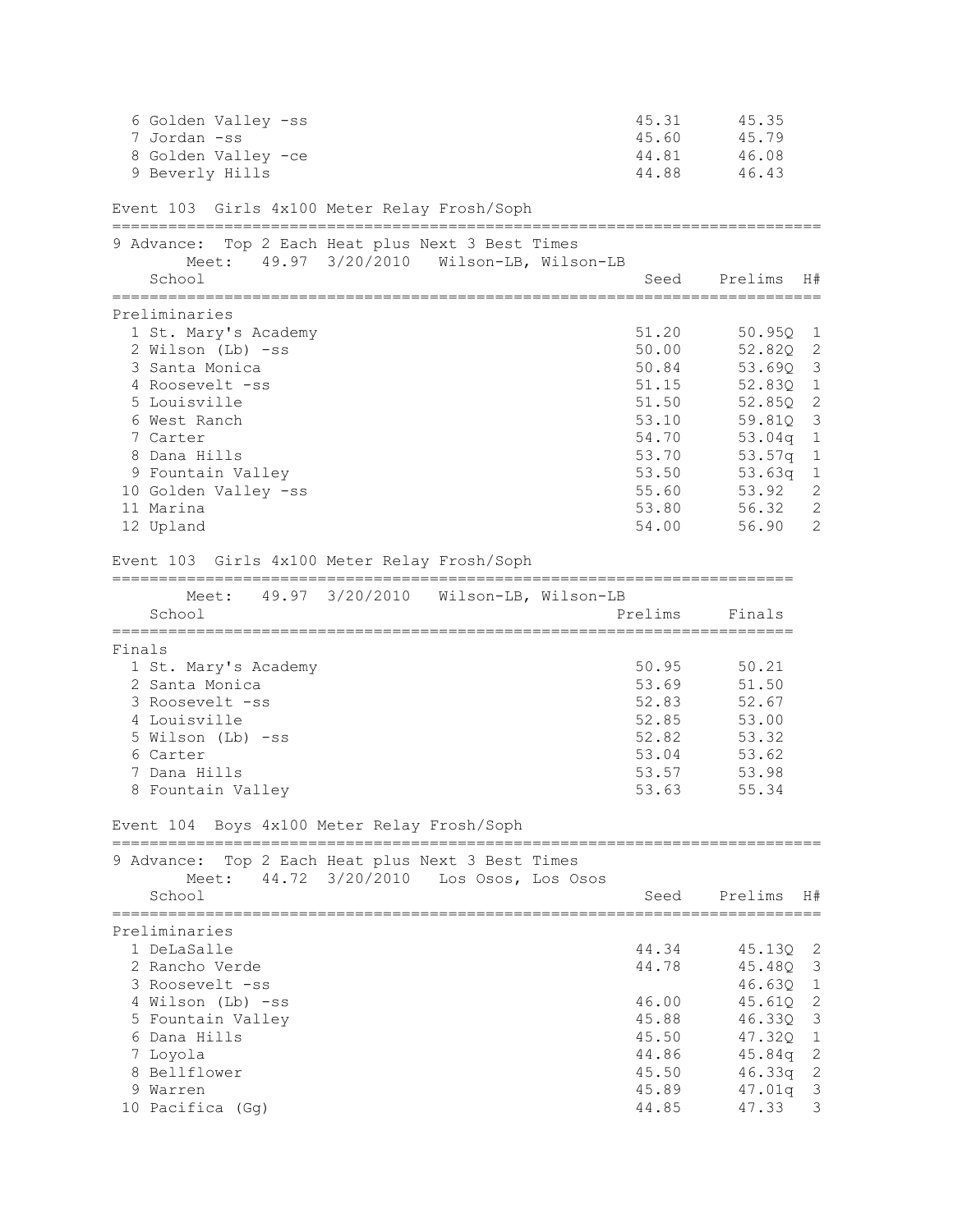| 11 Pasadena          | 44.24 | 47.38 |   |
|----------------------|-------|-------|---|
| 12 West Ranch        | 47.30 | 47.47 |   |
| 13 Locke             | 47.19 | 47.68 | 2 |
| 14 Golden Valley -ss | 47.50 | 47.86 | 2 |
| 15 Beverly Hills     | 48.00 | 48.41 | 2 |
| 16 Carter            | 47.40 | 48.77 |   |
| 17 Upland            | 49.56 | 49.13 |   |
| 18 Santa Monica      | 47.00 | 49.48 | 3 |
| 19 Torrance          | 47.00 | 49.53 | 3 |
| 20 Marina            | 46.50 | 49.57 | 2 |
| 21 South Torrance    | 46.23 | 50.27 |   |
| 22 Verbum Dei        | 47.90 | 50.72 | 3 |

Event 104 Boys 4x100 Meter Relay Frosh/Soph

=========================================================================

|        | Meet:<br>School   | 44.72 3/20/2010 | Los Osos, Los Osos |  | Prelims | Finals |
|--------|-------------------|-----------------|--------------------|--|---------|--------|
|        |                   |                 |                    |  |         |        |
| Finals |                   |                 |                    |  |         |        |
|        | 1 Rancho Verde    |                 |                    |  | 45.48   | 45.02  |
|        | 1 DeLaSalle       |                 |                    |  | 45.13   | 45.02  |
|        | 3 Bellflower      |                 |                    |  | 46.33   | 45.83  |
|        | 4 Loyola          |                 |                    |  | 45.84   | 46.50  |
|        | 5 Roosevelt -ss   |                 |                    |  | 46.63   | 46.60  |
|        | 6 Wilson (Lb) -ss |                 |                    |  | 45.61   | 46.63  |
|        | 7 Fountain Valley |                 |                    |  | 46.33   | 46.94  |
|        | 8 Dana Hills      |                 |                    |  | 47.32   | 47.44  |

Event 105 Girls 1600 Meter Run Varsity

| 4:56.03<br>Meet:<br>4:33.86 2008<br>National:<br>Name | 2009 | Year School  | Heather Bablier, Dana Hills HS, CA<br>Christine Babcock, Woodbridge HS, CA<br>Seed | Finals  |
|-------------------------------------------------------|------|--------------|------------------------------------------------------------------------------------|---------|
| 1 Dobbs, Sarah                                        |      | Venice       | 5:30.00                                                                            | 5:24.21 |
| 2 Towner, Cassidy                                     |      | El Dorado -S | 5:39.00                                                                            | 5:26.00 |
| 3 Camarillo, Veronica                                 |      | Dana Hills   | 5:33.00                                                                            | 5:30.11 |
| 4 Warrick, Jana                                       |      | Roosevelt -S | 5:36.00                                                                            | 5:35.30 |
| 5 Cornelious, Amber                                   |      | Mayfair      | 5:40.00                                                                            | 5:35.80 |
| 6 Ponty, Marthie                                      |      | Santa Fe     | 5:40.00                                                                            | 5:37.72 |
| 7 Torres, Marcie                                      |      | Pittsburg    | 5:31.71                                                                            | 5:42.35 |
| 8 Berger, Taylor                                      |      | Upland       | 5:30.00                                                                            | 5:50.77 |
| 9 Georgopoulos, Christina                             |      | Pittsburg    | 5:40.05                                                                            | 5:55.56 |
| 10 Morgan, Parker                                     |      | Arlington    | 5:35.00                                                                            | 5:56.64 |
| 11 Bengard, Erika                                     |      | Valley View  | 5:37.00                                                                            | 5:58.09 |
| 12 Dominquez, Jocelyn                                 |      | Millikan     | 5:30.00                                                                            | 6:11.72 |

Event 106 Boys 1600 Meter Run Varsity

| Meet:<br>Name                         | 4:16.36 2009 | Year School              | Tyler Brady, Upland |                    | Seed | Finals             |
|---------------------------------------|--------------|--------------------------|---------------------|--------------------|------|--------------------|
| 1 Potts, Aaron<br>2 Garcia, Johnathan |              | Roosevelt $-S$<br>Damien |                     | 4:34.00<br>4:38.70 |      | 4:30.94<br>4:32.16 |
| 3 Santos, Andy                        |              | Venice                   |                     | 4:37.00            |      | 4:32.88            |
| 4 Stoermer, Eric                      |              | El Dorado -S             |                     | 4:39.00            |      | 4:34.23            |
| 5 Becerra, Nestor                     |              | Bellflower               |                     | 4:34.00            |      | 4:36.49            |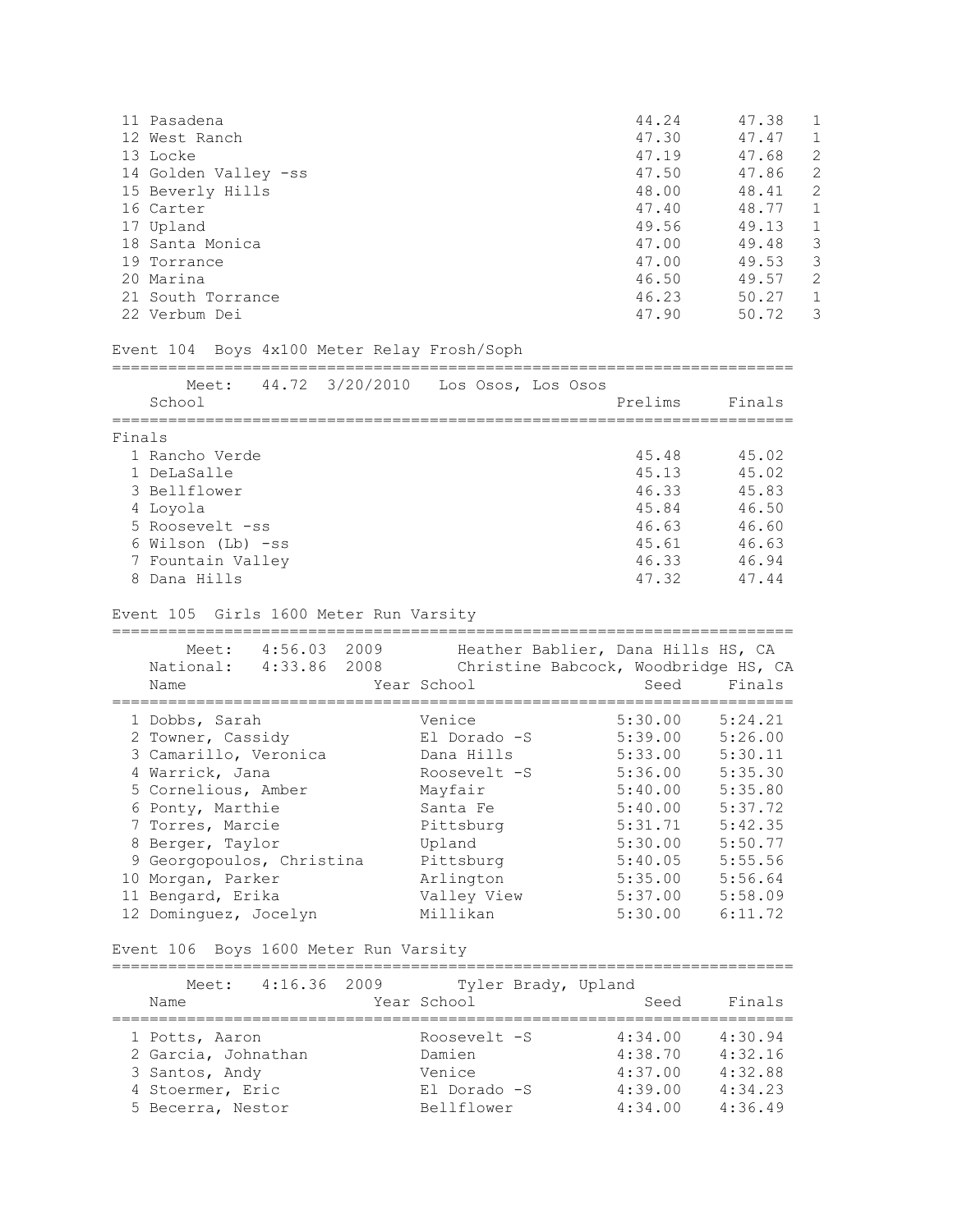|                                                                                                                                                                 | 6 La Costa, Tommy                                                                                        | St. John Bos                 | 4:34.60                        | 4:37.32 |
|-----------------------------------------------------------------------------------------------------------------------------------------------------------------|----------------------------------------------------------------------------------------------------------|------------------------------|--------------------------------|---------|
|                                                                                                                                                                 | 7 Dunton, Alec                                                                                           | Palos Verdes                 | 4:36.40                        | 4:37.70 |
|                                                                                                                                                                 | 8 Brouwer, Mathew                                                                                        | Dana Hills                   | 4:35.00                        | 4:38.99 |
|                                                                                                                                                                 | 9 Graber, Zach                                                                                           | Pacifica (Gg                 | 4:38.00                        | 4:39.70 |
|                                                                                                                                                                 | 10 Sandles, Daymon                                                                                       | Golden Valle                 | 4:37.00<br>$4:40.00$ $4:40.85$ | 4:40.55 |
|                                                                                                                                                                 | 11 Harper, Nicky<br>12 Tinoco, Brendan                                                                   | Beverly Hill<br>Golden Valle | $4:36.00$ $4:43.02$            |         |
|                                                                                                                                                                 | 13 bernal, jesus                                                                                         | Millikan                     | $4:31.00$ $4:43.55$            |         |
|                                                                                                                                                                 | 14 Robles, Alfredo                                                                                       | Warren                       | $4:38.60$ $4:44.11$            |         |
|                                                                                                                                                                 | 15 Cota, Javier                                                                                          | Warren                       | $4:39.30$ $4:46.64$            |         |
|                                                                                                                                                                 | 16 Rodriguez, Omar                                                                                       | Santa Fe                     |                                | 5:10.23 |
|                                                                                                                                                                 | 17 Yarnell, Adam                                                                                         | Upland                       | 4:38.29 5:15.21                |         |
|                                                                                                                                                                 |                                                                                                          |                              |                                |         |
|                                                                                                                                                                 | Event 107 Girls 100 Meter Hurdles Varsity                                                                |                              |                                |         |
| $====$                                                                                                                                                          |                                                                                                          |                              |                                |         |
|                                                                                                                                                                 | 9 Advance: Top 2 Each Heat plus Next 3 Best Times<br>Meet: 13.94 3/20/2010 Ashley Smith, Millikan HS, CA |                              |                                |         |
|                                                                                                                                                                 | National: 12.95 1979 Candy Young, Beaver Falls, PA                                                       |                              |                                |         |
|                                                                                                                                                                 | Name                                                                                                     | Year School                  | Seed                           | Prelims |
| Wind H#                                                                                                                                                         |                                                                                                          |                              |                                |         |
| $====$                                                                                                                                                          |                                                                                                          |                              |                                |         |
|                                                                                                                                                                 | Preliminaries                                                                                            |                              |                                |         |
|                                                                                                                                                                 | 1 Chijioke, Iris                                                                                         | Roosevelt -S                 | 14.73                          | 14.620  |
| $2.1 \quad 1$                                                                                                                                                   |                                                                                                          |                              |                                |         |
|                                                                                                                                                                 | 2 Richardson, Racheal                                                                                    | Pasadena                     | 15.51                          | 15.56Q  |
| $2.4 \quad 2$                                                                                                                                                   |                                                                                                          |                              |                                |         |
|                                                                                                                                                                 | 3 Birdsell, Caitlin                                                                                      | Beckman                      | 16.10                          | 16.82Q  |
| $1.8 \quad 3$                                                                                                                                                   |                                                                                                          |                              |                                |         |
| $2.1 \quad 1$                                                                                                                                                   | 4 Russell, Tierney                                                                                       | St. Mary's A                 | 16.20                          | 15.92Q  |
|                                                                                                                                                                 |                                                                                                          |                              |                                |         |
|                                                                                                                                                                 |                                                                                                          |                              |                                |         |
|                                                                                                                                                                 | 5 Harbin, Skylin                                                                                         | Golden Valle                 | 16.20                          | 16.57Q  |
|                                                                                                                                                                 | 6 Muhamad, Aqeelah                                                                                       | Wilson (Lb)                  | 15.22                          | 17.10Q  |
|                                                                                                                                                                 |                                                                                                          |                              |                                |         |
|                                                                                                                                                                 | 7 Grigus, Paige                                                                                          | Fountain Val                 | 15.41                          | 16.12q  |
|                                                                                                                                                                 |                                                                                                          |                              |                                |         |
|                                                                                                                                                                 | 8 Ballo, Ami                                                                                             | Dana Hills                   | 16.62                          | 16.58q  |
|                                                                                                                                                                 |                                                                                                          |                              |                                |         |
|                                                                                                                                                                 | 9 Bubinski, Annie                                                                                        | Dana Hills                   | 16.27                          | 16.76q  |
|                                                                                                                                                                 |                                                                                                          |                              |                                |         |
|                                                                                                                                                                 | 10 Warren, Ashley                                                                                        | Wilson (Lb)                  | 16.16                          | 17.14   |
|                                                                                                                                                                 |                                                                                                          |                              |                                |         |
|                                                                                                                                                                 | 11 Zindrowski, Caitlyn                                                                                   | Golden Valle                 | 16.70                          | 17.32   |
|                                                                                                                                                                 | 12 Chau, Jennifer                                                                                        | Marina                       | 16.70                          | 17.73   |
|                                                                                                                                                                 |                                                                                                          |                              |                                |         |
|                                                                                                                                                                 | 13 Tanaguchi, Autumn                                                                                     | Marina                       | 16.80                          | 17.94   |
|                                                                                                                                                                 |                                                                                                          |                              |                                |         |
|                                                                                                                                                                 | 14 Nguyen, Jacqueline                                                                                    | Fountain Val                 | 16.43                          | 18.06   |
|                                                                                                                                                                 |                                                                                                          |                              |                                |         |
|                                                                                                                                                                 | 15 Brown, Joi                                                                                            | South Torran                 | 16.41                          | 19.14   |
| $2.4$ 2<br>$1.8-3$<br>$2.1 \quad 1$<br>$2.1 \quad 1$<br>$2.4$ 2<br>$1.8-3$<br>1.8 <sup>3</sup><br>$1.8-3$<br>$2.1 \quad 1$<br>$2.1 \quad 1$<br>1.8 <sup>3</sup> | 16 France, Faith                                                                                         | Beverly Hill                 | 16.50                          | 20.63   |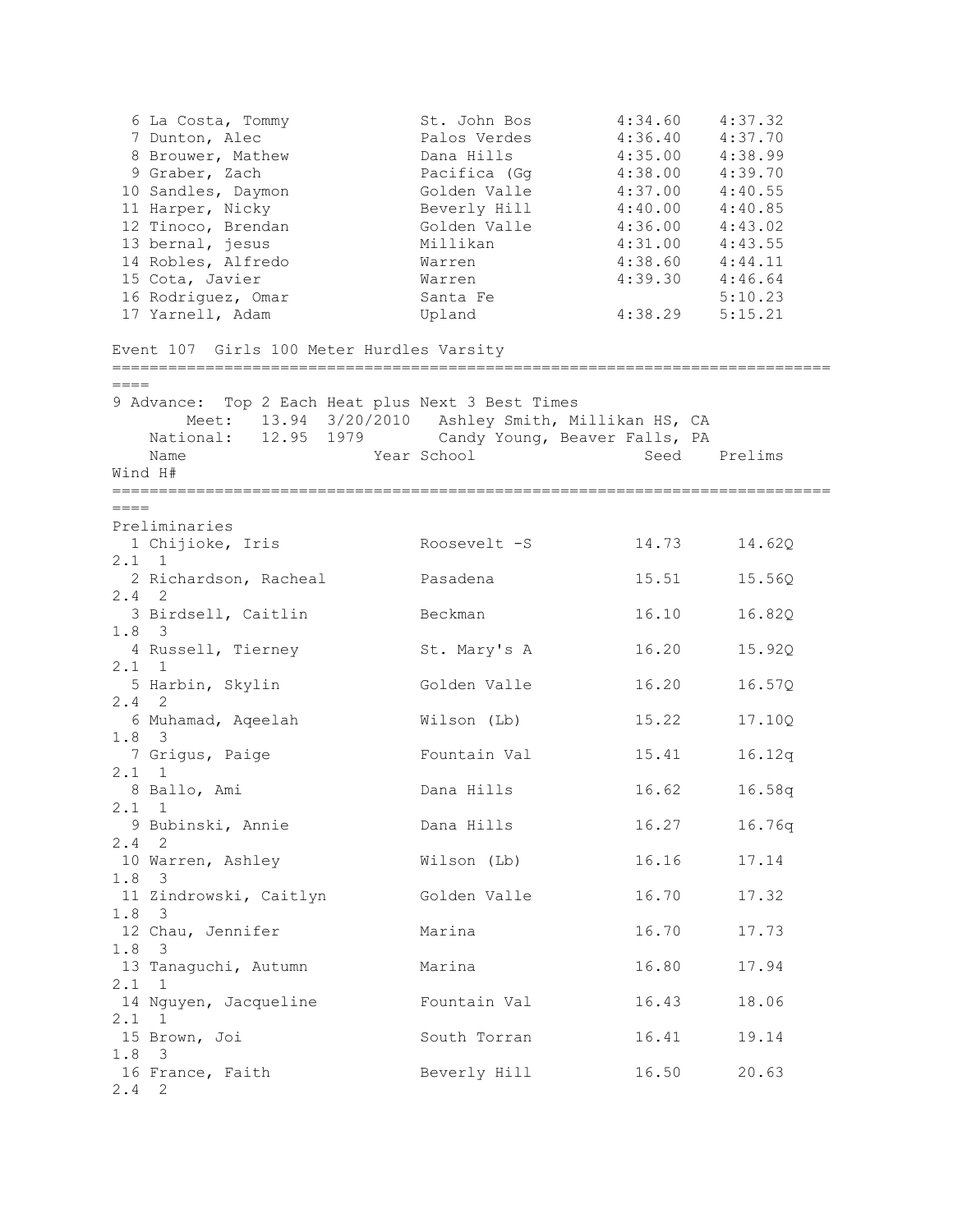| Event 107 Girls 100 Meter Hurdles Varsity                                                                                                      |                                       |                |              |
|------------------------------------------------------------------------------------------------------------------------------------------------|---------------------------------------|----------------|--------------|
| Meet: 13.94 3/20/2010 Ashley Smith, Millikan HS, CA<br>National: 12.95 1979 Candy Young, Beaver Falls, PA<br>Name<br>Wind                      | Year School                           | Prelims Finals |              |
|                                                                                                                                                |                                       |                |              |
| Finals<br>1 Chijioke, Iris<br>0.8                                                                                                              | Roosevelt $-S$                        | 14.62          | 14.89        |
| 2 Russell, Tierney                                                                                                                             | St. Mary's A                          | 15.92          | 15.82        |
| 0.8<br>3 Birdsell, Caitlin<br>0.8                                                                                                              | Beckman                               | 16.82          | 16.12        |
| 4 Bubinski, Annie                                                                                                                              | Dana Hills                            | 16.76          | 16.20        |
| 0.8<br>5 Ballo, Ami<br>0.8                                                                                                                     | Dana Hills                            | 16.58          | 16.21        |
| 6 Grigus, Paige                                                                                                                                | Fountain Val                          | 16.12          | 16.24        |
| 0.8<br>7 Muhamad, Aqeelah<br>0.8                                                                                                               | Wilson (Lb)                           | 17.10          | 16.63        |
| 8 Harbin, Skylin                                                                                                                               | Golden Valle                          |                | 16.57 16.74  |
| 0.8<br>9 Richardson, Racheal<br>0.8                                                                                                            | Pasadena                              |                | 15.56 26.23  |
| Event 108 Boys 110 Meter Hurdles Varsity<br>$====$<br>9 Advance: Top 2 Each Heat plus Next 3 Best Times<br>Meet: 14.33 2005<br>Name<br>Wind H# | Jordan Paul, Loyola HS<br>Year School |                | Seed Prelims |
|                                                                                                                                                |                                       |                |              |
| $====$<br>Preliminaries<br>1 Smith, Cody                                                                                                       | South Torran                          | 15.32          | 15.01Q       |
| $0.8$ 2<br>2 Vargas, Ramon                                                                                                                     | Huntington B                          | 15.48          | 15.10Q       |
| 0.6 1<br>3 Gross, Thomas                                                                                                                       | Marina                                | 15.60          | $15.97Q -$   |
| 2.9<br>$\overline{\mathbf{3}}$<br>4 Traut, Brian                                                                                               | Beckman                               | 15.76          | 15.61Q       |
| 0.6 1<br>5 hubbard, kyle                                                                                                                       | Mira Costa                            | 15.50          | 15.71Q       |
| 0.8<br>2<br>6 Grant, Ian                                                                                                                       | Pasadena                              | 15.56          | $16.11Q -$   |
| $2.9$ 3<br>7 Small, William                                                                                                                    | Golden Valle                          | 15.80          | 16.07q       |
| $0.8$ 2<br>8 Wu, william<br>0.6<br>$\overline{1}$                                                                                              | Claremont                             | 15.44          | 16.26q       |
| 9 Johnson, Geordan<br>$0.8$ 2                                                                                                                  | Torrance                              | 15.43          | 16.33q       |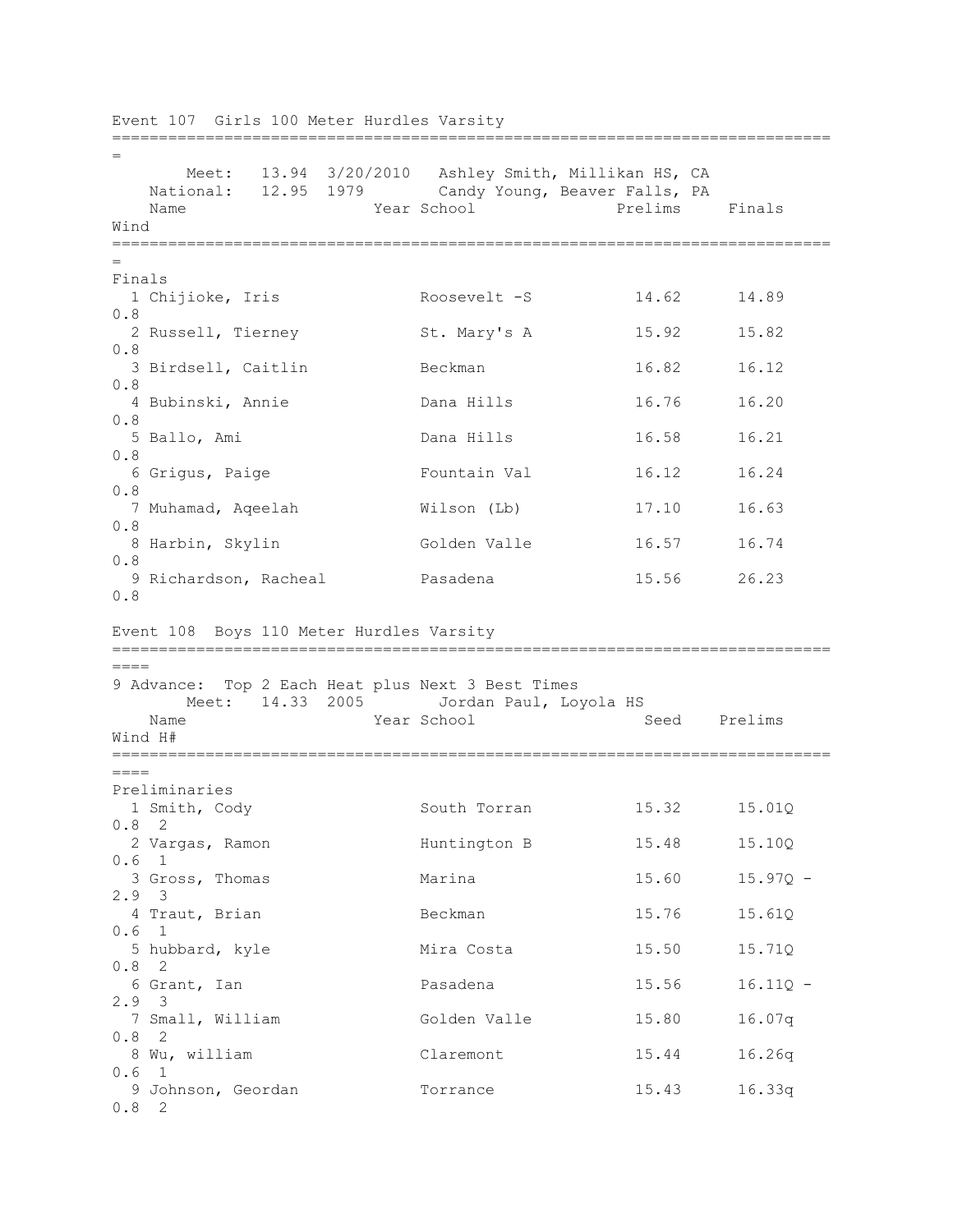10 Barnes, Dijon Bellflower 15.80 16.49 -2.9 3 11 Messinger, Keith Dana Hills 15.60 16.60 0.8 2 12 Welton, Jhaaman Mayfair 15.22 16.66 0.6 1 13 Finney, Malcolm Mayfair 15.82 16.85 0.8 2 14 Soulopulos, Theodore Dana Hills 15.40 16.94 - 2.9 3 15 Hutchings, Leran Roosevelt -S 15.21 17.25 0.6 1 16 Kitajima, Stanley Roosevelt -S 15.90 18.01 0.8 2 17 Marcotte, Michael DeLaSalle 15.74 18.14 0.6 1 18 rasmussen, brandon Millikan 15.00 18.18 - 2.9 3 Event 108 Boys 110 Meter Hurdles Varsity ============================================================================= = Meet: 14.33 2005 Jordan Paul, Loyola HS Name Year School Prelims Finals Wind =============================================================================  $=$ Finals 1 Vargas, Ramon Huntington B 15.10 14.79 0.4 2 Smith, Cody 6 South Torran 15.01 15.08 0.4 3 hubbard, kyle Mira Costa 15.71 15.21 0.4 4 Gross, Thomas Marina 15.97 15.42 0.4 5 Traut, Brian Beckman 15.61 15.48 0.4 6 Small, William Golden Valle 16.07 16.07 0.4 7 Grant, Ian Pasadena 16.11 16.16 0.4 -- Johnson, Geordan Torrance 16.33 FS 0.4 Event 109 Girls 400 Meter Dash Varsity ============================================================================ Meet: 54.04 2004 Myra Hasson, Gardena HS, CA National: 50.69 2002 Sanya Richards, St. Thomas Aquinas, FL Name The Year School Seed Finals H# ============================================================================ 1 Osaji, Tracy Bellflower 60.00 59.42 3 2 Armstrong, Akia Roosevelt -S 3 Reed, Lora Fountain Val 60.60 60.82 3 4 Wooley, Megan Palos Verdes 60.89 2 5 Nadreau, Rochelle El Camino Re 61.17 60.92 2 6 Falahat, Amy West Ranch 62.75 61.50 1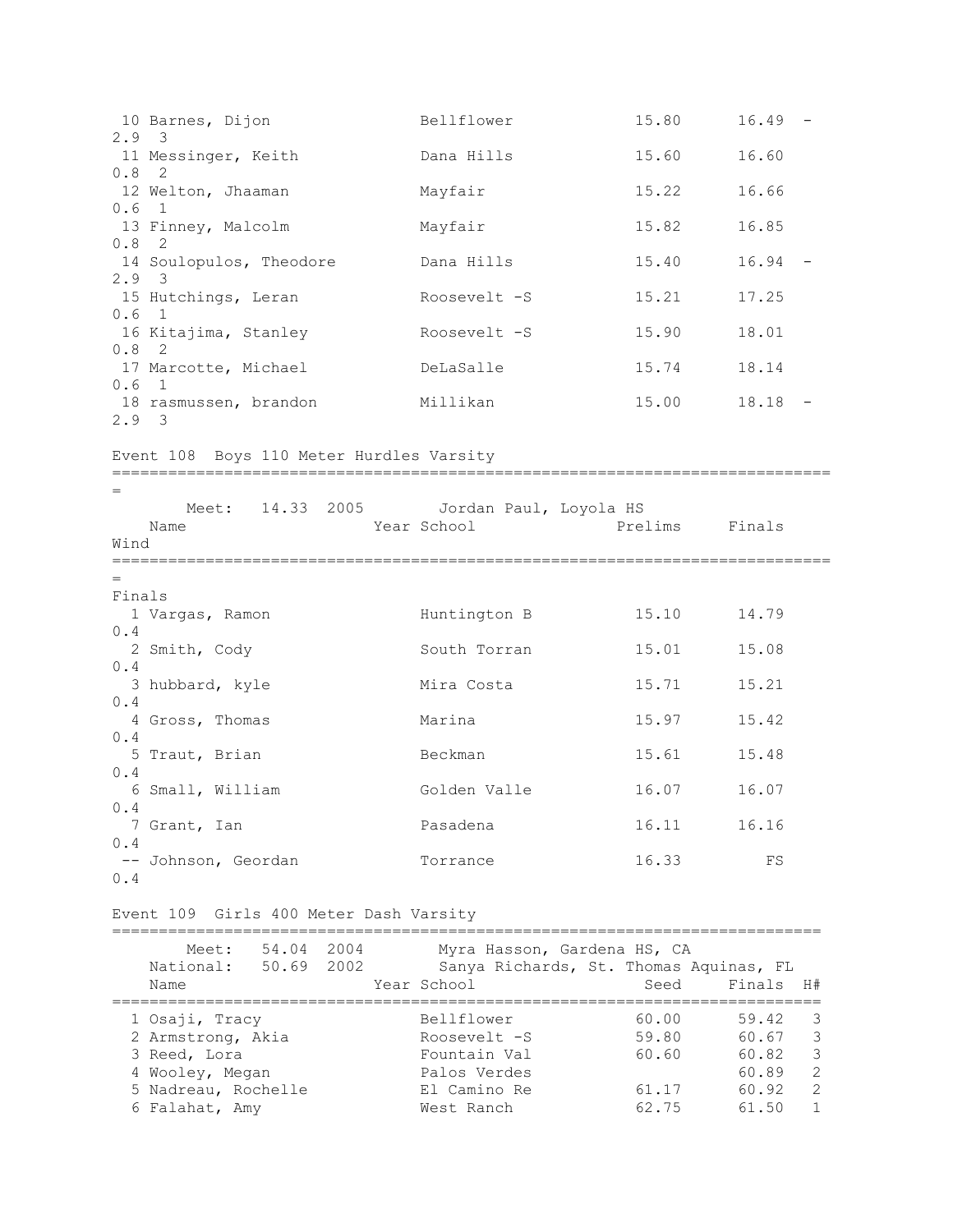| 7 Barnett, Charlotte   | Mira Costa   | 61.00 | 61.62   | 2              |
|------------------------|--------------|-------|---------|----------------|
| 8 Hardesty, Madeline   | Golden Valle | 60.20 | 61.67   | 3              |
| 9 Letwin, Amy          | Palos Verdes | 61.00 | 61.89   | 3              |
| 10 Van Dyke, Sara      | Marina       | 60.80 | 62.21   | 3              |
| 11 Earl, Alexus        | Pittsburg    | 63.02 | 62.59   | $\mathbf{1}$   |
| 12 Foland, Taylor      | Mira Costa   | 61.00 | 63.17   | 3              |
| 13 Wolff, Allison      | Beverly Hill | 63.00 | 63.49   | $\mathbf{1}$   |
| 14 Earl, Aeryana       | Mayfair      | 63.45 | 63.54   | $\mathbf{1}$   |
| 15 Ducre, Chasity      | Roosevelt -S | 61.50 | 63.55   | 2              |
| 16 Simmons, Chelsea    | Beverly Hill | 62.50 | 63.62   | $\mathbf{1}$   |
| 17 Edwards, Tibire     | Mayfair      | 62.45 | 64.06   | $\overline{2}$ |
| 18 Anderson, Ashley    | Narbonne     | 61.80 | 64.07   | 2              |
| 19 Syed, Saniya        | Beckman      | 62.91 | 64.16   | $\mathbf{1}$   |
| 20 Rittenhouse, Audrey | Pacifica (Gq | 63.03 | 64.66   | $\mathbf{1}$   |
| 21 Dotson, Chade       | Valley View  | 62.00 | 65.00   | $\overline{2}$ |
| 22 Stewart, Rachel     | La Serna     | 63.00 | 65.16   | $\mathbf{1}$   |
| 23 Dimiceli, Taylor    | Fountain Val | 60.88 | 65.64   | 3              |
| 24 Horton, Angie       | Beckman      | 62.58 | 70.22   | $\mathbf{1}$   |
| 25 Gardner, Donna      | Arlington    | 61.50 | 78.73   | $\overline{2}$ |
| 26 Sutton, Janaye      | Compton      | 62.30 | 1:25.45 | 2              |

Event 110 Boys 400 Meter Dash Varsity

============================================================================

|         | 47.13<br>2004<br>Meet:                 | David Gettis, Dorsey HS                |                                         |         |                |
|---------|----------------------------------------|----------------------------------------|-----------------------------------------|---------|----------------|
|         | Name                                   | Year School                            | Seed                                    | Finals  | H#             |
|         | 1 Fabela, German                       | La Serna                               | 51.10                                   | 49.36   | 3              |
|         | 2 Hall, Ronny                          | Narbonne                               | 52.20                                   | 51.62   | $\mathbf{1}$   |
|         | 3 Pitts, Jordan                        | St. John Bos                           | 51.60                                   | 51.82   | 3              |
|         | 4 Manning, Garion                      | Wilson (Lb)                            | 50.99                                   | 51.95   | $\mathfrak{Z}$ |
|         | 5 Conti, Mario                         | Beverly Hill                           | 50.89                                   | 51.96   | $\mathfrak{Z}$ |
|         | 6 Doke, Daniel                         | Palos Verdes                           | 52.49                                   | 52.07   | $\,1\,$        |
|         | 6 Lestor, Dominique                    | Valley View                            | 52.40                                   | 52.07   | $1\,$          |
|         | 8 Tyson, Matt                          | Roosevelt -S                           | 51.50                                   | 52.27   | 3              |
|         | 9 Weaver, Brendan                      | Palos Verdes                           | 51.90                                   | 52.74   | $\overline{c}$ |
|         | 10 Alcalde, Josh                       | Pacifica (Gg                           | 52.47                                   | 53.12   | $\mathbf{1}$   |
|         | 11 Bagley, Brandon                     | Compton                                | 52.00                                   | 53.24   | 2              |
|         | 12 Brooks, Vadal                       | Rancho Verde                           | 51.82                                   | 53.77   | $\overline{2}$ |
|         | 13 Johnson, Anthony                    | Fountain Val                           | 51.89                                   | 53.86   | 2              |
|         | 14 Anthony, Mason                      | Upland                                 | 52.25                                   | 54.06   | $\mathbf{1}$   |
|         | 15 Kuramata, Tanner                    | Claremont                              | 52.33                                   | 54.17   | $\mathbf{1}$   |
|         | 16 Olsen, Nathaniel                    | Dana Hills                             | 52.10                                   | 54.86   | $1\,$          |
|         | 17 Jones-Wilborn, Khayree              | Claremont                              | 51.19                                   | 55.20   | $\mathfrak{Z}$ |
|         | 18 Benjamin, Jonathon                  | Millikan                               | 52.00                                   | 55.22   | $\overline{c}$ |
|         | 19 Hodges, Tevin                       | Pasadena                               | 51.25                                   | 55.89   | $\mathfrak{Z}$ |
|         |                                        |                                        |                                         |         |                |
|         | Event 111 Girls 100 Meter Dash Varsity |                                        |                                         |         |                |
| $=====$ |                                        |                                        |                                         |         |                |
|         | 9 Advance:                             | Top 1 Each Heat plus Next 4 Best Times |                                         |         |                |
|         | 12.02 2006<br>Meet:                    |                                        | Ebony Collins, Long Beach Wilson HS, CA |         |                |
|         | National:<br>11.11<br>1998             |                                        | Angela Williams, Chino Hills HS, CA     |         |                |
|         | Name                                   | Year School                            | Seed                                    | Prelims |                |
|         | Wind H#                                |                                        |                                         |         |                |
|         |                                        |                                        |                                         |         |                |
| $=====$ |                                        |                                        |                                         |         |                |
|         | Preliminaries                          |                                        |                                         |         |                |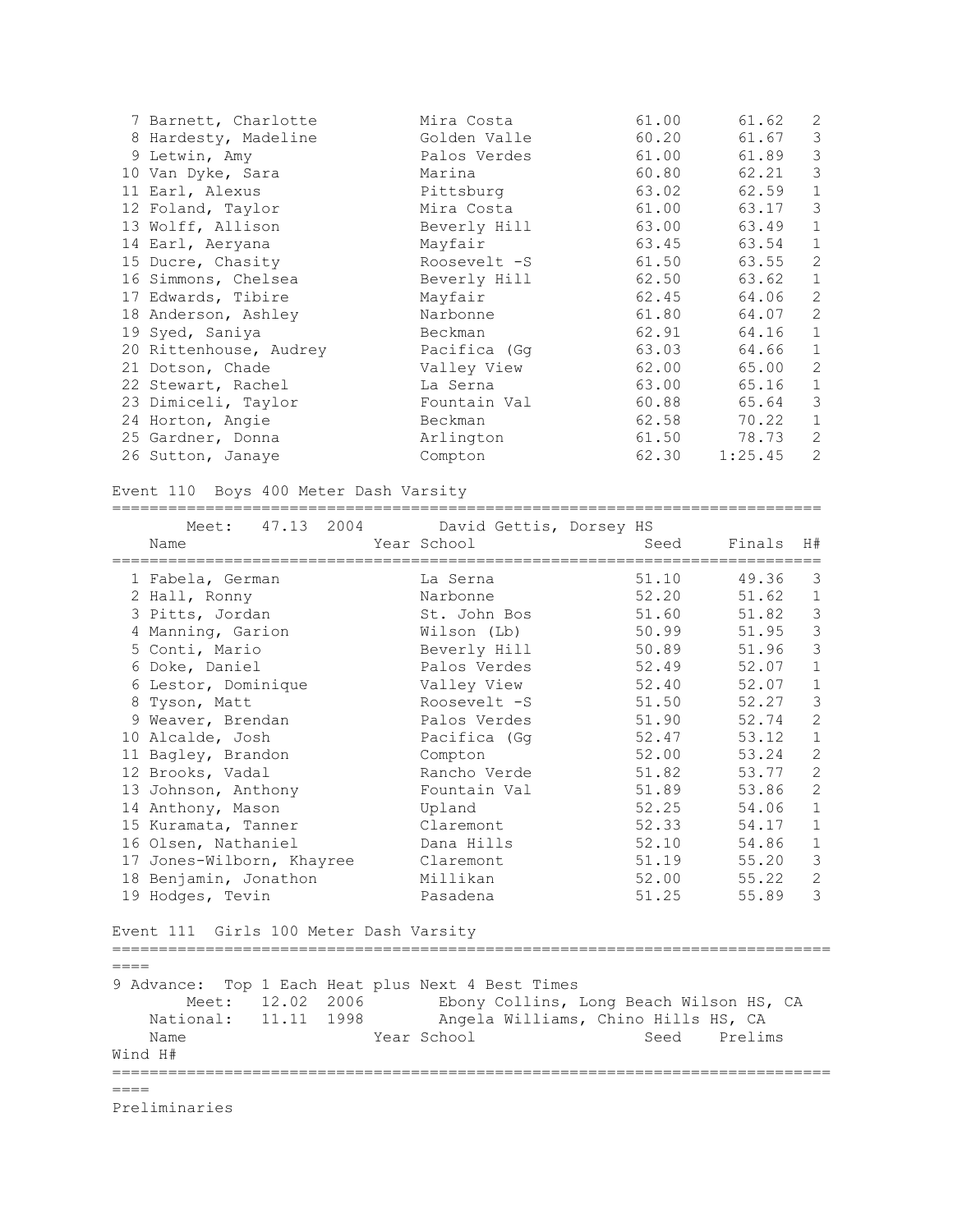| NWI   | 1 Peterson, Sierra<br>- 5                      | St. Mary's A         | 12.50          | 12.41Q         |
|-------|------------------------------------------------|----------------------|----------------|----------------|
| NWI   | 2 Andrews, Brena<br>$\overline{4}$             | Independence         | 12.29          | 12.51Q         |
| NWI 1 | 3 Pearson, Imani                               | Wilson (Lb)          | 11.94          | 12.70Q         |
| NWI 3 | 4 Waters, Jasmine                              | Locke                | 12.70          | 12.75Q         |
| NWI 2 | 5 Hughes, Allanah                              | St. Mary's A         | 12.80          | 12.82Q         |
| NWI 4 | 6 Tao, Alyssa                                  | Fountain Val         | 12.54          | 12.68q         |
| NWI 4 | 7 Goosby, Kayla                                | Torrance             | 12.20          | 12.78q         |
| NWI 1 | 8 Ostler, Katie                                | Beckman              | 12.60          | 12.97q         |
| NWI   | 9 Saunders, Kyra<br>- 5                        | Independence         | 12.68          | 13.01q         |
| NWI   | 10 Dotson, Ashlee<br>$\overline{2}$            | Mira Costa           | 12.60          | 13.08          |
| NWI   | 11 Salcido, Shauna<br>$\overline{\mathbf{3}}$  | Marina               | 12.50          | J13.08         |
| NWI 5 | 12 Ross, Lauren                                | West Ranch           | 12.40          | 13.14          |
| NWI 2 | 13 Isiguzo, Jasmine                            | Golden Valle         | 12.30          | 13.16          |
| NWI 1 | 14 Goosby, Kristina                            | Torrance             | 12.40          | 13.17          |
| NWI 4 | 15 Chiang, Lyndsy                              | Fountain Val         | 12.74          | 13.18          |
| NWI 3 | 16 Sims, Shekia                                | Locke                | 12.80          | 13.27          |
| NWI 1 | 17 Simpson, Heather                            | Marina               | 12.85          | 13.29          |
| NWI 2 | 18 Baker, Kiarra                               | Roosevelt -S         | 12.16          | 13.32          |
| NWI   | 19 Serrato, Victoria<br>- 5                    | Carter               | 12.80          | 13.36          |
|       | 20 Dixon, Imani<br>NWI 2                       | Golden Valle         | 12.70          | 13.41          |
| NWI   | 21 Mollique, Janeek<br>$\overline{\mathbf{3}}$ | Pittsburg            | 12.89          | 13.42          |
| NWI   | 22 Aron, Ross<br>$\overline{4}$                | Mayfair              | 12.74          | 13.51          |
| NWI   | 23 Snowden, Khyle<br>- 5                       | Pasadena             | 12.65<br>12.68 | 13.55          |
| NWI 1 | 24 Blount, Camara<br>25 Lablanc, Corrina       | Pasadena<br>Millikan | 12.95          | 13.57<br>13.63 |
| NWI   | $\overline{4}$<br>26 Anderson, Selina          | Dana Hills           | 12.95          | 13.70          |
| NWI 2 | 27 Rust, Elena                                 |                      | 12.95          | 13.89          |
| NWI   | 3                                              | Beverly Hill         |                |                |

Event 111 Girls 100 Meter Dash Varsity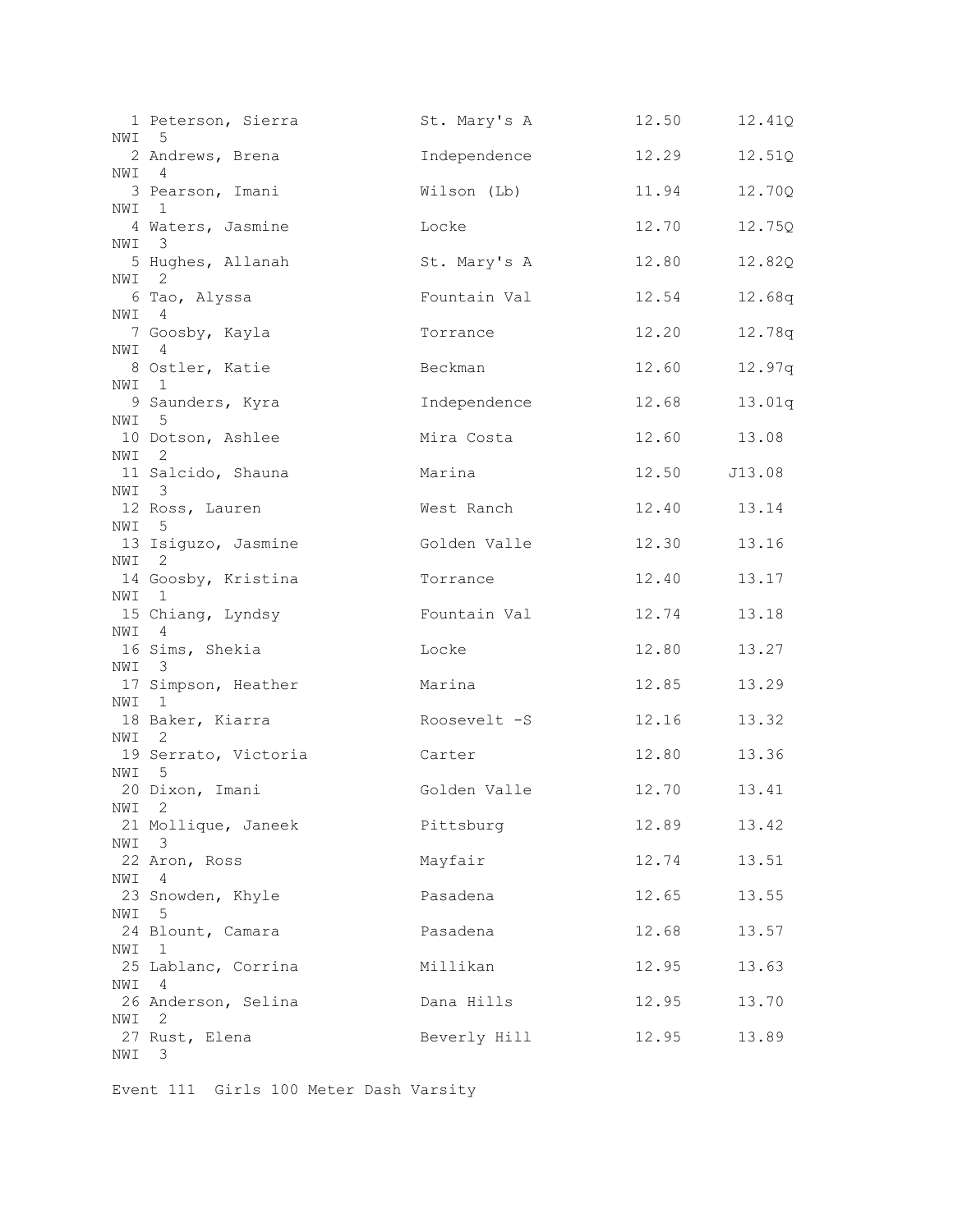|            | =======================                                                                                  |                                                                                               |         |              |
|------------|----------------------------------------------------------------------------------------------------------|-----------------------------------------------------------------------------------------------|---------|--------------|
| Wind       | Meet: 12.02 2006<br>National: 11.11 1998<br>Name                                                         | Ebony Collins, Long Beach Wilson HS, CA<br>Angela Williams, Chino Hills HS, CA<br>Year School | Prelims | Finals       |
|            |                                                                                                          |                                                                                               |         |              |
|            |                                                                                                          |                                                                                               |         |              |
| Finals     | 1 Andrews, Brena                                                                                         | Independence                                                                                  | 12.51   | 12.32        |
| 1.0<br>1.0 | 2 Peterson, Sierra                                                                                       | St. Mary's A                                                                                  | 12.41   | 12.44        |
| 1.0        | 3 Saunders, Kyra                                                                                         | Independence                                                                                  | 13.01   | 12.75        |
| $1.0$      | 4 Tao, Alyssa                                                                                            | Fountain Val                                                                                  | 12.68   | 12.77        |
| 1.0        | 5 Waters, Jasmine                                                                                        | Locke                                                                                         | 12.75   | 12.79        |
| 1.0        | 6 Pearson, Imani                                                                                         | Wilson (Lb)                                                                                   | 12.70   | 12.81        |
| 1.0        | 7 Dotson, Ashlee                                                                                         | Mira Costa                                                                                    | 13.08   | 12.86        |
| 1.0        | 7 Hughes, Allanah                                                                                        | St. Mary's A                                                                                  | 12.82   | 12.86        |
| 1.0        | 9 Ostler, Katie                                                                                          | Beckman                                                                                       | 12.97   | 13.01        |
|            |                                                                                                          |                                                                                               |         |              |
|            | Event 112 Boys 100 Meter Dash Varsity                                                                    |                                                                                               |         |              |
|            |                                                                                                          |                                                                                               |         |              |
| $====$     | 9 Advance: Top 1 Each Heat plus Next 4 Best Times<br>Meet: 10.56 2004 Lionel Larry, Dominguez HS<br>Name | Year School                                                                                   |         | Seed Prelims |
|            | Wind H#                                                                                                  |                                                                                               |         |              |
| $---$      |                                                                                                          |                                                                                               |         |              |
|            | Preliminaries<br>1 Burnham, Dameon                                                                       | Roosevelt -S                                                                                  | 11.22   | 10.85Q       |
|            | NWI 4<br>2 Langham, Trent                                                                                | Pacifica (Gg                                                                                  | 11.02   | 11.15Q       |
| NWI        | - 5<br>3 Matos, Luis                                                                                     | Golden Valle                                                                                  | 11.24   | 11.19Q       |
| NWI 2      | 4 Bates, Cleo                                                                                            | Pasadena                                                                                      | 10.75   | 11.20Q       |
| NWI 3      | 5 Kim, Jeff                                                                                              | Beckman                                                                                       | 11.00   | 11.32Q       |
| NWI 1      | 6 Fuqua, Chris                                                                                           | Pasadena                                                                                      | 10.78   | 11.11q       |
| NWI 4      | 7 O'Connor, Devante                                                                                      | Locke                                                                                         | 10.90   | 11.16q       |
| NWI<br>NWI | - 5<br>8 Butler, Javen<br>$\overline{\phantom{a}}$                                                       | Pittsburg                                                                                     | 10.99   | 11.24q       |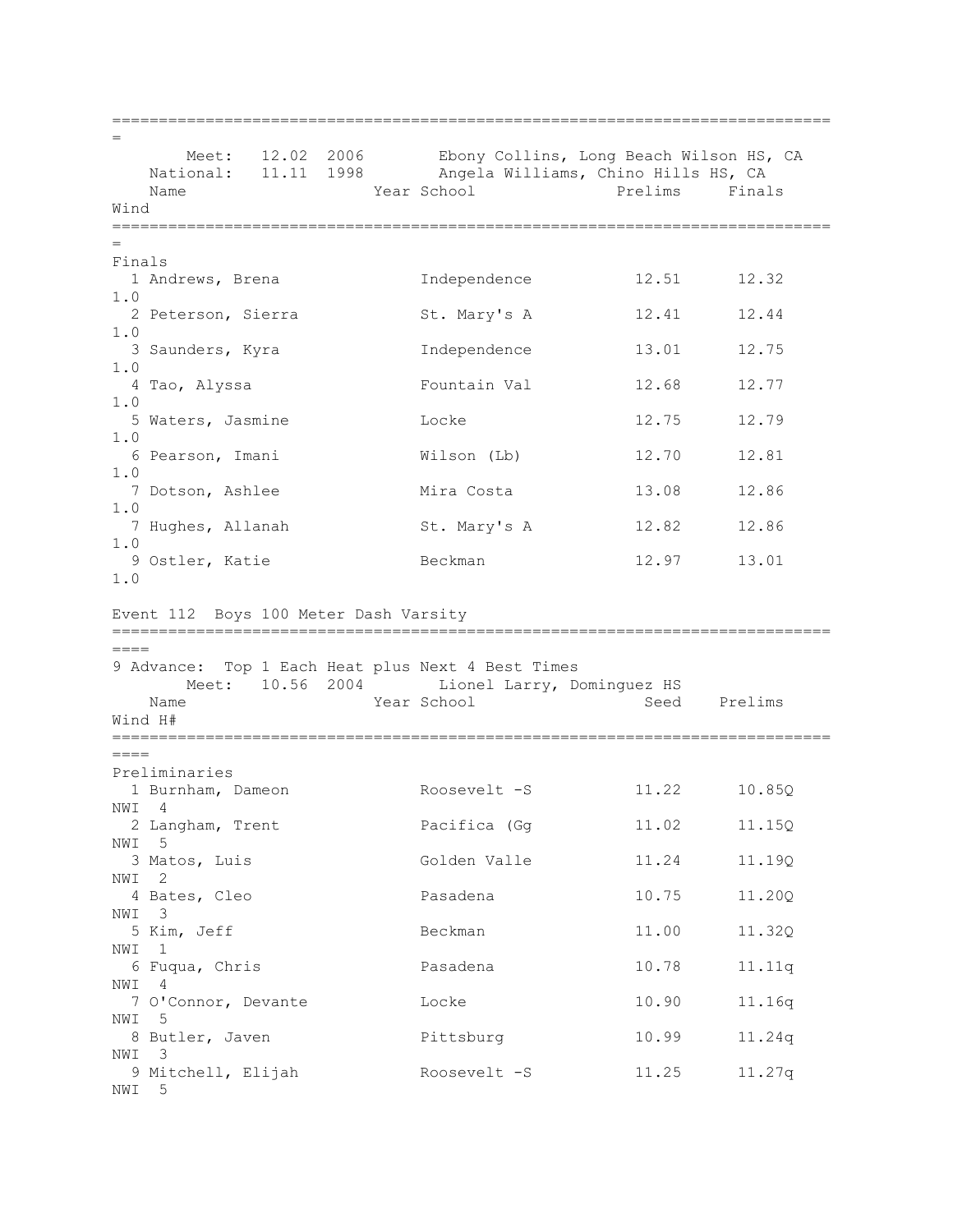| NWI   | 10 Willis, Joel<br>4                                  | Pacifica (Gq | 10.97 | 11.28 |
|-------|-------------------------------------------------------|--------------|-------|-------|
| NWI   | 11 Sanders, Charles<br>- 4                            | Roosevelt -S |       | 11.33 |
| NWI   | 12 McClellon, Delshawn<br>$-5$                        | Gahr         | 10.80 | 11.34 |
| NWI 2 | 13 Salazar, Gregory                                   | Wilson (Lb)  | 11.31 | 11.45 |
| NWI 3 | 14 Miller, Jacob                                      | Fountain Val | 11.22 | 11.50 |
| NWI 5 | 14 Coleman, Derrez                                    | Carter       | 11.06 | 11.50 |
| NWI 4 | 16 Washington, Sam                                    | Torrance     | 11.20 | 11.53 |
| NWI 1 | 17 Brown, Martin                                      | St. John Bos | 11.21 | 11.57 |
| NWI   | 17 Ochoa, Ceaser<br>$\overline{\phantom{a}}$ 3        | Warren       | 11.36 | 11.57 |
| NWI   | 17 Nasib, Ariel<br>- 3                                | Beverly Hill | 11.10 | 11.57 |
| NWI   | 20 Ohakamnu, John<br>$-5$                             | Warren       | 11.31 | 11.59 |
| NWI 2 | 20 Colbert, Rory                                      | Carter       | 11.09 | 11.59 |
| NWI 2 | 22 Wilkerson, Brian                                   | Golden Valle | 11.01 | 11.61 |
| NWI 1 | 23 Yorke, Aquil                                       | Golden Valle | 11.39 | 11.62 |
| NWI 1 | 24 Harrison, Devin                                    | Dana Hills   | 10.50 | 11.63 |
| NWI 4 | 25 Bethley, Stephen                                   | Mayfair      | 11.33 | 11.65 |
| NWI   | 26 Smith, Shakir<br>$\overline{2}$                    | Millikan     | 11.20 | 11.70 |
| NWI   | 26 washington, jonathan<br>$\overline{\phantom{0}}^2$ | Millikan     | 11.20 | 11.70 |
| NWI 5 | 28 Sico, John                                         | South Torran | 11.20 | 11.76 |
| NWI 3 | 28 Stevens, Jakob                                     | Tulare Union | 11.40 | 11.76 |
| NWI   | 28 Hamm, Kitam<br>$\overline{\mathbf{3}}$             | Compton      | 11.20 | 11.76 |
| NWI 2 | 31 McAndrews, Daniel                                  | Dana Hills   | 11.42 | 11.80 |
| NWI 4 | 32 Dickens, Quincy                                    | Gahr         | 11.10 | 11.83 |
| NWI 1 | 33 Klop, Cody                                         | West Ranch   | 11.00 | 11.95 |
| NWI 5 | 34 Waked, Alex                                        | Marina       | 11.44 | 12.02 |
| NWI 1 | 35 Wade, Da'Mon                                       | Wilson (Lb)  | 11.39 | 12.04 |
| NWI   | 36 Green, Willie<br>$\overline{1}$                    | Beverly Hill | 11.10 | 12.10 |
| NWI   | 37 Brown, Aaron<br>4                                  | Mayfair      | 11.40 | 12.13 |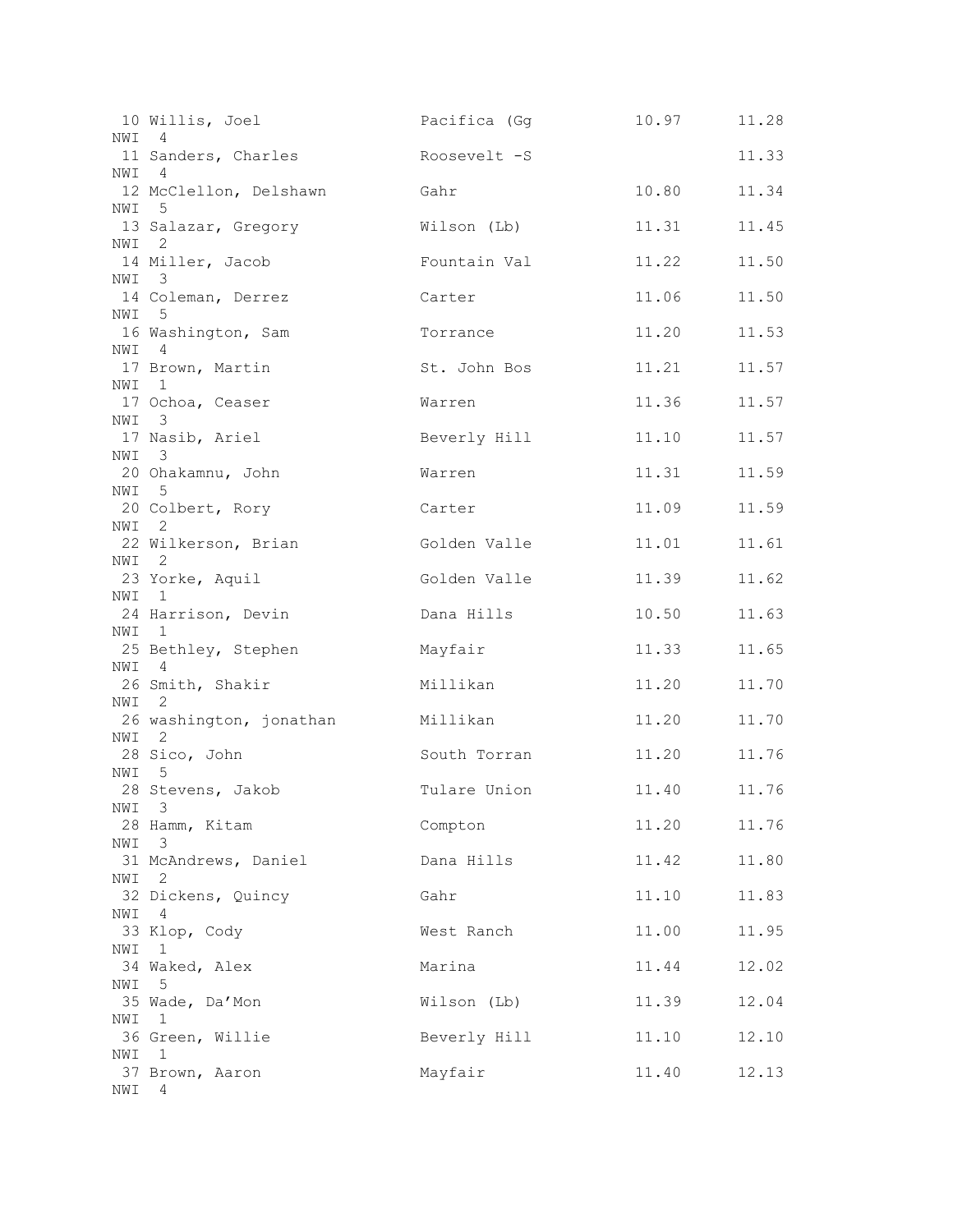38 Austin, Toney Compton 11.20 12.75 NWI 4 39 Newberry, Travis **Bellflower** 11.00 16.47 NWI 3 -- Cornes, Kyle Golden Valle 11.20 DNF NWI 1 -- Collins, Mark West Ranch 11.20 DO NWI 5 Event 112 Boys 100 Meter Dash Varsity ============================================================================= = Meet: 10.56 2004 Lionel Larry, Dominguez HS Name The Year School Prelims Finals Wind ============================================================================= = Finals 1 Burnham, Dameon Roosevelt -S 10.85 11.02 1.2 2 Matos, Luis Golden Valle 11.19 11.05 1.2 3 Langham, Trent Pacifica (Gg 11.15 11.09 1.2 4 O'Connor, Devante Locke 11.16 11.21 1.2 5 Butler, Javen **Pittsburg** 11.24 11.23 1.2 6 Kim, Jeff **Beckman** Beckman 11.32 11.33 1.2 7 Mitchell, Elijah Roosevelt -S 11.27 11.40 1.2 Event 113 Girls 800 Meter Run Varsity ========================================================================= Meet: 2:12.95 2009 Laura McDowell, La Sierra HS, CA National: 2:00.07 1982 Kim Gallagher, Upper Dublin, PA Name The Year School Contracts Seed Finals ========================================================================= 1 Aldape, Nicollete Shafter 2:31.00 2:25.16 2 Ting, Lily Beverly Hill 2:25.60 2:25.64 3 Keller, Sara Palos Verdes 2:29.60 2:26.27 4 Cody, Molly Beckman 2:33.90 2:26.77 5 Deimling, Katie Granite Hill 2:24.00 2:28.80 6 Bartoletti, Melissa Pacifica (Gg 2:27.00 2:30.53 7 Earl, Alexus Pittsburg 2:32.44 2:31.60 8 Bryden, Deana Upland 2:26.67 2:32.10 9 Olsen, Deana Upland 2:26.67 2:32.10<br>
9 Olsen, Lauren Beckman 2:28.87 2:34.19<br>
10 Johnson, Sidney St. Mary's A 2:32.00 2:34.20<br>
11 Hollander, Laura Marina 2:27.00 2:34.34 10 Johnson, Sidney St. Mary's A 2:32.00 2:34.20 11 Hollander, Laura Marina 2:27.00 2:34.34 12 Kim, Hannah Dana Hills 2:31.00 2:37.24 13 Cabusora, Sam Mayfair 2:36.00 2:42.14 14 Kara, Ford Pacifica (Gg 2:32.00 2:42.56 15 Barber, Brooke Upland 2:29.56 2:43.77

Event 114 Boys 800 Meter Run Varsity

=========================================================================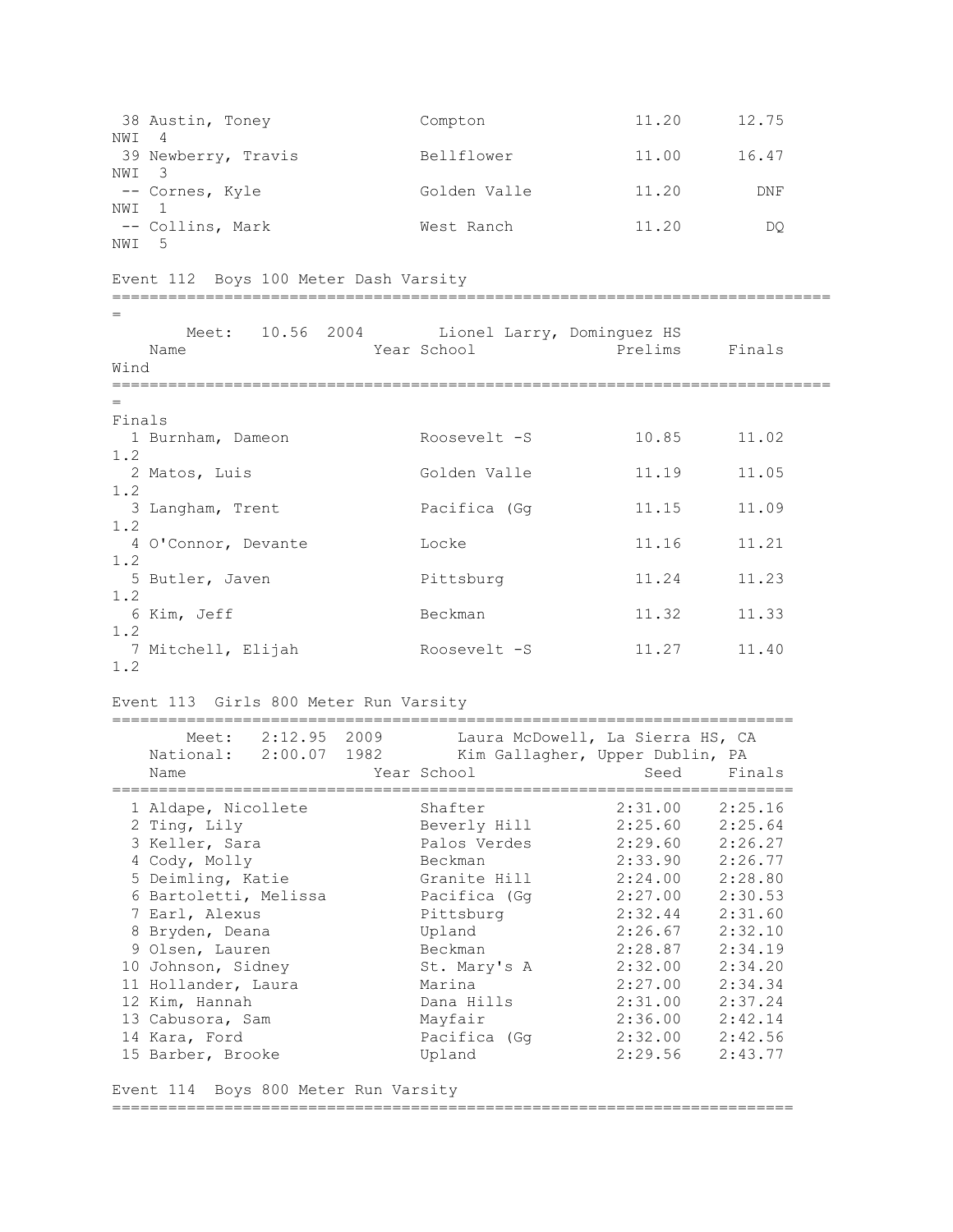| 2009<br>Meet:<br>1:55.16                                                                          | Elias Geydon, Loyola HS                                                             |                                |                   |              |
|---------------------------------------------------------------------------------------------------|-------------------------------------------------------------------------------------|--------------------------------|-------------------|--------------|
| Name                                                                                              | Year School                                                                         | Seed                           | Finals            |              |
| ====================================<br>1 Gonzalez, Sergio                                        | Bellflower                                                                          | ————-<br>2:00.00               | ——————<br>2:00.56 |              |
| 2 Dominguez, Anthony                                                                              | DeLaSalle                                                                           | 2:00.16                        | 2:00.67           |              |
| 3 Andrade, Brandon                                                                                | Burroughs (B                                                                        | 2:00.00                        | 2:02.27           |              |
| 4 Lopez, Jerry                                                                                    | St. John Bos                                                                        | 2:01.80                        | 2:02.34           |              |
| 5 Mendoza, Mondo                                                                                  | Huntington B                                                                        |                                | 2:02.67           |              |
| 6 Jauregui, Joseph                                                                                | Valley View                                                                         | 2:03.00                        | 2:02.74           |              |
| 7 Viss, Simon                                                                                     | Shafter                                                                             | 2:03.70                        | 2:03.03           |              |
| 8 Guzman, Micheal                                                                                 | Warren                                                                              | 2:00.20                        | 2:03.41           |              |
| 9 Enriquez, Christopher                                                                           | Warren                                                                              | 2:02.30                        | 2:04.02           |              |
| 10 Capel, Lance                                                                                   | Dana Hills                                                                          | 2:00.00                        | 2:04.50           |              |
| 11 Riedel, Stefan                                                                                 | DeLaSalle                                                                           | 2:04.75                        | 2:05.04           |              |
| 12 Arceneaux, Jason                                                                               | Damien                                                                              | 2:02.54                        | 2:05.29           |              |
| 13 Bonthius, Jay                                                                                  | Fountain Val                                                                        | 2:03.90                        | 2:05.72           |              |
| 14 Taylor, Brandon                                                                                | Mayfair                                                                             | 2:05.00                        | 2:05.85           |              |
| 15 Njuki, Benard                                                                                  | Roosevelt -S                                                                        | 2:01.00                        | 2:06.21           |              |
| 16 Lahage, Krystian                                                                               | Huntington B                                                                        | 2:03.00                        | 2:07.30           |              |
| 17 Erickson, Daniel                                                                               | Dana Hills                                                                          | 2:00.00                        | 2:07.32           |              |
| 18 Reshard, Frank                                                                                 | Compton                                                                             | 2:03.00                        | 2:07.58           |              |
| 19 Duong, Jimmy                                                                                   | Mayfair                                                                             | 2:06.00                        | 2:08.62           |              |
| 20 Lopez, Carlos                                                                                  | Golden Valle                                                                        | 2:03.10                        | 2:10.13           |              |
| 21 Martinez, Murphy                                                                               | Cabrillo (Lb                                                                        | 2:03.00                        | 2:11.17           |              |
| 22 Flores, Carlos                                                                                 | Venice                                                                              | 2:02.00                        | 2:11.81           |              |
| 23 Eneyew, Daniel                                                                                 | Millikan                                                                            | 2:01.00                        | 2:13.66           |              |
| 24 Allison, Jared                                                                                 | Beckman                                                                             | 2:02.00                        | 2:17.83           |              |
| Event 115 Girls 300 Meter Hurdles Varsity<br>41.72<br>2004<br>Meet:<br>2001<br>National:<br>39.98 | Ebony Collins, Long Beach Wilson HS, CA<br>Lashinda Demus, Long Beach Wilson HS, CA |                                |                   |              |
| Name                                                                                              | Year School                                                                         | Seed                           | Finals            | H#           |
|                                                                                                   |                                                                                     |                                |                   |              |
| 1 Hulbert, Rynese                                                                                 | Roosevelt -S                                                                        | 48.95                          | 46.18             | 2            |
| 2 Tanaguchi, Autumn                                                                               | Marina                                                                              | 48.80                          | 47.11             | 2            |
| 3 Russell, Tierney                                                                                | St. Mary's A                                                                        | 48.60                          | 47.64             | 2            |
| 4 Harbin, Skylin                                                                                  | Golden Valle                                                                        | 49.40                          | 48.44             | $\mathbf{1}$ |
| 5 Shaw, Megan                                                                                     | Golden Valle                                                                        | 48.40                          | 48.57             | $\mathbf{2}$ |
| 6 Jones, Megan                                                                                    | Dana Hills                                                                          | 48.20                          | 48.86             | $\mathbf{2}$ |
| 7 Valadez, Terra                                                                                  | Upland                                                                              | 48.13                          | 49.13             | 2            |
| 8 Cornella, Katie                                                                                 | Dana Hills                                                                          | 48.40                          | 49.28             | 2            |
| 9 Robinson, Tara                                                                                  | Fountain Val                                                                        | 49.02                          | 49.53             | $\sqrt{2}$   |
| 10 Wells, Shelby                                                                                  | South Torran                                                                        | 50.00                          | 49.84             | $\mathbf 1$  |
| 11 Warren, Ashley                                                                                 | Wilson (Lb)                                                                         | 50.11                          | 50.55             | $\mathbf{1}$ |
| 12 Mikuleviciute, Milda                                                                           | El Dorado -S                                                                        | 50.20                          | 50.63             | $\mathbf{1}$ |
| 13 Morgan, Danielle                                                                               | Wilson (Lb)                                                                         | 49.24                          | 50.78             | 1            |
| Event 116 Boys 300 Meter Hurdles Varsity                                                          |                                                                                     |                                |                   |              |
| =====================================                                                             |                                                                                     | Mikey Fischetti, Dana Hills HS |                   |              |

| uutu u<br>Name      | JU.JU ZUUJ | MIXEY PLOURCLL, Dana hills no<br>Year School | Seed  | Finals H# |   |
|---------------------|------------|----------------------------------------------|-------|-----------|---|
| 1 Anguiano, Esteban |            | Carter                                       | 41.60 | 40.08     |   |
| 2 hubbard, kyle     |            | Mira Costa                                   | 40.80 | 40.28     | 3 |
| 3 Traut, Brian      |            | Beckman                                      | 41.15 | 40.46     |   |
| 4 Okpara, Ikechi    |            | St. John Bos                                 | 41.50 | 40.96     |   |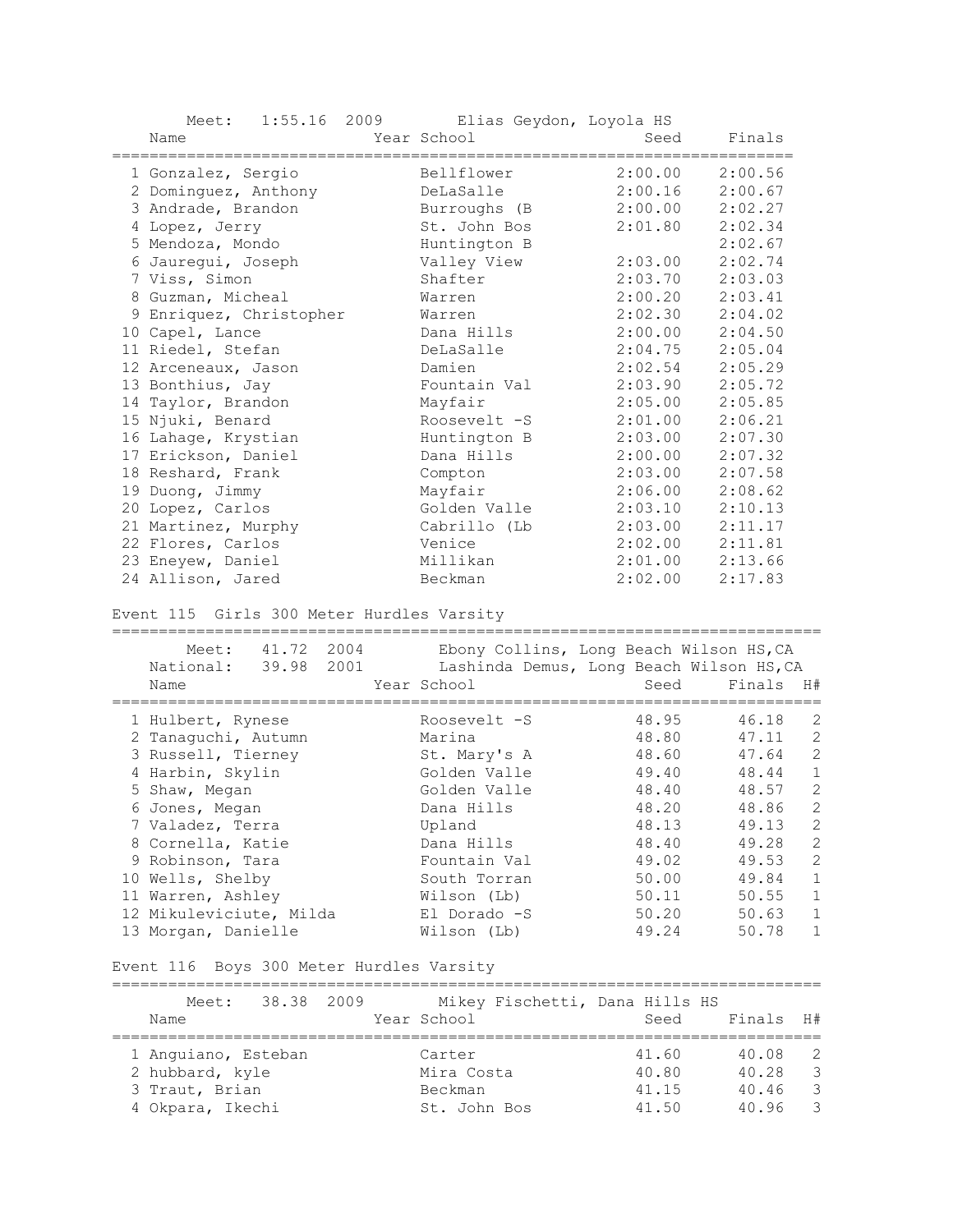|                            | 5 Hageman, Donald<br>6 Hua, Anderson<br>7 Merlos, George<br>8 Mc Laurin, Marlon<br>9 Weaver, Brendan | Damien<br>Fountain Val<br>Loyola<br>Mayfair<br>Palos Verdes                                   | 41.53<br>41.07<br>40.98<br>41.65<br>41.50 | 41.08<br>41.58<br>41.69<br>41.77<br>41.85 | 2<br>$\mathfrak{Z}$<br>$\mathfrak{Z}$<br>$\sqrt{2}$<br>$\mathfrak{Z}$ |
|----------------------------|------------------------------------------------------------------------------------------------------|-----------------------------------------------------------------------------------------------|-------------------------------------------|-------------------------------------------|-----------------------------------------------------------------------|
|                            | 10 Porter, Marcus<br>11 Soulopulos, Theodore<br>12 Vroom, Tanner                                     | Wilson (Lb)<br>Dana Hills<br>Dana Hills                                                       | 42.11<br>41.70<br>42.00                   | 42.05<br>42.35<br>42.48                   | $\sqrt{2}$<br>$\sqrt{2}$<br>$\overline{c}$                            |
|                            | 13 Wilson, Alex<br>14 Johnson, Geordan<br>15 Bagley, Brandon                                         | El Dorado -S<br>Torrance<br>Compton                                                           | 42.33<br>42.80<br>43.21                   | 42.72<br>42.73<br>43.07                   | $\,1\,$<br>$\,1\,$<br>$\,1\,$                                         |
|                            | 16 Anderson, Chaz<br>17 Gross, Thomas<br>18 Davis, Jehlon                                            | Loyola<br>Marina<br>Cabrillo (Lb                                                              | 40.89<br>43.03<br>40.20                   | 43.15<br>43.98<br>44.00                   | $\mathfrak{Z}$<br>$\,1\,$<br>$\mathfrak{Z}$                           |
|                            | 19 Kennedy, Kyle<br>20 Marcotte, Michael<br>21 Barney, Daniel                                        | Upland<br>DeLaSalle<br>Pittsburg                                                              | 43.10<br>42.02<br>42.09                   | 44.11<br>44.16<br>45.00                   | $1\,$<br>$\sqrt{2}$<br>$\sqrt{2}$                                     |
|                            | 22 Kitajima, Stanley<br>23 rasmussen, brandon<br>-- Sabir-Anderson, Devontae                         | Roosevelt -S<br>Millikan<br>Pittsburg                                                         | 42.00<br>43.00<br>43.11                   | 46.11<br>48.60<br>DQ.                     | $\mathbf{2}$<br>$\mathbf{1}$<br>$\mathbf{1}$                          |
|                            | Event 117 Girls 200 Meter Dash Varsity                                                               |                                                                                               |                                           |                                           |                                                                       |
| $====$                     | 24.37 2007<br>Meet:<br>National:<br>22.51<br>2003<br>Name<br>Wind H#                                 | Shelise Williams, Long Beach Wilson HS, CA<br>Allyson Felix, LA Baptist HS, CA<br>Year School | Seed                                      | Finals                                    |                                                                       |
|                            |                                                                                                      |                                                                                               |                                           |                                           |                                                                       |
| $====$<br>NWI <sub>2</sub> | 1 Peterson, Sierra                                                                                   | St. Mary's A                                                                                  | 25.50                                     | 25.04                                     |                                                                       |
| NWI                        | 2 Myricks, Brittney<br>2                                                                             | Upland                                                                                        | 25.92                                     | 26.18                                     |                                                                       |
| NWI                        | 3 Dotson, Ashlee<br>$\overline{2}$                                                                   | Mira Costa                                                                                    | 26.20                                     | 26.26                                     |                                                                       |
| NWI 2                      | 4 Taylor, Re'Onna                                                                                    | Wilson (Lb)                                                                                   | 25.51                                     | 26.57                                     |                                                                       |
| $0.9 \quad 1$              | 5 Wilbourn, Amy                                                                                      | La Habra                                                                                      | 26.59                                     | 26.73                                     |                                                                       |
| NWI 2                      | 6 Simpson, Heather                                                                                   | Marina                                                                                        | 26.77                                     | 26.96                                     |                                                                       |
| 0.9 1                      | 7 Monsalvatge, Aliyah                                                                                | Mayfair                                                                                       | 26.22                                     | 27.00                                     |                                                                       |
| 0.9 1                      | 8 Robinson, Julia<br>9 Torres, Vanessa                                                               | Marina<br>Beverly Hill                                                                        | 26.70<br>26.30                            | 27.13<br>27.26                            |                                                                       |
| 0.9 1<br>NWI <sub>2</sub>  | 10 Ostler, Katie                                                                                     | Beckman                                                                                       | 26.11                                     | 27.30                                     |                                                                       |
| 0.9 1                      | 11 Johnson, Candace                                                                                  | Palos Verdes                                                                                  | 26.30                                     | 27.47                                     |                                                                       |
| 0.9 1                      | 12 Blount, Camara<br>13 Stewart, Alexandria Bancamino Re                                             | Pasadena                                                                                      | 26.25<br>25.80                            | 27.66<br>27.76                            |                                                                       |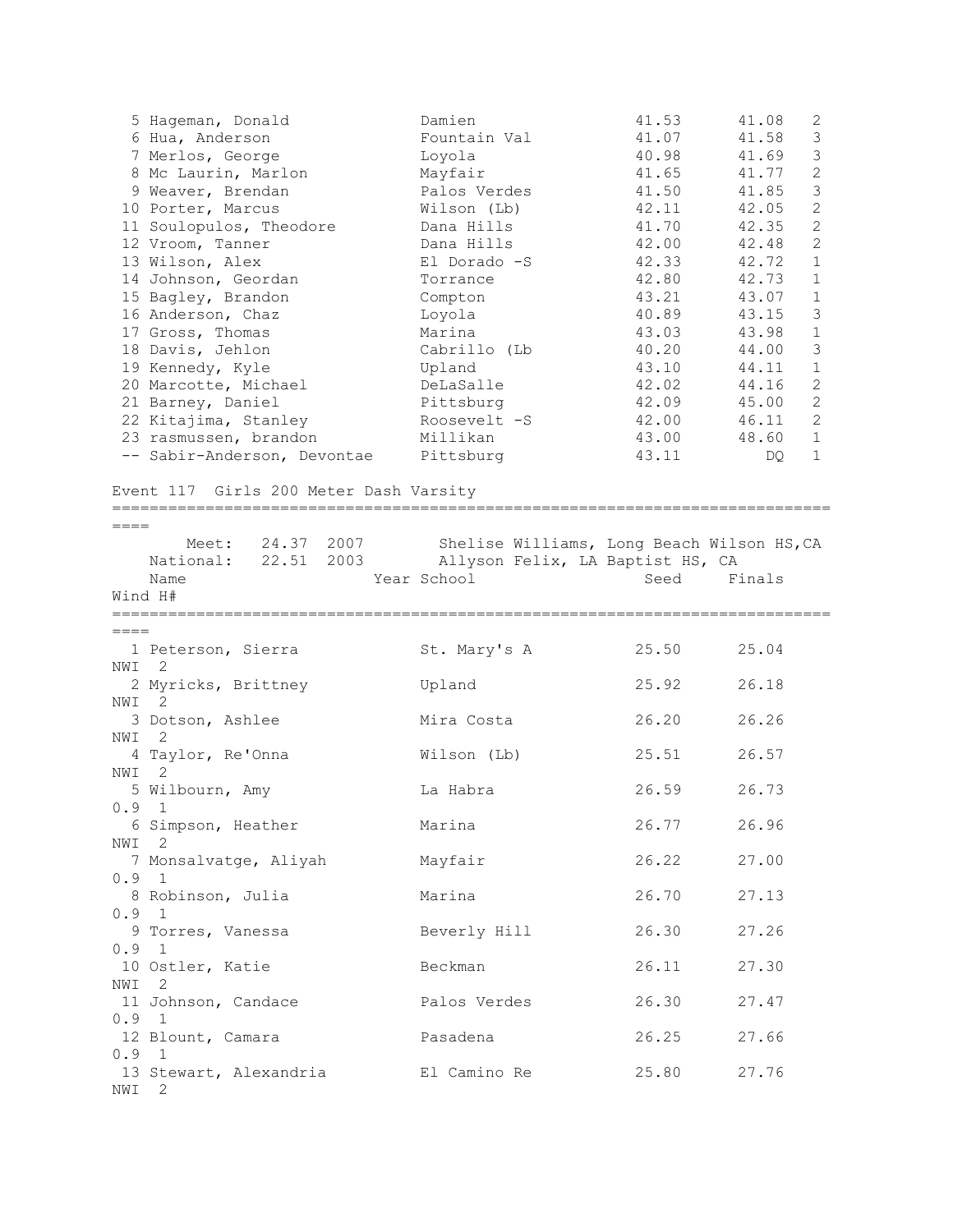14 Mollique, Janeek Pittsburg 26.58 27.95 0.9 1 15 Ford, Shevante Upland 26.00 28.68 NWI 2 16 furtado, melissa South Torran 26.26 29.42 0.9 1 17 Barrera, Kyaunna Compton 29.99 0.9 1 18 macda, kailee  $\sim$  South Torran  $\sim$  26.13 31.27 NWI 2 Event 118 Boys 200 Meter Dash Varsity =============================================================================  $====$ Meet: 21.40 2004 Lionel Larry, Dominguez HS Name The Year School Seed Finals Wind H# =============================================================================  $=$  1 Fabela, German La Serna 22.56 22.41 1.8 2 2 Winston, Kevin DeLaSalle 22.40 22.53 1.8 2 3 Matos, Luis Golden Valle 22.67 22.59 1.8 2 4 Simpkins, Austin Huntington B 22.53 22.86 1.8 2 5 Hall, Ronny Narbonne 22.70 23.09 1.8 2 6 Smith, Shakir Millikan 23.00 23.12 1.8 1 7 Owens, Jaelen Jordan -ss 22.90 23.25 1.8 1 8 Bryant, Chris Compton 23.27 1.8 1 9 Miller, Jacob Fountain Val 22.80 23.37 1.8 1 10 Stepney, Tarus Pasadena 22.83 23.43 1.8 1 11 washington, jonathan Millikan 22.90 23.88 1.8 1 12 Steinberg, Joel Beverly Hill 22.80 23.91 1.8 2 13 Acosta, Angelo La Serna 23.15 24.92 1.8 1 Event 121 Girls 4x400 Meter Relay Frosh/Soph ============================================================================ Meet: 4:04.22 3/20/2010 Wilson-LB, Wilson-LB M Reed, A Grant, A Whitfield, A Warren School School Seed Finals H# ============================================================================ 1 El Dorado -ss 4:25.00 4:13.98 2 2 St. Mary's Academy 4:18.00 4:15.06 2 3 Fountain Valley 4:25.00 4:26.53 2 4 Wilson (Lb) -ss 4:04.76 4:26.63 2 5 Dana Hills 4:27.85 1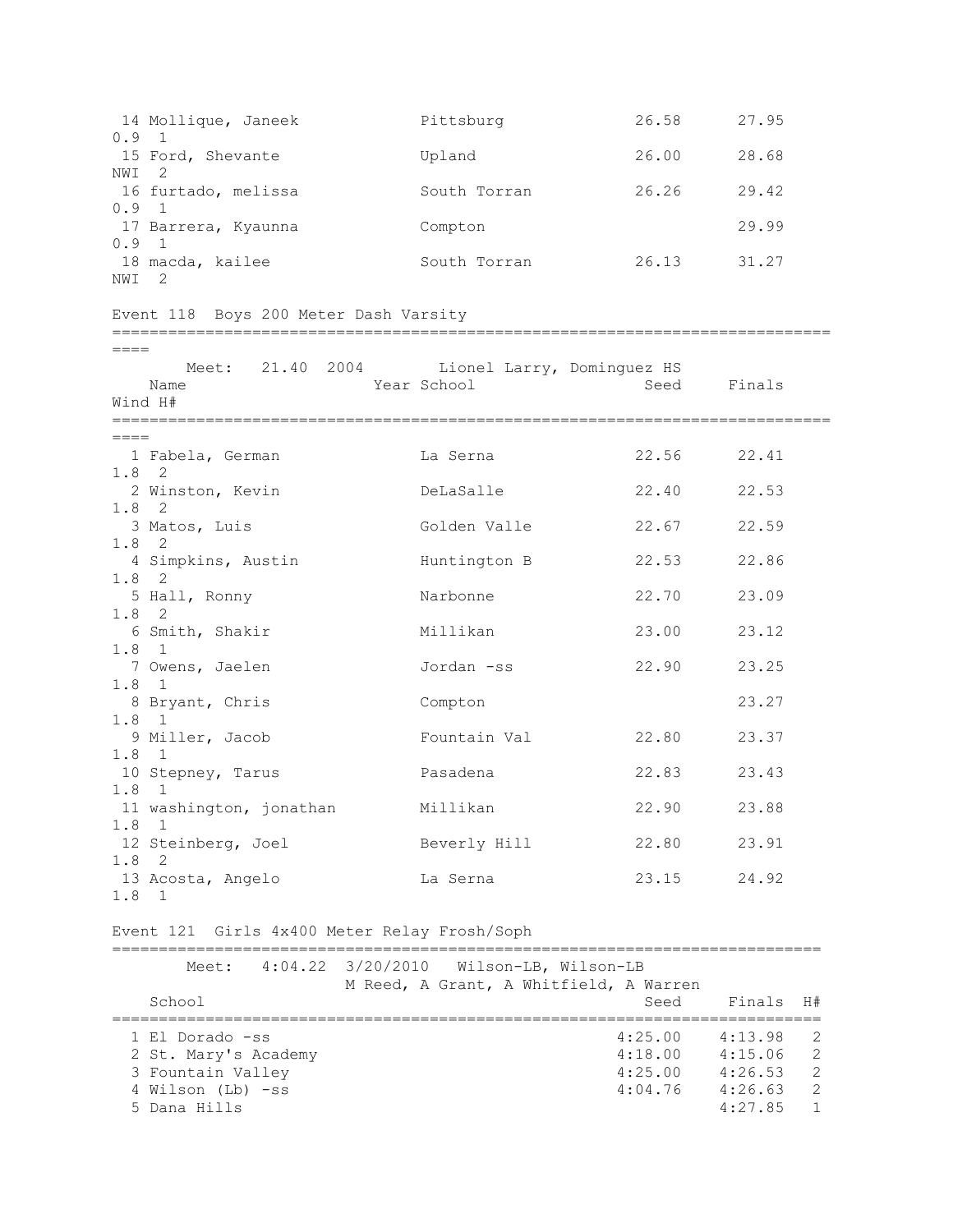| 6 Beverly Hills     | 4:40.00 | 4:31.28      |
|---------------------|---------|--------------|
| 7 Golden Valley -ss | 4:35.00 | 4:32.29<br>2 |
| 8 Roosevelt -ss     | 4:25.00 | 4:34.07<br>2 |
| 9 Carter            |         | 4:34.08      |
| 10 Marina           | 4:28.00 | 4:39.01<br>2 |
| 11 Upland           | 4:40.00 | 4:41.80      |
| 12 La Serna         | 4:47.00 | 4:43.92      |
| 13 Valley View      | 4:55.00 | 4:52.07      |
| 14 West Ranch       | 4:44.20 | 4:56.86      |

Event 122 Boys 4x400 Meter Relay Frosh/Soph

|    | Meet:               | 3:33.36 2008 |  |  | Notre Dame High School, Notre Dame HS |         |                |
|----|---------------------|--------------|--|--|---------------------------------------|---------|----------------|
|    | School              |              |  |  | Seed                                  | Finals  | H#             |
|    |                     |              |  |  |                                       |         |                |
|    | 1 DeLaSalle         |              |  |  | 3:38.00                               | 3:33.52 | 3              |
|    | 2 Rancho Verde      |              |  |  | 3:37.00                               | 3:33.75 | 3              |
|    | 3 Wilson (Lb) -ss   |              |  |  | 3:50.00                               | 3:42.52 | $\overline{2}$ |
| 4  | Dana Hills          |              |  |  | 3:40.00                               | 3:42.98 | 3              |
|    | 5 Carter            |              |  |  | 3:52.00                               | 3:48.65 | $\overline{2}$ |
| 6  | Warren              |              |  |  | 3:45.30                               | 3:48.89 | $\overline{c}$ |
|    | 7 Golden Valley -ss |              |  |  | 3:45.00                               | 3:49.14 | $\overline{2}$ |
|    | 8 Locke             |              |  |  | 3:48.00                               | 3:49.16 | $\overline{c}$ |
| 9  | Shafter             |              |  |  | 3:55.00                               | 3:51.32 | $\mathbf{1}$   |
|    | 10 Beverly Hills    |              |  |  | 3:42.00                               | 3:51.90 | 3              |
|    | 11 Roosevelt -ss    |              |  |  | 3:55.00                               | 3:52.83 | $\mathbf{1}$   |
|    | 12 West Ranch       |              |  |  | 3:53.00                               | 3:55.10 | $\mathbf{1}$   |
|    | 13 Valley View      |              |  |  | 4:06.00                               | 3:55.63 | $\mathbf{1}$   |
|    | 14 Pacifica (Gq)    |              |  |  | 3:44.40                               | 3:56.57 | 3              |
|    | 15 Upland           |              |  |  | 3:40.00                               | 3:57.14 | 3              |
|    | 16 South Torrance   |              |  |  | 4:45.22                               | 4:00.72 | $\mathbf{1}$   |
|    | 17 Pasadena         |              |  |  | 3:51.00                               | 4:01.71 | $\overline{2}$ |
| 18 | La Serna            |              |  |  | 4:20.00                               | 4:02.92 | 1              |

Event 123 Girls 4x400 Meter Relay Varsity

|    | Meet:             | 3:41.34 2004 | Oakridge High School, Orlando, Florida, |         |      |         |               |
|----|-------------------|--------------|-----------------------------------------|---------|------|---------|---------------|
| 0a | School            |              |                                         |         | Seed | Finals  | H#            |
|    | 1 Wilson (Lb) -ss |              |                                         | 4:09.76 |      | 4:13.79 | 2             |
|    | 2 Mayfair         |              |                                         | 4:15.00 |      | 4:15.44 | $\mathcal{L}$ |
|    | 3 South Torrance  |              |                                         | 4:19.00 |      | 4:20.37 |               |
|    | 4 Narbonne        |              |                                         | 4:09.20 |      | 4:21.23 | $\mathcal{P}$ |
|    | 5 Valley View     |              |                                         | 4:24.00 |      | 4:25.86 |               |
|    | 6 El Camino Real  |              |                                         | 4:20.78 |      | 4:33.82 |               |
|    | 7 Jordan -ss      |              |                                         | 4:10.00 |      | 4:34.38 | 2             |
|    | -- Pasadena       |              |                                         | 4:24.46 |      | DO      |               |

Event 124 Boys 4x400 Meter Relay Varsity

| Meet:           | 3:16.97 2004 | Chaparral High School, Chaparral HS |         |         |           |
|-----------------|--------------|-------------------------------------|---------|---------|-----------|
| School          |              |                                     | Seed    | Finals  | <b>H#</b> |
|                 |              |                                     |         |         |           |
| 1 Gahr          |              |                                     | 3:29.50 | 3:30.63 |           |
| 2 Pacifica (Gq) |              |                                     | 3:38.00 | 3:35.00 |           |
| 3 Warren        |              |                                     | 3:42.00 | 3:37.35 |           |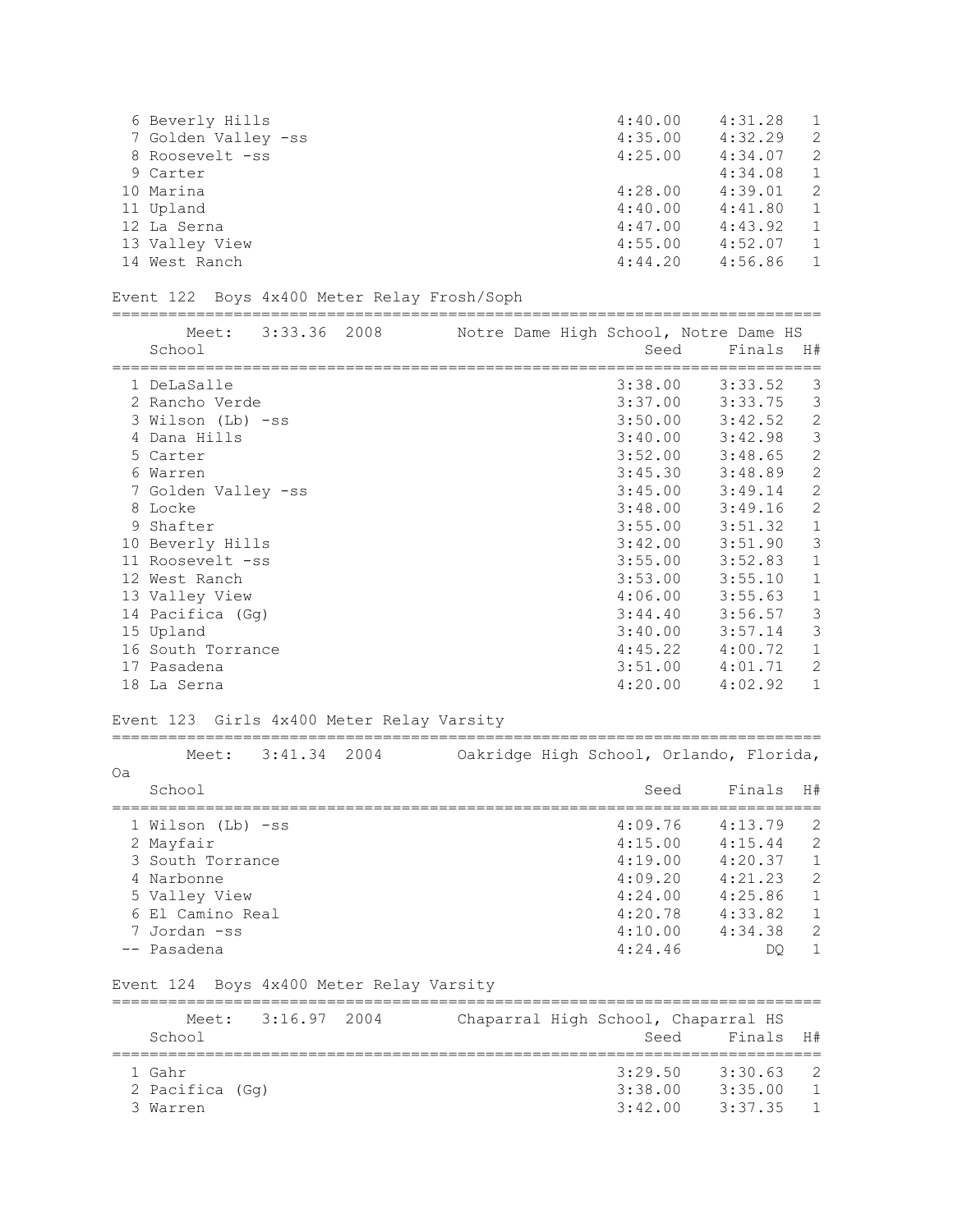| 4 Pittsburg                                          | 3:31.99                               | 3:40.60<br>2                              |  |
|------------------------------------------------------|---------------------------------------|-------------------------------------------|--|
| 5 Compton                                            | 4:05.02                               | 3:40.63<br>1                              |  |
| 6 Cabrillo (Lb)                                      | 3:34.00                               | 3:43.00<br>$\mathbf{1}$                   |  |
| 7 Locke                                              | 3:47.00                               | $\mathbf{1}$<br>3:43.55                   |  |
| 8 Wilson (Lb) -ss                                    | 3:32.11                               | $\sqrt{2}$<br>3:45.37                     |  |
| 9 Loyola                                             | 3:29.64                               | $\mathbf{2}$<br>3:47.42                   |  |
| 10 South Torrance                                    | 3:33.12                               | $\mathbf{2}$<br>3:47.83                   |  |
| 11 Torrance                                          | 3:40.00                               | 1<br>3:49.12                              |  |
|                                                      |                                       |                                           |  |
| Event 125 Girls 4x200 Meter Relay Frosh/Soph         |                                       |                                           |  |
| Top 3 Each Heat plus Next 3 Best Times<br>9 Advance: |                                       |                                           |  |
| Meet: 1:44.69 3/19/2010 Wilson-LB, Wilson-LB         |                                       |                                           |  |
| M Reed, A Grant, A Whitfield, A Warren               |                                       |                                           |  |
| School                                               | Seed                                  | Prelims<br>H#                             |  |
|                                                      |                                       |                                           |  |
| Preliminaries                                        |                                       |                                           |  |
| 1 St. Mary's Academy                                 | 2:05.00                               | 1:45.71Q<br>2                             |  |
| 2 Dana Hills                                         | 1:52.00                               | 1:51.84Q<br>$\mathbf{1}$                  |  |
| 3 Santa Monica                                       | 1:49.89                               | 1:49.68Q<br>2                             |  |
| 4 Pacifica (Gg)                                      | 1:58.00                               | 1:53.45Q<br>$\mathbf 1$                   |  |
| 5 Wilson (Lb) -ss                                    | 1:44.05                               | $\mathbf{2}$<br>1:50.83Q                  |  |
| 6 Carter                                             | 1:53.20                               | 1:53.58Q<br>$\mathbf{1}$                  |  |
| 7 Roosevelt -ss                                      | 1:52.62                               | 1:53.71q<br>$\mathbf{2}$                  |  |
| 8 Fountain Valley                                    | 1:52.00                               | 1:54.48q<br>$\mathbf 1$                   |  |
| 9 Mayfair                                            | 1:56.00                               | 2:04.44q<br>$\mathbf{1}$                  |  |
| 10 Marina                                            | 54.30                                 | 2:05.54<br>$\mathbf{1}$                   |  |
| 11 West Ranch                                        | 1:52.00                               | 2:05.71<br>2                              |  |
| Event 125 Girls 4x200 Meter Relay Frosh/Soph         |                                       |                                           |  |
|                                                      |                                       |                                           |  |
| 1:44.69<br>3/19/2010<br>Meet:                        | Wilson-LB, Wilson-LB                  |                                           |  |
|                                                      |                                       |                                           |  |
| M Reed, A Grant, A Whitfield, A Warren               |                                       |                                           |  |
| School                                               | Prelims                               | Finals                                    |  |
| Finals                                               |                                       |                                           |  |
|                                                      | 1:45.71                               | 1:46.08                                   |  |
| 1 St. Mary's Academy                                 |                                       |                                           |  |
| 2 Santa Monica                                       | 1:49.68                               | 1:48.49                                   |  |
| 3 Dana Hills                                         | 1:51.84                               | 1:50.23                                   |  |
| 4 Wilson (Lb) -ss                                    | 1:50.83                               | 1:50.87                                   |  |
| 5 Carter                                             | 1:53.58                               | 1:52.03                                   |  |
| 6 Pacifica (Gq)                                      | 1:53.45                               | 1:52.75                                   |  |
| 7 Roosevelt -ss                                      | 1:53.71                               | 1:53.71                                   |  |
| 8 Fountain Valley                                    | 1:54.48                               | 1:53.96                                   |  |
| Event 126 Boys 4x200 Meter Relay Frosh/Soph          |                                       |                                           |  |
|                                                      |                                       | ===============                           |  |
| Top 2 Each Heat plus Next 3 Best Times<br>9 Advance: |                                       |                                           |  |
| 1:31.34 2007<br>Meet:<br>School                      | Loyola High School, Loyola HS<br>Seed | Prelims<br>H#                             |  |
| =============                                        |                                       |                                           |  |
| Preliminaries                                        |                                       |                                           |  |
| 1 DeLaSalle                                          | 1:34.00                               | 1:34.15Q<br>3                             |  |
| 2 Bellflower                                         | 1:34.00                               | 1:35.26Q<br>2                             |  |
| 3 Roosevelt -ss                                      |                                       | 1:36.92Q<br>1                             |  |
| 4 Fountain Valley<br>5 Wilson (Lb) -ss               | 1:37.00<br>1:42.00                    | 1:37.06Q<br>$\mathbf{1}$<br>1:37.20Q<br>3 |  |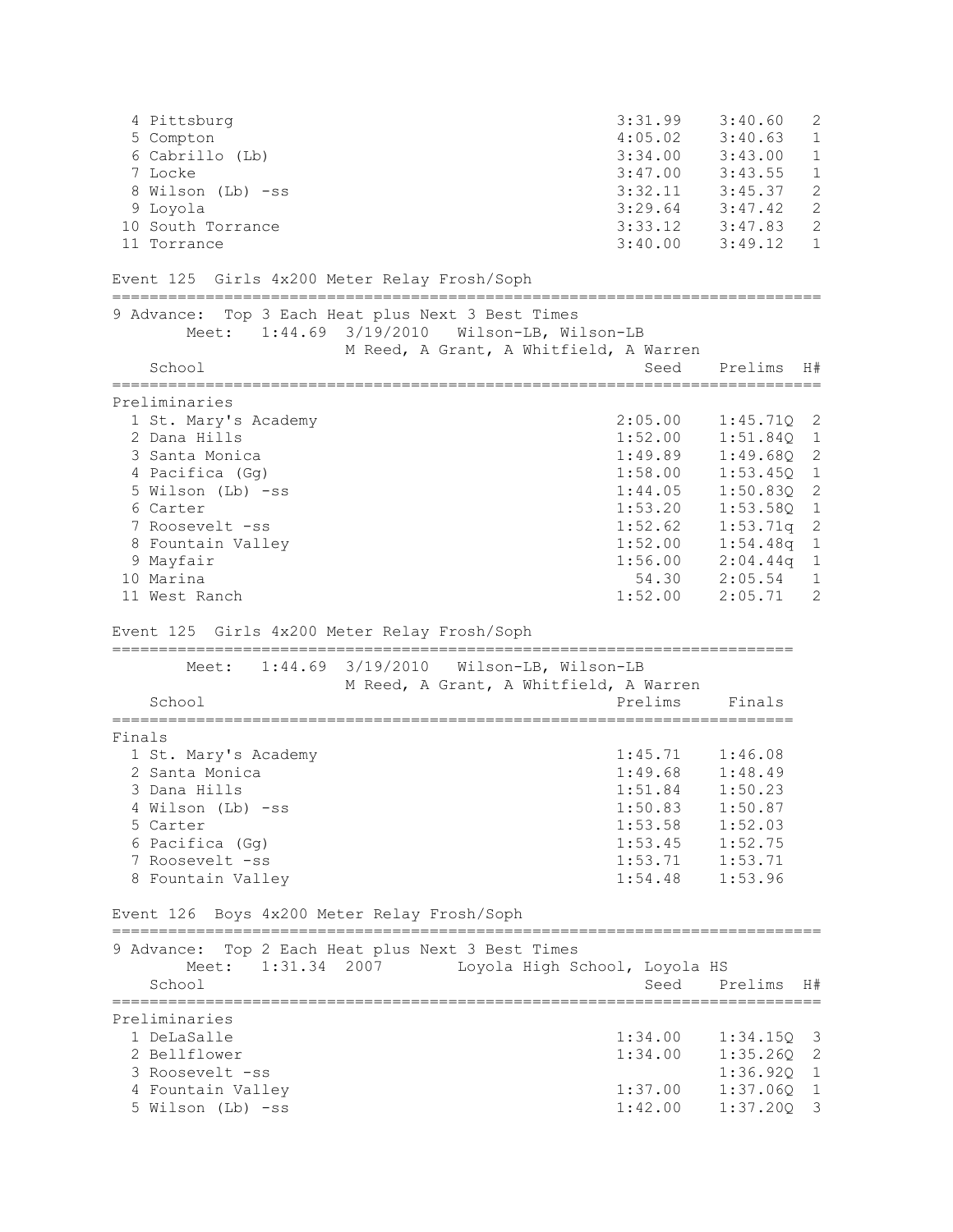| 6 Pasadena<br>7 Warren<br>8 Locke<br>9 West Ranch<br>10 Carter<br>11 Marina<br>12 Santa Monica<br>13 Dana Hills<br>14 Pacifica (Gg)<br>15 Millikan<br>16 Torrance<br>17 Verbum Dei<br>18 Mayfair |         |      |                                     | 1:49.23<br>1:38.10<br>1:36.00<br>1:40.28<br>1:47.41<br>4:10.00<br>1:40.00<br>1:39.00<br>1:43.20<br>1:40.00<br>1:40.00<br>1:47.00<br>1:40.00 | 1:37.53Q<br>1:37.57q<br>1:38.36q<br>1:39.28q<br>1:40.73<br>1:40.74<br>1:41.18<br>1:41.53<br>1:41.98<br>1:43.75<br>1:44.13<br>1:44.87<br>1:46.23 | 2<br>3<br>$\mathbf{1}$<br>2<br>2<br>$\mathbf{1}$<br>$\mathbf{1}$<br>2<br>$\mathbf{1}$<br>3<br>3<br>3<br>$\mathbf{1}$ |
|--------------------------------------------------------------------------------------------------------------------------------------------------------------------------------------------------|---------|------|-------------------------------------|---------------------------------------------------------------------------------------------------------------------------------------------|-------------------------------------------------------------------------------------------------------------------------------------------------|----------------------------------------------------------------------------------------------------------------------|
| Event 126 Boys 4x200 Meter Relay Frosh/Soph                                                                                                                                                      |         |      |                                     |                                                                                                                                             |                                                                                                                                                 |                                                                                                                      |
| Meet:                                                                                                                                                                                            | 1:31.34 | 2007 | Loyola High School, Loyola HS       |                                                                                                                                             |                                                                                                                                                 |                                                                                                                      |
| School                                                                                                                                                                                           |         |      |                                     | Prelims                                                                                                                                     | Finals                                                                                                                                          |                                                                                                                      |
| Finals                                                                                                                                                                                           |         |      |                                     |                                                                                                                                             |                                                                                                                                                 |                                                                                                                      |
| 1 DeLaSalle                                                                                                                                                                                      |         |      |                                     | 1:34.15                                                                                                                                     | 1:34.58                                                                                                                                         |                                                                                                                      |
| 2 Bellflower                                                                                                                                                                                     |         |      |                                     | 1:35.26                                                                                                                                     | 1:35.66                                                                                                                                         |                                                                                                                      |
| 3 Roosevelt -ss                                                                                                                                                                                  |         |      |                                     | 1:36.92                                                                                                                                     | 1:37.40                                                                                                                                         |                                                                                                                      |
| 4 Fountain Valley                                                                                                                                                                                |         |      |                                     | 1:37.06                                                                                                                                     | 1:37.77                                                                                                                                         |                                                                                                                      |
| 5 Wilson (Lb) -ss                                                                                                                                                                                |         |      |                                     | 1:37.20                                                                                                                                     | 1:38.21                                                                                                                                         |                                                                                                                      |
| 6 Locke                                                                                                                                                                                          |         |      |                                     | 1:38.36                                                                                                                                     | 1:39.23                                                                                                                                         |                                                                                                                      |
| 7 Warren                                                                                                                                                                                         |         |      |                                     | 1:37.57                                                                                                                                     | 1:39.59                                                                                                                                         |                                                                                                                      |
| 8 Pasadena                                                                                                                                                                                       |         |      |                                     | 1:37.53                                                                                                                                     | 1:40.09                                                                                                                                         |                                                                                                                      |
| 9 West Ranch                                                                                                                                                                                     |         |      |                                     | 1:39.28                                                                                                                                     | 1:40.22                                                                                                                                         |                                                                                                                      |
| Event 127 Girls 4x200 Meter Relay Varsity                                                                                                                                                        |         |      |                                     |                                                                                                                                             |                                                                                                                                                 |                                                                                                                      |
|                                                                                                                                                                                                  |         |      |                                     |                                                                                                                                             |                                                                                                                                                 |                                                                                                                      |
| 9 Advance: Top 2 Each Heat plus Next 3 Best Times                                                                                                                                                |         |      |                                     |                                                                                                                                             |                                                                                                                                                 |                                                                                                                      |
| Meet: 1:36.85 2004<br>Beach                                                                                                                                                                      |         |      | Long Beach Wilson High School, Long |                                                                                                                                             |                                                                                                                                                 |                                                                                                                      |
| School                                                                                                                                                                                           |         |      |                                     | Seed                                                                                                                                        | Prelims                                                                                                                                         | H#                                                                                                                   |
|                                                                                                                                                                                                  |         |      |                                     |                                                                                                                                             |                                                                                                                                                 |                                                                                                                      |
| Preliminaries                                                                                                                                                                                    |         |      |                                     |                                                                                                                                             |                                                                                                                                                 |                                                                                                                      |
| 1 St. Mary's Academy                                                                                                                                                                             |         |      |                                     | 1:42.00                                                                                                                                     | 1:42.65Q                                                                                                                                        | 1                                                                                                                    |
| 2 Roosevelt -ss                                                                                                                                                                                  |         |      |                                     | 1:43.76                                                                                                                                     | $1:43.32Q$ 2                                                                                                                                    |                                                                                                                      |
| 3 Wilson (Lb) -ss                                                                                                                                                                                |         |      |                                     | 1:39.37                                                                                                                                     | 1:43.60Q                                                                                                                                        | 3                                                                                                                    |
| 4 Claremont                                                                                                                                                                                      |         |      |                                     | 1:49.41                                                                                                                                     | 1:45.14Q                                                                                                                                        | $\mathbf{1}$                                                                                                         |
| 5 Palos Verdes                                                                                                                                                                                   |         |      |                                     | 1:46.00                                                                                                                                     | 1:47.96Q                                                                                                                                        | $\mathbf{2}$                                                                                                         |
| 6 Arlington                                                                                                                                                                                      |         |      |                                     | 1:49.00                                                                                                                                     | 1:50.270                                                                                                                                        | $\mathfrak{Z}$                                                                                                       |
| 7 Locke                                                                                                                                                                                          |         |      |                                     | 1:59.20                                                                                                                                     | 1:47.90q                                                                                                                                        | $1\,$                                                                                                                |
| 8 Dana Hills                                                                                                                                                                                     |         |      |                                     | 1:46.00                                                                                                                                     | 1:48.49q                                                                                                                                        | $\mathbf{1}$                                                                                                         |
| 9 Narbonne                                                                                                                                                                                       |         |      |                                     | 1:43.23                                                                                                                                     | 1:49.24q                                                                                                                                        | $\mathbf{2}$                                                                                                         |
| 10 Pittsburg                                                                                                                                                                                     |         |      |                                     | 1:54.55                                                                                                                                     | 1:50.25                                                                                                                                         | 1                                                                                                                    |
| 11 Tulare Union                                                                                                                                                                                  |         |      |                                     | 1:57.00                                                                                                                                     | 1:51.61                                                                                                                                         | $\sqrt{2}$                                                                                                           |
| 12 West Ranch                                                                                                                                                                                    |         |      |                                     | 1:52.00                                                                                                                                     | 1:51.97                                                                                                                                         | $\,1\,$                                                                                                              |
| 13 Mayfair<br>14 Valley View                                                                                                                                                                     |         |      |                                     | 1:52.00<br>1:54.00                                                                                                                          | 1:52.58<br>1:53.25                                                                                                                              | $\mathfrak{Z}$<br>$\mathfrak{Z}$                                                                                     |
| 15 Pasadena                                                                                                                                                                                      |         |      |                                     | 1:50.76                                                                                                                                     | 1:53.53                                                                                                                                         | $\sqrt{2}$                                                                                                           |
| 16 South Torrance                                                                                                                                                                                |         |      |                                     | 1:51.00                                                                                                                                     | 1:54.17                                                                                                                                         | 2                                                                                                                    |
|                                                                                                                                                                                                  |         |      |                                     |                                                                                                                                             |                                                                                                                                                 |                                                                                                                      |

Event 127 Girls 4x200 Meter Relay Varsity

=========================================================================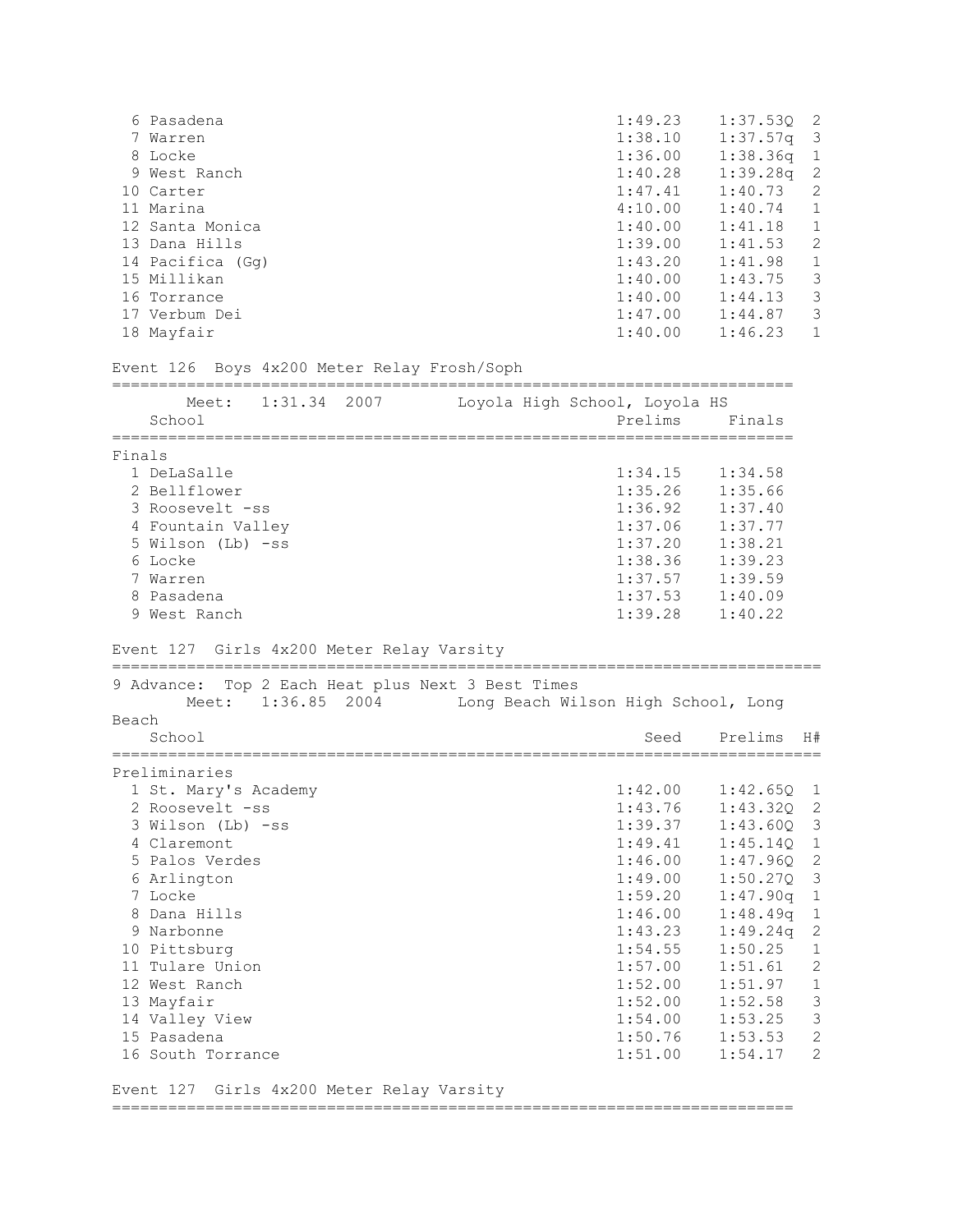|        | Meet:                | 1:36.85 | 2004                                         |                      |         | Long Beach Wilson High School, Long |              |
|--------|----------------------|---------|----------------------------------------------|----------------------|---------|-------------------------------------|--------------|
| Beach  | School               |         |                                              |                      | Prelims | Finals                              |              |
| Finals |                      |         |                                              |                      |         |                                     |              |
|        | 1 Roosevelt -ss      |         |                                              |                      | 1:43.32 | 1:41.55                             |              |
|        | 2 St. Mary's Academy |         |                                              |                      | 1:42.65 | 1:41.86                             |              |
|        | 3 Wilson (Lb) -ss    |         |                                              |                      | 1:43.60 | 1:44.70                             |              |
|        | 4 Claremont          |         |                                              |                      | 1:45.14 | 1:47.61                             |              |
|        | 5 Arlington          |         |                                              |                      | 1:50.27 | 1:47.62                             |              |
|        | 6 Palos Verdes       |         |                                              |                      | 1:47.96 | 1:48.27                             |              |
|        | 7 Dana Hills         |         |                                              |                      | 1:48.49 | 1:48.55                             |              |
|        | 7 Locke              |         |                                              |                      | 1:47.90 | 1:48.55                             |              |
|        |                      |         | Event 128 Boys 4x200 Meter Relay Varsity     |                      |         |                                     |              |
|        | 9 Advance:           |         | Top 2 Each Heat plus Next 3 Best Times       |                      |         |                                     |              |
|        | Meet:                |         | $1:26.28$ $3/20/2010$ Poly (LB), Poly (LB)   |                      |         |                                     |              |
|        | School               |         |                                              |                      | Seed    | Prelims                             | H#           |
|        | Preliminaries        |         |                                              |                      |         |                                     |              |
|        | 1 Roosevelt -ss      |         |                                              |                      | 1:29.15 | 1:28.82Q                            | 1            |
|        | 2 DeLaSalle          |         |                                              |                      | 1:29.55 | 1:29.61Q                            | 3            |
|        | 3 Pasadena           |         |                                              |                      | 1:39.23 | 1:32.24Q                            | 2            |
|        | 4 Wilson (Lb) -ss    |         |                                              |                      | 1:33.10 | 1:32.40Q                            | $\mathbf 1$  |
|        | 5 Covina             |         |                                              |                      | 1:33.00 | 1:32.470                            | 3            |
|        | 6 Claremont          |         |                                              |                      | 1:31.00 | 1:32.64Q                            | 2            |
|        | 7 Valley View        |         |                                              |                      | 1:34.00 | 1:33.09q                            | 3            |
|        | 8 Millikan           |         |                                              |                      | 1:30.00 | 1:33.31q                            | $\mathbf{2}$ |
|        | 9 Dana Hills         |         |                                              |                      | 1:33.00 | 1:33.67q                            | $\mathbf{2}$ |
|        | 10 South Torrance    |         |                                              |                      | 2:19.62 | 1:34.22                             | $1\,$        |
|        | 11 Carter            |         |                                              |                      | 1:33.40 | 1:34.88                             | 3            |
|        | 12 Pittsburg         |         |                                              |                      | 1:32.67 | 1:35.10                             | 3            |
|        | 13 West Ranch        |         |                                              |                      | 1:33.75 | 1:35.26                             | 2            |
|        | 14 Bellflower        |         |                                              |                      | 1:31.90 | 1:35.72                             | $1\,$        |
|        | 15 Warren            |         |                                              |                      | 1:33.20 | 1:35.87                             | $\mathbf{1}$ |
|        | 16 Fountain Valley   |         |                                              |                      | 1:40.00 | 1:39.89                             | 3            |
|        | 17 Mayfair           |         |                                              |                      | 1:35.00 | 1:40.49                             | $\mathbf{1}$ |
|        | 18 Verbum Dei        |         |                                              |                      | 1:43.20 | 1:41.05                             | $\mathbf{1}$ |
|        |                      |         | Event 128 Boys 4x200 Meter Relay Varsity     |                      |         |                                     |              |
|        | Meet:                | 1:26.28 | 3/20/2010                                    | Poly (LB), Poly (LB) |         | =================================== |              |
|        | School               |         |                                              |                      | Prelims | Finals                              |              |
| Finals |                      |         |                                              |                      |         |                                     |              |
|        | 1 Roosevelt -ss      |         |                                              |                      | 1:28.82 | 1:28.43                             |              |
|        | 2 DeLaSalle          |         |                                              |                      | 1:29.61 | 1:29.77                             |              |
|        | 3 Pasadena           |         |                                              |                      | 1:32.24 | 1:31.71                             |              |
|        | 4 Claremont          |         |                                              |                      | 1:32.64 | 1:31.83                             |              |
|        | 5 Dana Hills         |         |                                              |                      | 1:33.67 | 1:34.24                             |              |
|        | 6 South Torrance     |         |                                              |                      | 1:34.22 | 1:36.50                             |              |
|        | 7 Wilson (Lb) -ss    |         |                                              |                      | 1:32.40 | 1:38.39                             |              |
|        |                      |         | Event 129 Girls 4x800 Meter Relay Frosh/Soph |                      |         |                                     |              |
|        |                      |         | :================================            |                      |         |                                     |              |

Meet: 9:48.51 3/20/2010 Redondo, Redondo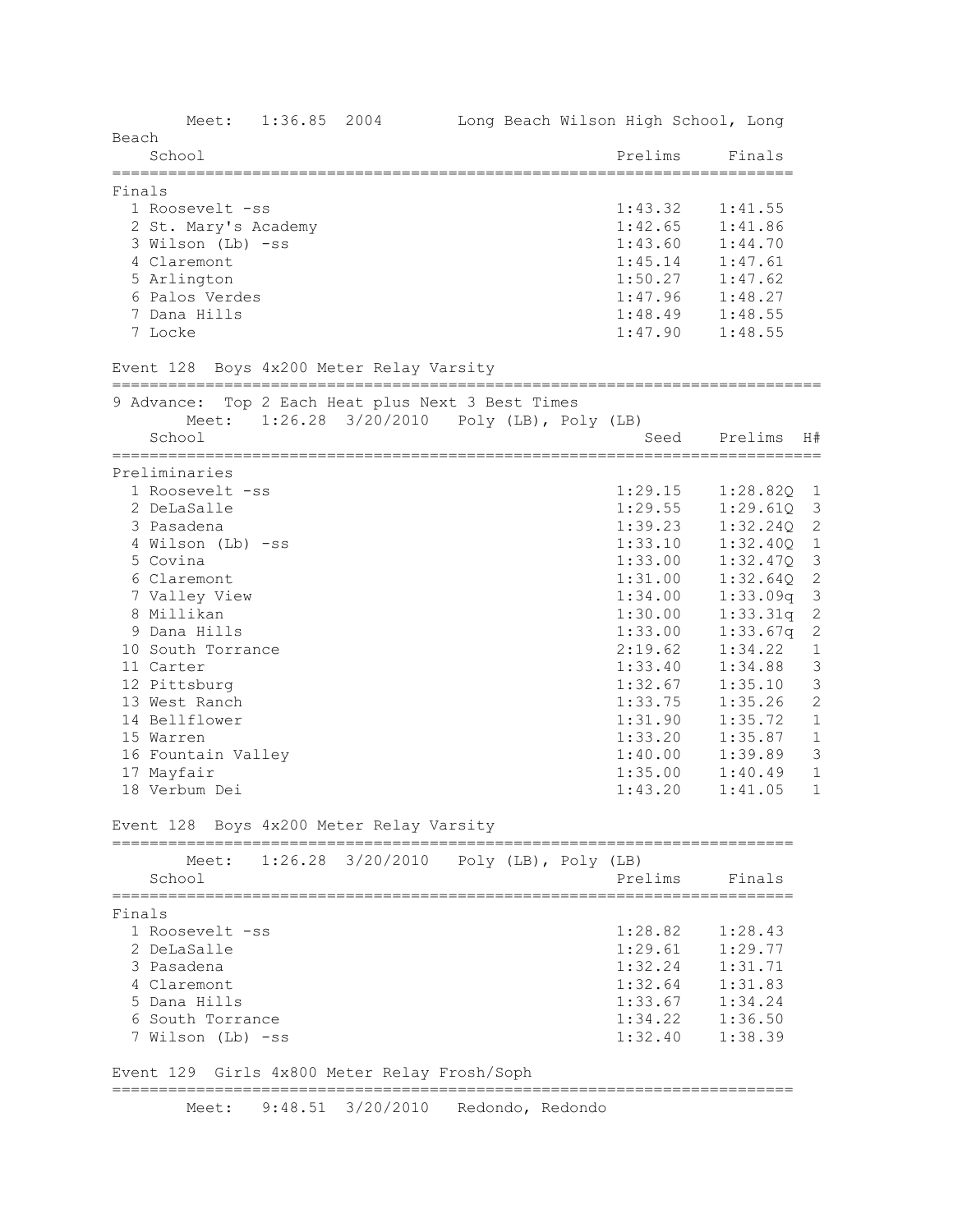|                                             | K Ferron, A Thibodeau, A Villegas, C Ulizio |          |                |
|---------------------------------------------|---------------------------------------------|----------|----------------|
| School<br>----------------                  |                                             | Seed     | Finals         |
| 1 Dana Hills                                |                                             | 10:10.00 | 10:15.23       |
| 2 Marina                                    |                                             | 10:10.00 | 10:19.69       |
| 3 Fountain Valley                           |                                             | 10:19.00 | 10:30.72       |
| 4 Santa Monica                              |                                             | 11:02.00 | 10:31.68       |
| 5 Beverly Hills                             |                                             | 10:30.00 | 10:43.08       |
| 6 Upland                                    |                                             | 11:00.00 | 10:52.14       |
| 7 West Ranch                                |                                             | 10:20.44 | 11:05.42       |
| 8 Valley View                               |                                             | 13:05.00 | 11:18.10       |
| 9 Mayfair                                   |                                             | 10:20.00 | 11:19.41       |
| 10 Millikan                                 |                                             | 10:45.00 | 11:24.90       |
| 11 Pacifica (Gg)                            |                                             | 10:10.00 | 11:25.13       |
| 12 Wilson (Lb) -ss                          |                                             | 10:02.76 | 11:30.11       |
| 13 Pasadena                                 |                                             | 11:05.43 | 12:28.57       |
| Event 130 Boys 4x800 Meter Relay Frosh/Soph |                                             |          |                |
| 8:18.06<br>Meet:                            | 3/20/2010<br>Loyola, Loyola                 |          |                |
|                                             | A Bland, J Jones, N Nosce, R Wiggins        |          |                |
| School                                      |                                             | Seed     | Finals         |
| ================                            |                                             |          | -------------- |
| 1 Dana Hills                                |                                             | 8:20.00  | 8:26.28        |
| 2 Warren                                    |                                             | 8:39.20  | 8:36.61        |
| 3 Loyola                                    |                                             | 8:50.00  | 8:37.59        |
| 4 Dana Hills<br>"B"                         |                                             |          | 8:40.87        |
| 1) Diem, Gavin                              | 2) Ross, Max                                |          |                |
| 3) Marquina, Mauro                          | 4) Werderman, Andy                          |          |                |
| 5 West Ranch                                |                                             | 8:54.82  | 8:42.60        |
| 6 Mayfair                                   |                                             | 9:00.00  | 8:45.68        |
| 7 Shafter                                   |                                             | 8:48.40  | 8:53.49        |
| 8 California -ss                            |                                             | 8:45.00  | 8:55.39        |
| 9 Fountain Valley                           |                                             | 8:40.00  | 9:00.14        |
| 10 Marina                                   |                                             | 9:35.00  | 9:05.59        |
| 11 Wilson (Lb) -ss                          |                                             | 10:25.00 | 9:11.79        |
| 12 Palos Verdes                             |                                             | 8:57.00  | 9:13.08        |
| 13 Verbum Dei                               |                                             | 10:00.00 | 9:15.97        |
| 14 St. John Bosco                           |                                             | 9:00.00  | 9:18.31        |
| 15 Golden Valley -ss                        |                                             | 9:00.00  | 9:21.90        |
| 16 Venice                                   |                                             |          | 9:22.05        |
| 17 Valley View                              |                                             | 10:20.00 | 9:26.40        |
| 18 Millikan                                 |                                             | 8:45.00  | 9:33.27        |
| 19 Beverly Hills                            |                                             | 9:50.00  | 9:36.61        |
| 20 Pasadena                                 |                                             | 9:17.22  | 9:56.94        |
| -- Santa Monica                             |                                             | 9:04.82  | DQ.            |
| Event 131 Girls Distance Medley Varsity     |                                             |          |                |
| 12:03.81<br>Meet:                           | 3/19/2010<br>West Ranch, West Ranch         |          |                |
|                                             | B Miller, K Long, A Welker, J Owen          |          |                |
| School                                      |                                             | Seed     | Finals         |
|                                             |                                             |          |                |
| 1 Palos Verdes                              |                                             | 12:20.00 | 12:11.66       |
| 2 Dana Hills                                |                                             | 12:20.00 | 12:25.68       |
| 3 Marina                                    |                                             | 12:40.00 | 12:31.10       |
| 4 West Ranch                                |                                             | 12:10.54 | 12:34.35       |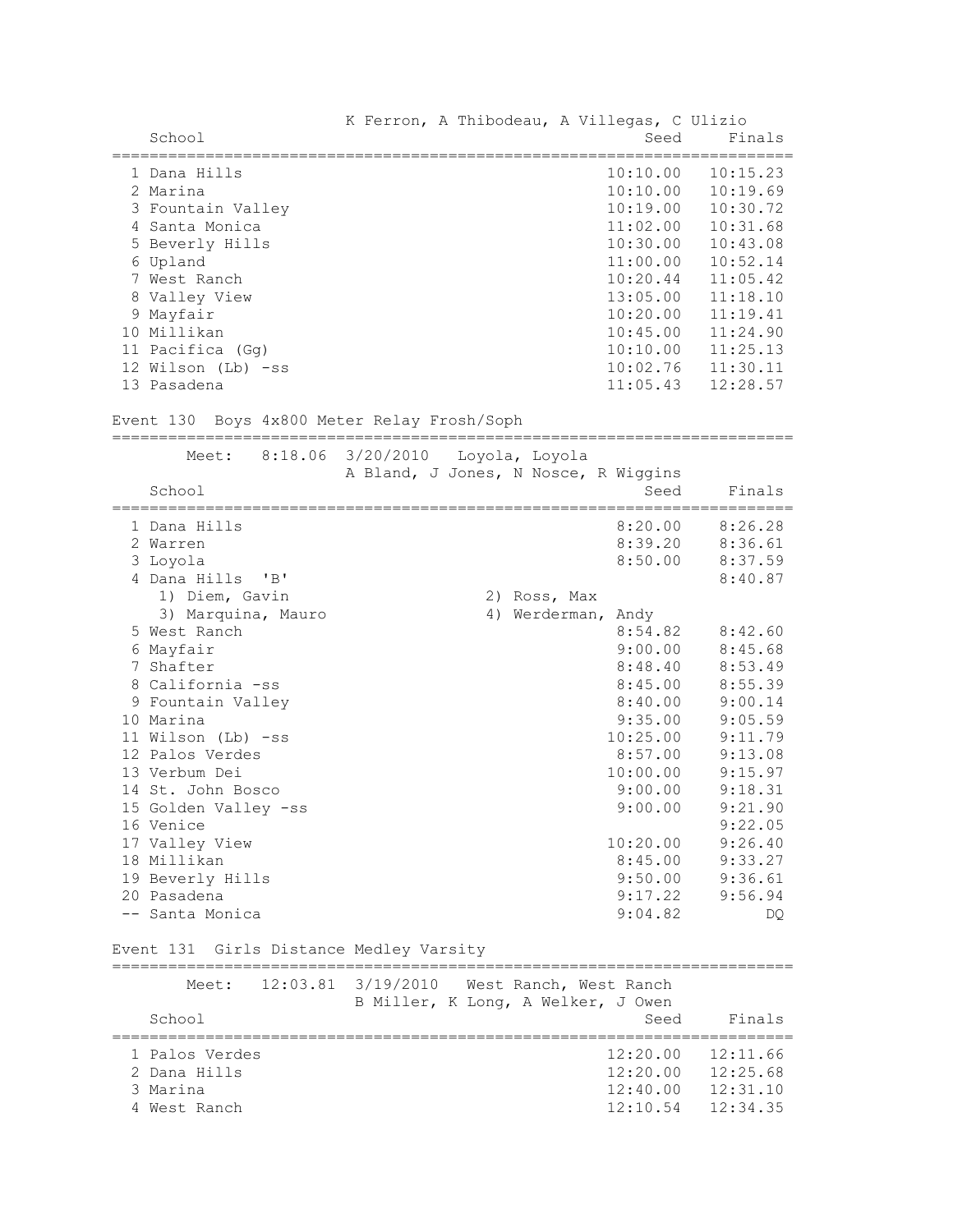|       | 5 Beverly Hills                              | 13:00.00<br>12:51.14                                         |              |
|-------|----------------------------------------------|--------------------------------------------------------------|--------------|
|       | 6 Gahr                                       | 12:38.00<br>12:55.16                                         |              |
|       | 7 Claremont                                  | 12:55.50<br>12:58.49                                         |              |
|       | 8 Beckman                                    | 13:16.31<br>13:08.59                                         |              |
|       | 1) Cody, Molly                               | 2) Syed, Saniya                                              |              |
|       | 3) Olsen, Lauren                             | 4) Clemens, Lauren                                           |              |
|       | 9 California -ss                             | 12:55.00<br>13:14.18                                         |              |
|       | 10 Venice                                    | 13:20.43                                                     |              |
|       | 11 Arlington                                 | 12:35.00<br>13:23.84                                         |              |
|       | 12 Pittsburg                                 | 13:33.42<br>13:45.15                                         |              |
|       | 13 Wilson (Lb) -ss                           | 12:59.99<br>14:06.06                                         |              |
|       | 14 Valley View                               | 15:40.00<br>14:29.67                                         |              |
|       | Event 132 Boys Distance Medley Varsity       |                                                              |              |
|       | 10:11.99 2009<br>Meet:                       | ===================<br>Dana Hills High School, Dana Hills HS |              |
|       | School                                       | Finals<br>Seed<br>-------------                              |              |
|       | 1 Dana Hills                                 | 10:21.02<br>10:15.00                                         |              |
|       | 2 St. John Bosco                             | 10:25.00<br>10:26.69                                         |              |
|       | 3 Marina                                     | 10:21.00<br>10:31.99                                         |              |
|       | 4 Beverly Hills                              | 10:40.00<br>10:37.65                                         |              |
|       | 5 Claremont                                  | 10:31.00<br>10:40.97                                         |              |
|       | 6 California -ss                             | 10:43.00<br>10:42.20                                         |              |
|       | 7 Warren                                     | 10:59.00<br>10:42.92                                         |              |
|       | 8 Valley View                                | 11:29.00<br>10:52.46                                         |              |
|       | 9 Wilson (Lb) -ss                            | 10:47.00<br>11:00.24                                         |              |
|       | 10 Gahr                                      | 10:57.00<br>11:09.14                                         |              |
|       | 11 Millikan                                  | 11:12.05<br>11:30.00                                         |              |
|       | 12 Huntington Beach                          | 11:38.00<br>11:20.51                                         |              |
|       | 13 Irvine                                    | 10:35.00<br>11:21.43                                         |              |
|       | 14 Pittsburg                                 | 11:11.33<br>11:24.14                                         |              |
|       | 15 Venice                                    |                                                              |              |
|       | 16 West Ranch                                | 11:39.95                                                     |              |
|       | 17 Locke                                     | 11:30.60<br>11:54.25<br>11:50.00<br>11:56.96                 |              |
|       | Event 133 Girls 800 Sprint Medley Frosh/Soph |                                                              |              |
|       | $1:49.64$ 2009<br>Meet:                      | Junipero Serra High School, Junipero                         |              |
| Serra | School                                       | Seed<br>Finals                                               | H#           |
|       | 1 St. Mary's Academy                         | 2:05.00<br>1:54.99                                           | 2            |
|       | 2 Wilson (Lb) -ss                            | 1:48.00<br>1:58.41                                           | 2            |
|       | 3 Dana Hills                                 | 2:01.00<br>2:00.69                                           | $\mathbf{2}$ |
|       | 4 Fountain Valley                            | 2:02.00<br>2:02.34                                           | $\sqrt{2}$   |
|       | 5 Marina                                     | 2:55.00<br>2:03.77                                           | $\mathbf{1}$ |
|       |                                              |                                                              |              |

10 West Ranch 1:44.80 2:13.99 2<br>
-- Pasadena 2:11.30 DQ 1 -- Pasadena 2:11.30 DQ 1 Event 134 Boys 800 Sprint Medley Frosh/Soph

============================================================================

 6 Mayfair 2:10.00 2:07.06 2 7 Beverly Hills 2:10.00 2:07.48 2 8 Roosevelt -ss 1:55.00 2:07.78 2 9 Carter 2:09.78 1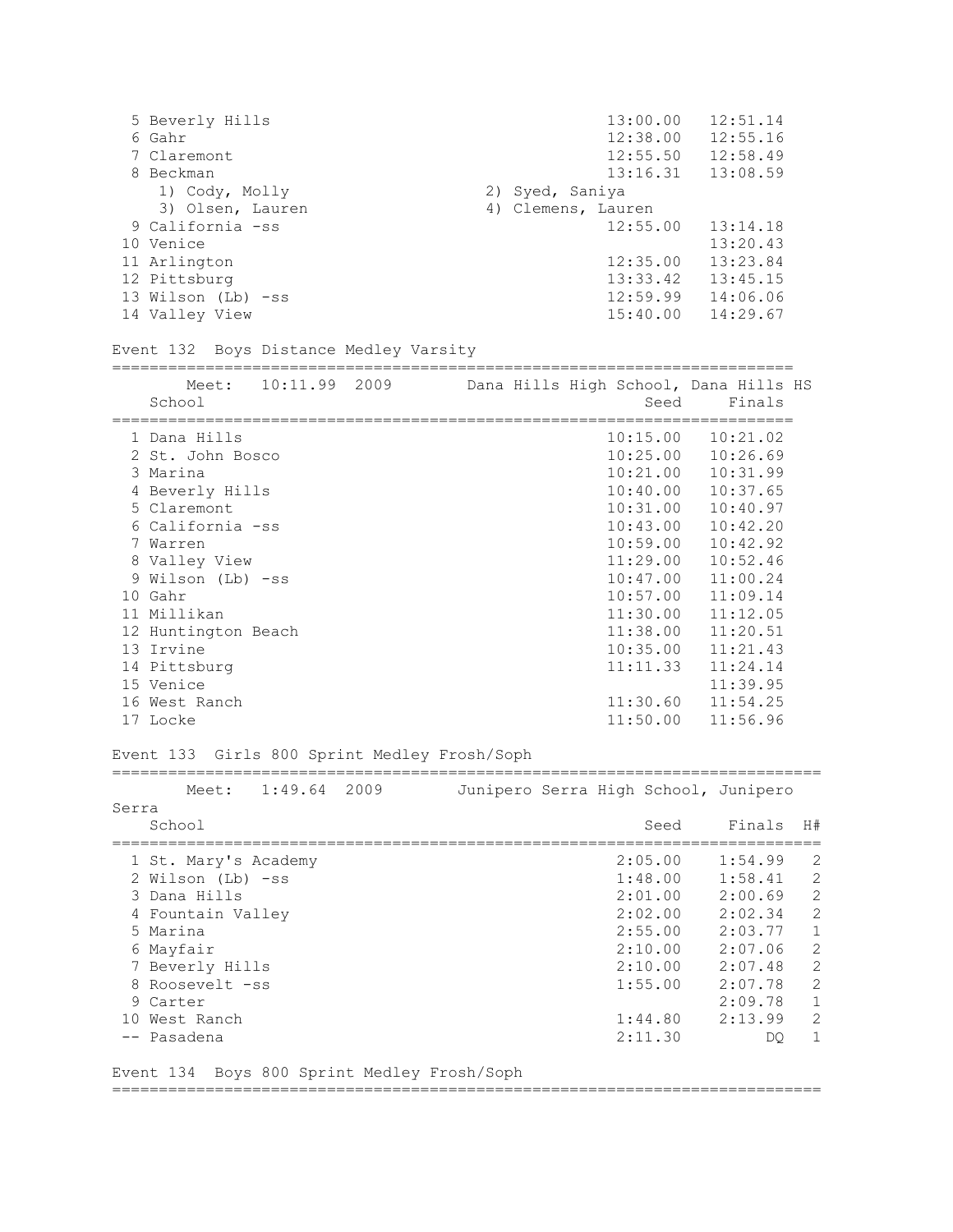|       | Meet:                      | 1:37.31 | 2008                                       | Long Beach Wilson High School, Long      |                   |                |
|-------|----------------------------|---------|--------------------------------------------|------------------------------------------|-------------------|----------------|
| Beach |                            |         |                                            |                                          |                   |                |
|       | School                     |         |                                            | Seed                                     | Finals            | H#             |
|       | _______________            |         |                                            |                                          | ================  |                |
|       | 1 DeLaSalle                |         |                                            | 1:39.10                                  | 1:39.53           | 2              |
|       | 2 Warren                   |         |                                            | 1:42.20                                  | 1:43.13           | 2              |
|       | 3 Wilson (Lb) -ss          |         |                                            | 1:42.00                                  | 1:43.28           | 2              |
|       | 4 West Ranch               |         |                                            | 1:44.80                                  | 1:43.97           | $\mathbf 1$    |
|       | 5 Pasadena                 |         |                                            | 3:47.22                                  | 1:43.99           | $1\,$          |
|       | 6 Bellflower               |         |                                            | 1:48.00                                  | 1:44.00           | $\mathbf 1$    |
|       | 7 Locke                    |         |                                            | 1:40.00                                  | 1:44.97           | $\mathbf{2}$   |
|       | 8 St. John Bosco           |         |                                            | 1:44.00                                  | 1:45.20           | 2              |
|       | 9 Carter                   |         |                                            |                                          | 1:45.59           | 1              |
|       | 10 South Torrance          |         |                                            | 2:01.22                                  | 1:45.67           | 1              |
|       | 11 Beverly Hills           |         |                                            | 1:43.00                                  | 1:46.40           | 2              |
|       | 12 Mayfair                 |         |                                            | 1:49.00                                  | 1:46.70           | $\mathbf 1$    |
|       | 12 Dana Hills              |         |                                            | 1:41.00                                  | 1:46.70           | $\mathbf{2}$   |
|       | 14 Torrance                |         |                                            | 1:44.00                                  | 1:47.40           | 2              |
|       | 15 Roosevelt -ss           |         |                                            | 1:45.30                                  | 1:48.39           | $\mathbf{1}$   |
|       | 16 Fountain Valley         |         |                                            | 1:44.00                                  | 1:49.20           | $\mathbf{2}$   |
|       | 17 Verbum Dei              |         |                                            | 1:45.60                                  | 1:53.94           | 1              |
|       |                            |         |                                            |                                          |                   |                |
|       |                            |         | Event 135 Girls 1600 Sprint Medley Varsity |                                          |                   |                |
|       |                            |         |                                            |                                          |                   |                |
|       | Meet:                      | 3:53.60 | 2004                                       | Oakridge High School, Orlando, Florida,  |                   |                |
| 0a    |                            |         |                                            |                                          |                   |                |
|       | School                     |         |                                            | Seed                                     | Finals            | H#             |
|       | ========================== |         |                                            |                                          | ================= |                |
|       | 1 Wilson (Lb) -ss          |         |                                            | 4:06.66                                  | 4:17.82           | 2              |
|       | 2 Claremont                |         |                                            | 4:33.00                                  | 4:23.49           | 2              |
|       | 3 Mayfair                  |         |                                            | 4:24.00                                  | 4:24.14           | 2              |
|       | 4 Valley View              |         |                                            | 4:47.00                                  | 4:24.24           | 1              |
|       | 5 Dana Hills               |         |                                            | 4:30.00                                  | 4:29.15           | $\mathbf{2}$   |
|       | 6 West Ranch               |         |                                            | 4:40.82                                  | 4:29.46           | $1\,$          |
|       | 7 Pittsburg                |         |                                            | 4:37.06                                  | 4:32.83           | $\mathbf{2}$   |
|       | 8 Fountain Valley          |         |                                            |                                          |                   | $\mathbf{2}$   |
|       |                            |         |                                            | 4:26.00                                  | 4:36.65           |                |
|       | 9 Beverly Hills            |         |                                            | 4:18.00                                  | 4:42.00           | $\mathbf{2}$   |
|       | 10 St. Mary's Academy      |         |                                            | 5:23.00                                  | 4:43.18           | $\mathbf{1}$   |
|       | 11 South Torrance          |         |                                            | 4:54.00                                  | 4:48.48           | 1              |
|       | 12 Torrance                |         |                                            | 4:25.00                                  | 4:48.76           | 2              |
|       | 13 Pasadena                |         |                                            | 4:42.56                                  | 5:02.61           | 1              |
|       |                            |         |                                            |                                          |                   |                |
|       |                            |         | Event 136 Boys 1600 Sprint Medley Varsity  |                                          |                   |                |
|       |                            |         |                                            |                                          |                   |                |
|       | Meet:                      | 3:30.14 | 2004                                       | East Transit Tech High School, Brooklyn, |                   |                |
| Ε     |                            |         |                                            |                                          |                   |                |
|       | School                     |         |                                            | Seed                                     | Finals            | H#             |
|       | ============               |         |                                            |                                          |                   |                |
|       | 1 Valley View              |         |                                            | 3:35.00                                  | 3:33.18           | 3              |
|       | 2 Wilson (Lb) -ss          |         |                                            | 3:35.10                                  | 3:35.61           | 3              |
|       | 3 Roosevelt -ss            |         |                                            | 3:39.68                                  | 3:41.50           | $\mathsf 3$    |
|       | 4 St. John Bosco           |         |                                            | 3:40.00                                  | 3:42.85           | $\mathfrak{Z}$ |
|       | 5 Covina                   |         |                                            | 3:37.00                                  | 3:43.88           | 3              |

 6 Bellflower 3:43.00 3:44.19 2 7 Beverly Hills 3:43.00 3:45.34 2 8 DeLaSalle 3:41.00 3:46.33 2 9 Locke 4:00.00 3:46.58 1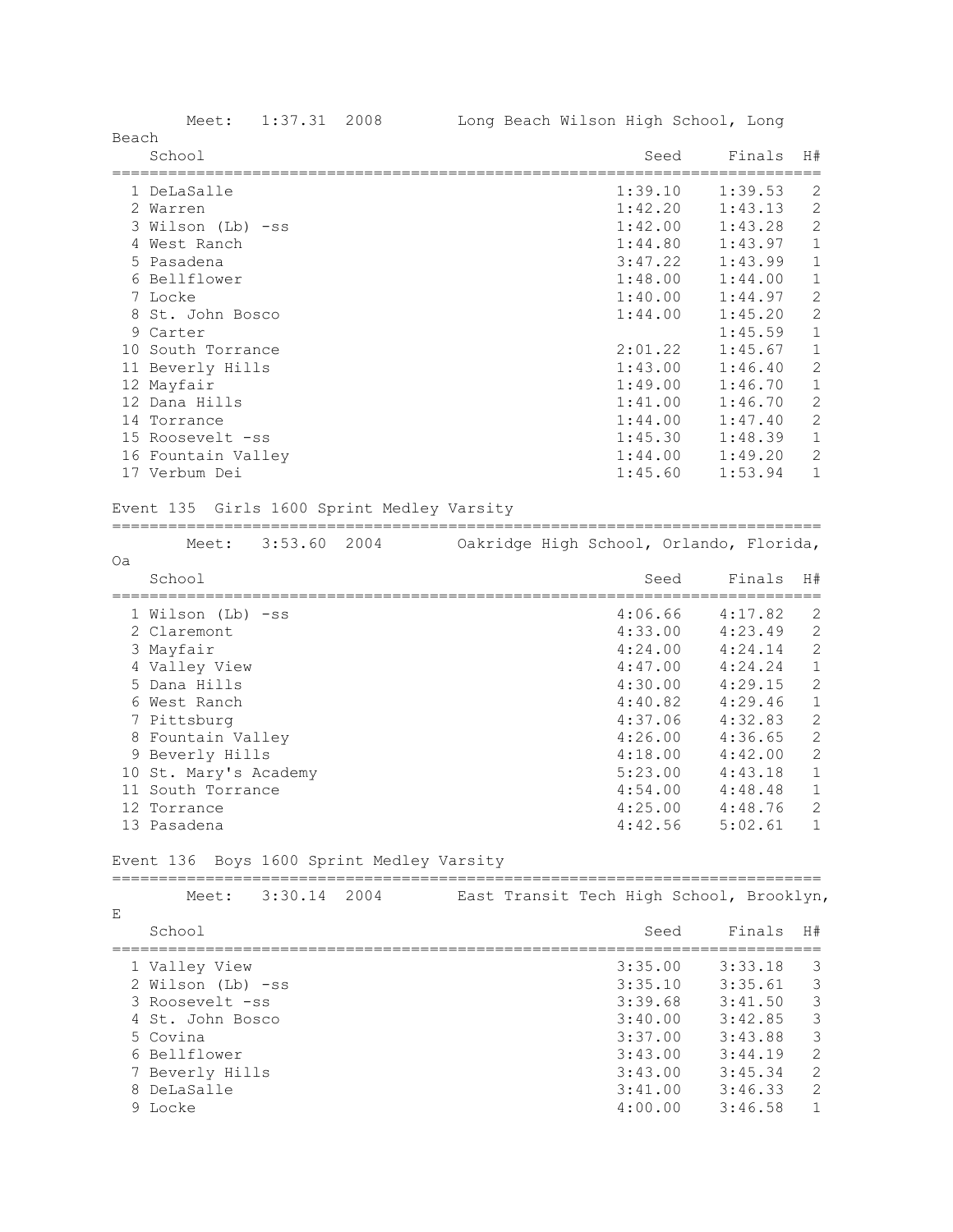| 10 Pittsburg                               | 3:50.77 | 3:50.09 | 2            |
|--------------------------------------------|---------|---------|--------------|
| 11 Pasadena                                | 3:42.76 | 3:51.49 | 2            |
| 12 Dana Hills                              | 3:40.00 | 3:51.56 | 3            |
| 13 Fountain Valley                         | 3:58.00 | 3:53.81 | 2            |
| 14 South Torrance                          | 6:07.00 | 3:53.87 | $\mathbf{1}$ |
| 15 Mayfair                                 | 3:40.00 | 3:57.37 | 3            |
| 16 Gahr                                    | 3:52.80 | 3:58.59 | 2            |
| 17 West Ranch                              | 3:39.10 | 4:01.96 | 3            |
| 18 Verbum Dei                              | 4:02.00 | 4:04.68 |              |
| 19 Torrance                                | 3:40.00 | 4:09.09 | 3            |
|                                            |         |         |              |
| Event 137 Girls 4x1600 Meter Relay Varsity |         |         |              |

| Meet:<br>School     | 21:21.81 3/19/2011 | Fountain Valley, Fountain Val<br>Seed | Finals   |
|---------------------|--------------------|---------------------------------------|----------|
| 1 Fountain Valley   |                    | 22:00.00                              | 21:21.81 |
| 2 Marina            |                    | 21:30.00                              | 21:24.80 |
| 3 West Ranch        |                    | 22:11.37                              | 21:37.91 |
| 4 Dana Hills        |                    | 22:00.00                              | 21:47.94 |
| 5 Golden Valley -ss |                    | 22:10.00                              | 22:13.32 |
| 6 Granite Hills -ss |                    | 22:18.23                              | 22:22.58 |
| 7 Palos Verdes      |                    | 22:30.00                              | 22:26.53 |
| 8 California -ss    |                    | 22:20.00                              | 22:32.59 |
| 9 Claremont         |                    | 23:15.00                              | 22:38.45 |
| 10 Wilson (Lb) -ss  |                    | 21:51.52                              | 23:57.08 |
| 11 Valley View      |                    | 26:02.00                              | 24:18.50 |
| 12 Louisville       |                    | 23:00.00                              | 24:58.58 |
| 13 Pacifica (Gg)    |                    | 23:20.00                              | 25:10.47 |
| 14 Venice           |                    |                                       | 25:13.74 |

Event 138 Boys 4x1600 Meter Relay Varsity

| Meet:<br>School     | 17:45.19 3/20/2010 | Dana Hills, Dana Hills | B Ahrold, R Campuzano, C Kaddatz, J Molina<br>Seed | Finals            |
|---------------------|--------------------|------------------------|----------------------------------------------------|-------------------|
|                     |                    |                        |                                                    |                   |
| 1 St. John Bosco    |                    |                        | 17:50.00                                           | 17:48.30          |
| 2 Dana Hills        |                    |                        |                                                    | 17:45.00 17:48.50 |
| 3 Loyola            |                    |                        | 17:45.33                                           | 17:57.99          |
| 4 Golden Valley -ss |                    |                        |                                                    | 18:25.00 18:23.96 |
| 5 Granite Hills -ss |                    |                        | 18:12.31                                           | 18:29.03          |
| 6 Loyola<br>"B"     |                    |                        |                                                    | 18:29.63          |
| 7 Warren            |                    |                        | 18:40.00                                           | 18:29.78          |
| 8 Dana Hills 'B'    |                    |                        |                                                    | 18:34.43          |
| 9 Valley View       |                    |                        | 18:03.00                                           | 18:37.09          |
| 10 Marina           |                    |                        | 18:30.00                                           | 18:38.28          |
| 11 California -ss   |                    |                        | 18:23.00                                           | 18:40.33          |
| 12 Palos Verdes     |                    |                        | 19:00.00                                           | 18:47.43          |
| 13 Beckman          |                    |                        | 18:54.00                                           | 19:02.90          |
| 14 Santa Fe         |                    |                        | 18:20.01                                           | 19:09.49          |
| 15 Huntington Beach |                    |                        | 19:47.00                                           | 19:18.83          |
| 16 Millikan         |                    |                        | 19:00.00                                           | 19:21.79          |
| 17 Venice           |                    |                        |                                                    | 19:56.57          |
| 18 Wilson (Lb) -ss  |                    |                        |                                                    | 20:00.44          |
| 19 Pacifica (Gg)    |                    |                        | 19:20.00                                           | 20:21.49          |
|                     |                    |                        |                                                    |                   |
| 20 Locke            |                    |                        | 20:20.00                                           | 21:34.48          |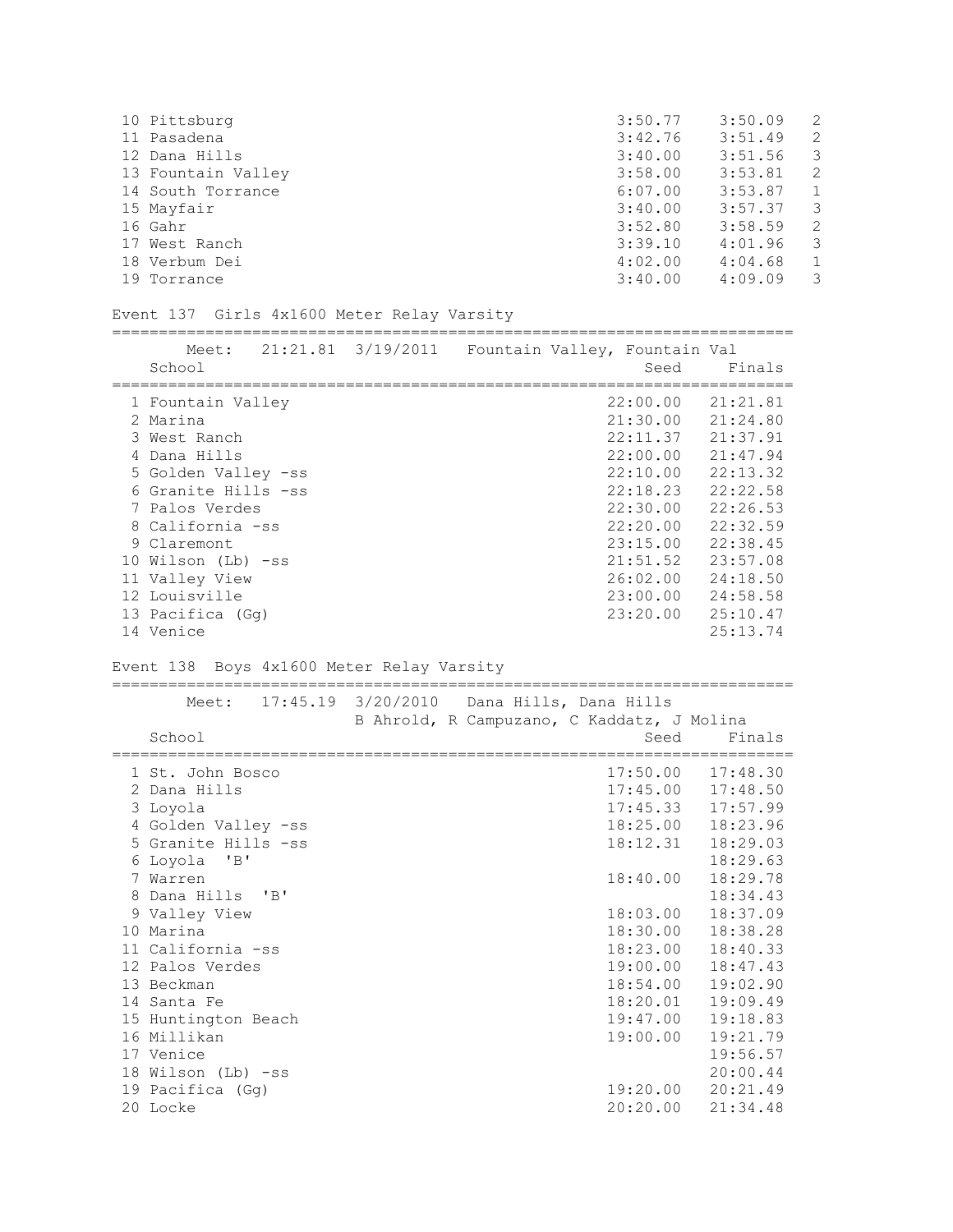|        | =========<br>Meet:                       | 9:21.53  | 2004        |  | ===========================<br>Long Beach Wilson High School, Long |          |
|--------|------------------------------------------|----------|-------------|--|--------------------------------------------------------------------|----------|
| Beach  |                                          |          |             |  |                                                                    |          |
|        | School                                   |          |             |  | Seed                                                               | Finals   |
|        | 1 Dana Hills                             |          |             |  | 9:55.00                                                            | 9:37.29  |
|        | 2 Claremont                              |          |             |  | 10:10.00                                                           | 9:51.45  |
|        | 3 West Ranch                             |          |             |  | 9:25.68                                                            | 10:00.49 |
|        | 4 Marina                                 |          |             |  | 10:05.00                                                           | 10:04.15 |
|        | 5 Wilson (Lb) -ss                        |          |             |  | 9:21.90                                                            | 10:04.34 |
|        | 6 Louisville                             |          |             |  | 10:35.10                                                           | 10:07.94 |
|        | 7 California -ss                         |          |             |  | 10:00.00                                                           | 10:14.35 |
|        | 8 Millikan                               |          |             |  | 9:58.00                                                            | 10:21.68 |
|        | 9 Golden Valley -ss                      |          |             |  | 10:05.00                                                           | 10:25.62 |
|        | 10 Arlington                             |          |             |  | 9:45.00                                                            | 10:32.29 |
|        | 11 Beckman                               |          |             |  | 10:31.24                                                           | 10:51.74 |
|        | 12 St. Mary's Academy                    |          |             |  |                                                                    | 11:00.09 |
|        | 13 Pacifica (Gg)                         |          |             |  | 11:00.00                                                           | 11:06.41 |
|        | 14 Fountain Valley                       |          |             |  | 10:45.00                                                           | 11:08.56 |
|        |                                          |          |             |  |                                                                    |          |
|        | Event 140 Boys 4x800 Meter Relay Varsity |          |             |  |                                                                    |          |
|        | Meet:                                    | 7:45.42  | 2009        |  | Dana Hills High School, Dana Hills HS                              |          |
|        | School                                   |          |             |  | Seed                                                               | Finals   |
|        | 1 Dana Hills                             |          |             |  | 7:50.00                                                            | 7:59.08  |
|        | 2 Loyola                                 |          |             |  | 8:00.84                                                            | 8:05.75  |
|        | 3 Wilson (Lb) -ss                        |          |             |  |                                                                    | 8:05.77  |
|        | 4 St. John Bosco                         |          |             |  | 8:08.00                                                            | 8:07.91  |
|        | 5 Shafter                                |          |             |  | 8:18.80                                                            | 8:13.15  |
|        | 6 Marina                                 |          |             |  | 8:20.00                                                            | 8:18.08  |
|        | 7 Dana Hills                             | "B"      |             |  |                                                                    | 8:18.81  |
|        | 8 Venice                                 |          |             |  |                                                                    | 8:21.25  |
|        | 9 California -ss                         |          |             |  | 8:25.00                                                            | 8:22.69  |
|        | 10 Golden Valley -ss                     |          |             |  | 8:10.00                                                            | 8:24.65  |
|        | 11 Palos Verdes                          |          |             |  | 8:34.00                                                            | 8:33.37  |
|        | 12 Santa Monica                          |          |             |  |                                                                    | 8:34.02  |
|        | 13 Loyola<br>"B"                         |          |             |  |                                                                    | 8:35.23  |
|        | 14 Millikan                              |          |             |  | 8:20.00                                                            | 8:42.77  |
|        | 15 Mayfair                               |          |             |  | 8:40.00                                                            | 8:50.33  |
|        | 16 Pittsburg                             |          |             |  | 8:44.45                                                            | 8:52.95  |
|        | 17 Pacifica (Gg)                         |          |             |  | 8:30.00                                                            | 8:56.98  |
|        | 18 Fountain Valley                       |          |             |  | 8:38.00                                                            | 9:02.51  |
|        | 19 West Ranch                            |          |             |  | 8:31.20                                                            | 9:05.37  |
|        | 20 Beverly Hills                         |          |             |  | 9:20.00                                                            | 9:13.66  |
|        | 21 Pasadena                              |          |             |  | 9:18.27                                                            | 9:30.32  |
|        |                                          |          |             |  |                                                                    |          |
|        | Event 141 Girls High Jump Varsity        |          |             |  |                                                                    |          |
| ====== |                                          |          |             |  |                                                                    |          |
|        | Meet:                                    | $5 - 10$ | 3/20/2010   |  | Tara Richmond, Poly (LB), CA                                       |          |
|        | National:                                | $6 - 04$ | 1993        |  | Amy Acuff and Toni Young, Calallen, TX, Del                        |          |
| C      |                                          |          |             |  |                                                                    |          |
|        | Name                                     |          | Year School |  | Seed                                                               | Finals   |

Event 139 Girls 4x800 Meter Relay Varsity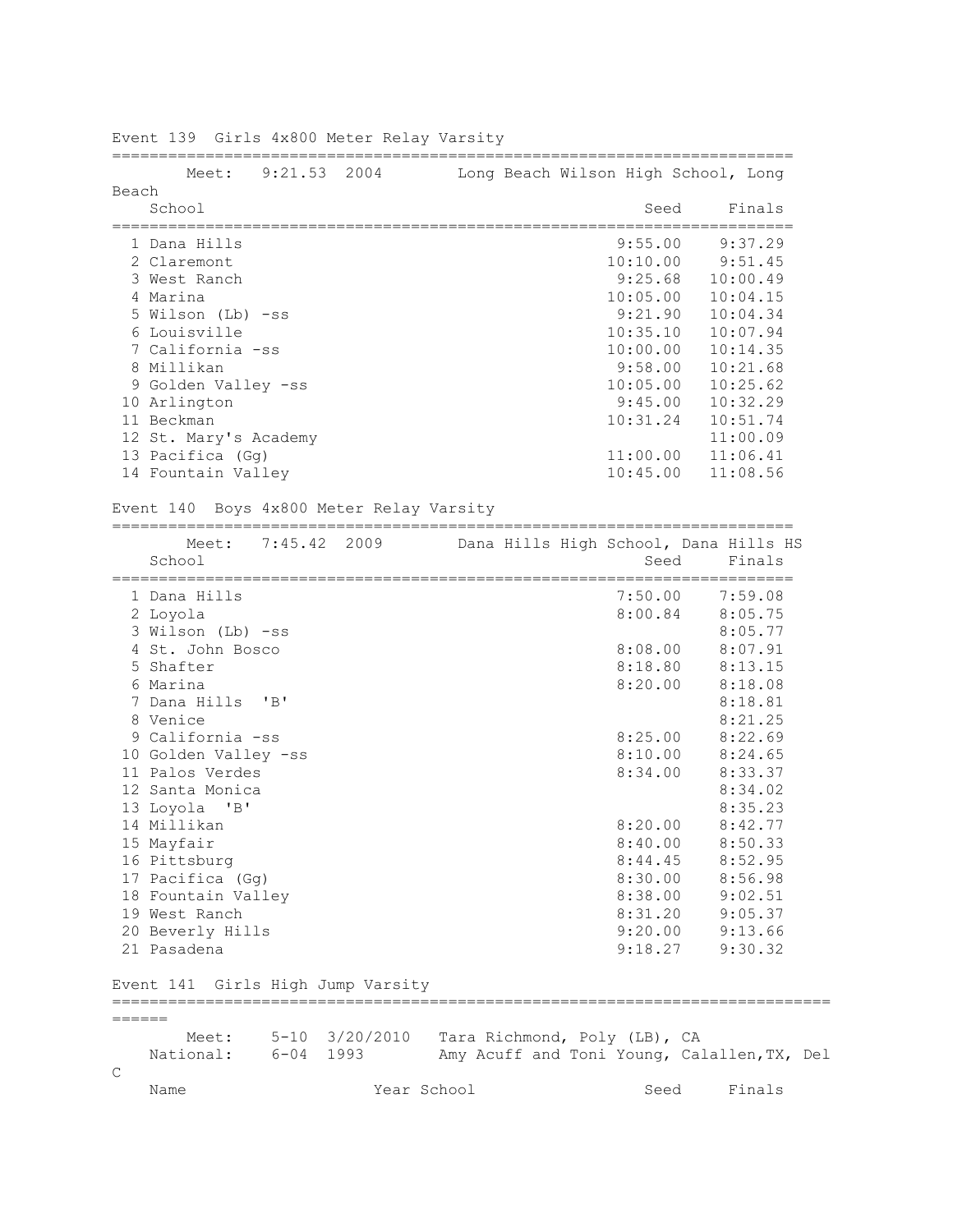| 1 Shank, Justice                        | Burroughs (B 5-06.00 5-02.00 |             |                         |
|-----------------------------------------|------------------------------|-------------|-------------------------|
| 1.57m                                   |                              |             |                         |
| 2 Morgan, Danielle                      | Wilson (Lb)                  | $5 - 03.00$ | $J5 - 02.00$            |
| 1.57m                                   |                              |             |                         |
| 2 Tomich, Emily                         | Beckman                      | $5 - 00.00$ | $J5 - 02.00$            |
| 1.57m                                   |                              |             |                         |
| 4 Birdsell, Caitlin                     | Beckman                      |             | $5 - 06.00$ $5 - 00.00$ |
| 1.52m                                   |                              |             |                         |
| 5 Eljenholm, Taylor                     | Dana Hills                   | $5 - 00.00$ | $J5 - 00.00$            |
| 1.52m                                   |                              |             |                         |
| 6 Usgaard, Tori                         | Dana Hills                   | $5 - 02.00$ | $J5 - 00.00$            |
| 1.52m                                   |                              |             |                         |
| 7 Davis, Kaelin                         | Wilson (Lb)                  |             | $5 - 06.00$ $4 - 10.00$ |
| 1.47m                                   |                              |             |                         |
| 7 Joseph, Imani                         | Mayfair                      | $5 - 02.00$ | $4 - 10.00$             |
| 1.47m                                   |                              |             |                         |
| 7 Muller, Katelyn                       | Marina                       |             | $5 - 00.00$ $4 - 10.00$ |
| 1.47m                                   |                              |             |                         |
| 7 Breitenfeld, Makenna                  | El Camino Re                 |             | $5 - 00.00$ $4 - 10.00$ |
| 1.47m                                   |                              |             |                         |
| 11 Mack, Emerald                        | Golden Valle                 | $5 - 00.00$ | $4 - 08.00$             |
| 1.42m                                   |                              |             |                         |
| 11 Bender, Lora                         | Fountain Val                 | $5 - 00.00$ | $4 - 08.00$             |
| 1.42m                                   |                              |             |                         |
| 11 Davis, Mika                          | Palos Verdes                 | $5 - 00.00$ | $4 - 08.00$             |
| 1.42m                                   |                              |             |                         |
| 11 Johnson, Skylar                      | Dana Hills                   | $5 - 00.00$ | $4 - 08.00$             |
| 1.42m                                   |                              |             |                         |
| 15 Harward, Cassandra                   | Fountain Val                 |             | $5 - 00.00$ $4 - 06.00$ |
| 1.37m                                   |                              |             |                         |
|                                         |                              |             |                         |
| Event 142 Boys High Jump Varsity        |                              |             |                         |
|                                         |                              |             |                         |
| ======                                  |                              |             |                         |
| Meet: 6-08 3/20/2010 Aaron Hale, Upland |                              |             |                         |
| Name                                    | Year School                  | Seed        | Finals                  |
|                                         |                              |             |                         |
| ======                                  |                              |             |                         |
| 1 Duarte, Alex                          | Pacifica (Gg                 |             | $6 - 04.00$ $6 - 04.00$ |
| 1.93m                                   |                              |             |                         |
| 2 Johnson, Malik                        | El Camino Re                 | $6 - 00.00$ | $6 - 02.00$             |
| 1.87m                                   |                              |             |                         |
| 3 Ilyas, Hassan                         | Fountain Val                 | $6 - 04.00$ | $6 - 00.00$             |
| 1.82m                                   |                              |             |                         |
| 4 Brown, Martin                         | St. John Bos                 | $6 - 02.00$ | $J6 - 00.00$            |
| 1.82m                                   |                              |             |                         |
|                                         |                              |             |                         |
| 5 Elam, John                            | Warren                       | $6 - 00.00$ | $J6 - 00.00$            |
| 1.82m                                   |                              |             |                         |
| 6 Nang, Sean<br>1.82m                   | South Pasade                 | $6 - 02.00$ | $J6 - 00.00$            |
|                                         |                              |             |                         |

7 Ghaemi, Q'Marth Palos Verdes 6-02.00 5-10.00 7 Nelson, Matt South Pasade 6-02.00 5-10.00

1.77m

1.77m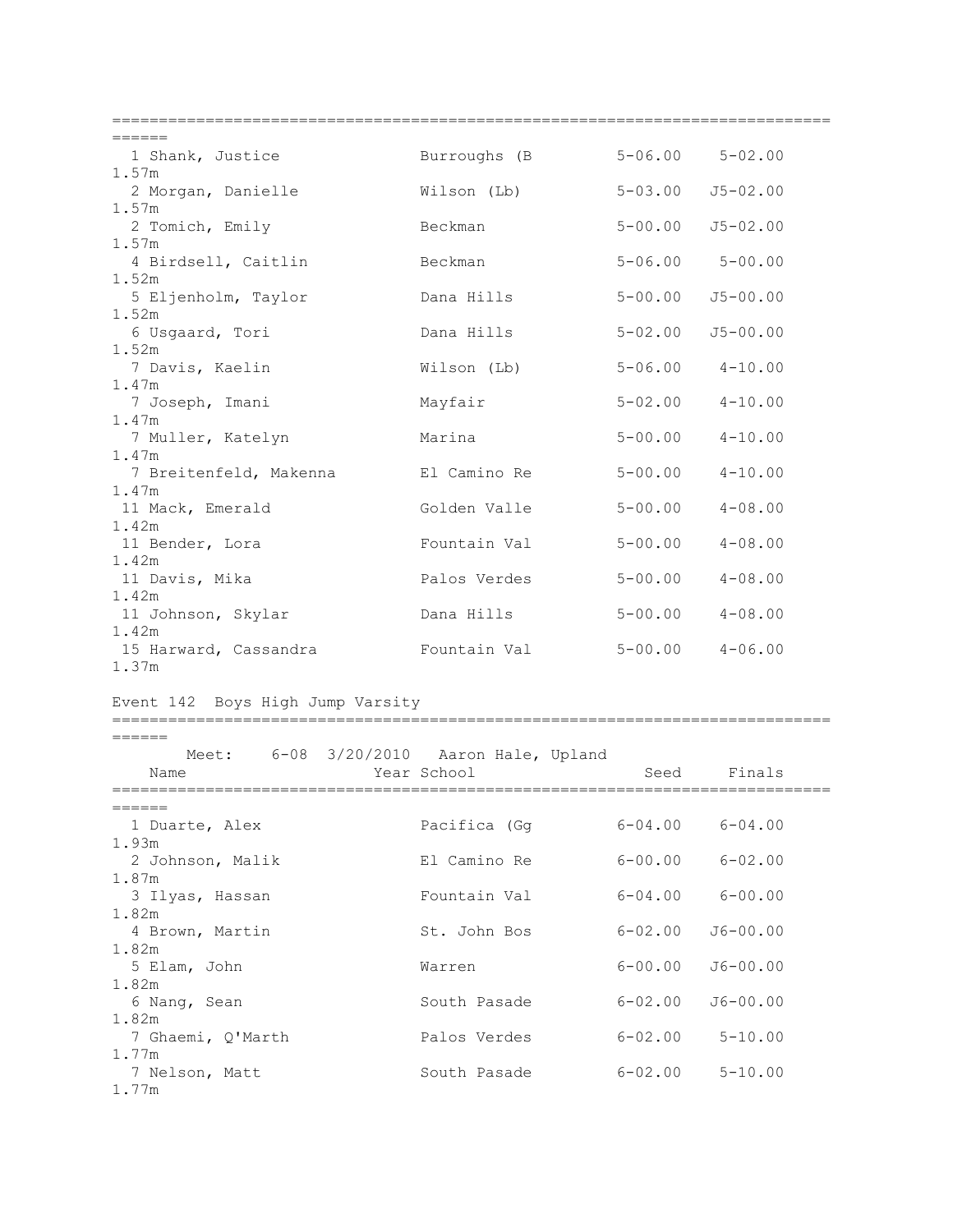| 7 Ojeda, Dylan                                                                                                                            | Loyola                                          |                                                          | $6 - 00.00$ $5 - 10.00$ |  |
|-------------------------------------------------------------------------------------------------------------------------------------------|-------------------------------------------------|----------------------------------------------------------|-------------------------|--|
| 1.77m<br>10 Lee, Dayyaan                                                                                                                  | Bellflower                                      | $6 - 02.00$                                              | $5 - 08.00$             |  |
| 1.72m<br>10 Vaccaro, Bobby                                                                                                                | DeLaSalle                                       | $6 - 02.00$                                              | $5 - 08.00$             |  |
| 1.72m<br>10 Green, Willie                                                                                                                 | Beverly Hill                                    | $6 - 00.00$                                              | $5 - 08.00$             |  |
| 1.72m<br>10 Schapiro, Lucus                                                                                                               | DeLaSalle                                       | $6 - 02.00$                                              | $5 - 08.00$             |  |
| 1.72m<br>10 Ahrold, Nick                                                                                                                  | Dana Hills                                      | $6 - 02.00$                                              | $5 - 08.00$             |  |
| 1.72m<br>10 Dunne, Chancellor                                                                                                             | Dana Hills                                      | $6 - 00.00$                                              | $5 - 08.00$             |  |
| 1.72m<br>16 Jasper, Michael                                                                                                               | Bellflower                                      | $6 - 00.00$                                              | $5 - 06.00$             |  |
| 1.67m<br>16 Johnson, Roy                                                                                                                  | Golden Valle                                    | $6 - 00.00$                                              | $5 - 06.00$             |  |
| 1.67m<br>16 Thenard, Paul                                                                                                                 | Marina                                          | $6 - 00.00$                                              | $5 - 06.00$             |  |
| 1.67m<br>16 Mederias, Luis                                                                                                                | Warren                                          | $6 - 02.00$                                              | $5 - 06.00$             |  |
| 1.67m<br>20 Eziyi, Kalu                                                                                                                   | Mayfair                                         | $6 - 00.00$                                              | $5 - 04.00$             |  |
| 1.62m<br>21 Chambers, Theodore                                                                                                            | Mayfair                                         | $6 - 00.00$                                              | $5 - 02.00$             |  |
| 1.57m<br>-- Lopez, Joey<br>-- Okpara, Ikechi<br>-- Finney, Malcolm<br>-- Teverbaugh, Hank                                                 | Dana Hills<br>St. John Bos<br>Mayfair<br>Loyola | $6 - 00.00$<br>$6 - 04.00$<br>$6 - 00.00$<br>$6 - 00.00$ | ΝH<br>ΝH<br>ΝH<br>ΝH    |  |
| Event 143 Girls Pole Vault Varsity                                                                                                        |                                                 |                                                          |                         |  |
|                                                                                                                                           |                                                 |                                                          |                         |  |
| $=$ $=$ $=$ $=$ $=$<br>Meet: 11-06 3/20/2010 Nicole Larson, Upland, CA<br>National: 14-02.50 2007 Tori Anthony, Castilleja HS, CA<br>Name | Year School                                     | Seed                                                     | Finals                  |  |
| ======                                                                                                                                    |                                                 |                                                          |                         |  |
| 1 Centanaro, Gardenia                                                                                                                     |                                                 |                                                          |                         |  |
| 3.20m<br>2 McCormick, Kelly                                                                                                               | Dana Hills                                      |                                                          | 10-06.00 J10-06.00      |  |
| 3.20m<br>3 Andre, Savanna                                                                                                                 | Los Osos                                        | $9 - 10.00$ $10 - 00.00$                                 |                         |  |
| 3.04m<br>4 Phan, Lucy                                                                                                                     | Wilson (Lb)                                     |                                                          | $10 - 06.00$ 9-06.00    |  |
| 2.89m<br>5 Garcia, Krystena                                                                                                               | Roosevelt -S                                    | $9 - 06.00$                                              | $J9 - 06.00$            |  |
| 2.89m<br>6 Haydock, Sarah                                                                                                                 | Fountain Val                                    | $9 - 06.00$                                              | J9-06.00                |  |
| 2.89m<br>7 Lopez, Natalie                                                                                                                 | Marina                                          |                                                          | $9 - 06.00$ $9 - 00.00$ |  |
| 2.74m<br>7 Hanson, Sierra<br>2.74m                                                                                                        | Dana Hills                                      |                                                          | $9 - 00.00$ $9 - 00.00$ |  |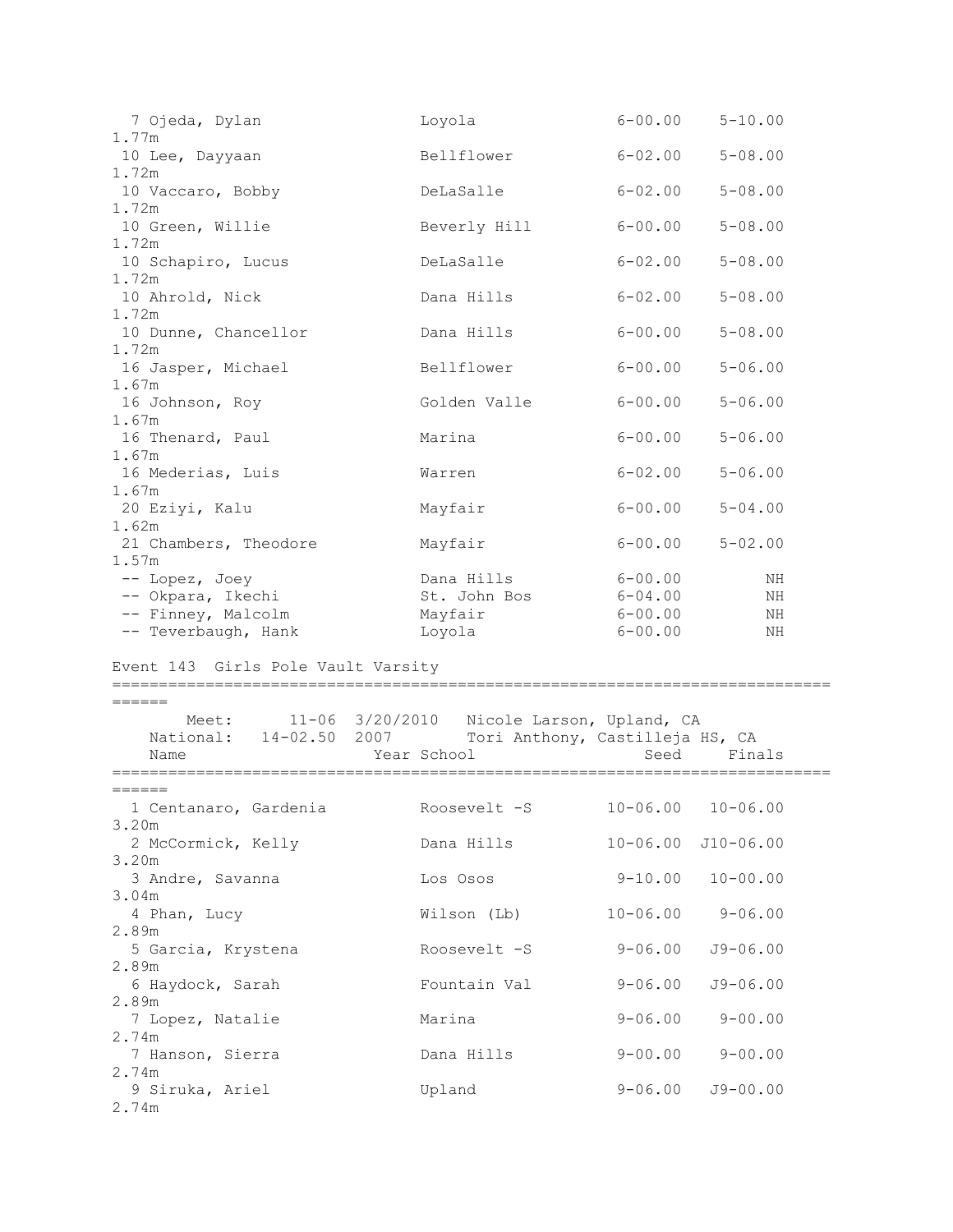| 10 Riley, Paris<br>2.74m                                                                                                              | Marina                                                                           |                                                                      | $9 - 00.00$ $J9 - 00.00$         |
|---------------------------------------------------------------------------------------------------------------------------------------|----------------------------------------------------------------------------------|----------------------------------------------------------------------|----------------------------------|
| 10 Ruegg, Sarah<br>2.74m                                                                                                              | Wilson (Lb)                                                                      | $10 - 00.00$                                                         | $J9 - 00.00$                     |
| 12 Cooper, Megan<br>2.59m                                                                                                             | Golden Valle                                                                     | $9 - 00.00$                                                          | $8 - 06.00$                      |
| 13 Techmanski, Madison                                                                                                                | Dana Hills                                                                       | $9 - 00.00$                                                          | $J8 - 06.00$                     |
| 2.59m<br>13 Warrick, Katie<br>2.59m                                                                                                   | Roosevelt -S                                                                     | $9 - 00.00$                                                          | $J8 - 06.00$                     |
| -- Rahebi, Sahar<br>-- DelCampo, Erica<br>-- Santiago, Jocelyn<br>-- Winter, Stephanie<br>-- Bruggeman, Chaylene<br>-- Peloquin, Emma | Upland<br>Mayfair<br>Fountain Val<br>Golden Valle<br>Wilson (Lb)<br>Fountain Val | $9 - 06.00$<br>$9 - 06.00$<br>9-00.00<br>$10 - 00.00$<br>$9 - 00.00$ | ΝH<br>ΝH<br>ΝH<br>ΝH<br>ΝH<br>ΝH |
| Event 144 Boys Pole Vault Varsity                                                                                                     |                                                                                  |                                                                      |                                  |
| ======<br>Meet: 16-00 3/19/2011 Evan Barr, Loyola<br>Name                                                                             | Year School                                                                      |                                                                      | Seed Finals                      |
| $======$                                                                                                                              |                                                                                  | $15 - 10.00$                                                         | $16 - 00.00$                     |
| 1 Barr, Evan<br>4.87m                                                                                                                 | Loyola                                                                           |                                                                      |                                  |
| 2 Hamidzadeh, Alexander<br>4.41m                                                                                                      | El Camino Re                                                                     | $15 - 06.00$ $14 - 06.00$                                            |                                  |
| 3 Schreck, Ben<br>4.41m                                                                                                               | Oakwood                                                                          | 14-02.00 J14-06.00                                                   |                                  |
| 4 Hateley, Everett<br>4.26m                                                                                                           | Loyola                                                                           | 14-00.00 14-00.00                                                    |                                  |
| 5 Gunderson, Thomas                                                                                                                   | Torrance                                                                         | $13 - 09.00$                                                         | $J14 - 00.00$                    |
| 4.26m<br>6 Morrow, Ryan<br>4.26m                                                                                                      | Mira Costa                                                                       | $14 - 07.00$                                                         | $J14 - 00.00$                    |
| 7 Van Wyck, James                                                                                                                     | DeLaSalle                                                                        | $15 - 04.00$                                                         | $J14 - 00.00$                    |
| 4.26m<br>8 Davis, Ian<br>4.26m                                                                                                        | Damien                                                                           | 14-08.00 J14-00.00                                                   |                                  |
| 9 Allen, Austin<br>4.11m                                                                                                              | Burroughs (B                                                                     | 14-06.00 13-06.00                                                    |                                  |
| 10 Messinger, Keith<br>4.11m                                                                                                          | Dana Hills                                                                       | $13 - 00.00$                                                         | $J13 - 06.00$                    |
| 11 Stich, Nick<br>3.96m                                                                                                               | DeLaSalle                                                                        | $13 - 06.00$                                                         | $13 - 00.00$                     |
| 12 Beck, Kyle<br>3.96m                                                                                                                | Los Osos                                                                         | $13 - 06.00$                                                         | $J13 - 00.00$                    |
| 13 Schmidt, Tim<br>3.96m                                                                                                              | Damien                                                                           | $13 - 00.00$                                                         | $J13 - 00.00$                    |
| 14 Olmos, Jorge<br>3.81m                                                                                                              | Valley View                                                                      | $13 - 00.00$                                                         | $12 - 06.00$                     |
| -- Ramirez, David<br>-- Bennett, Shane<br>-- Kumasaka, Chase                                                                          | Mayfair<br>Fountain Val<br>Santa Monica                                          | $13 - 02.00$<br>$13 - 06.00$<br>$13 - 01.00$                         | ΝH<br>ΝH<br>ΝH                   |

Event 145 Girls Long Jump Varsity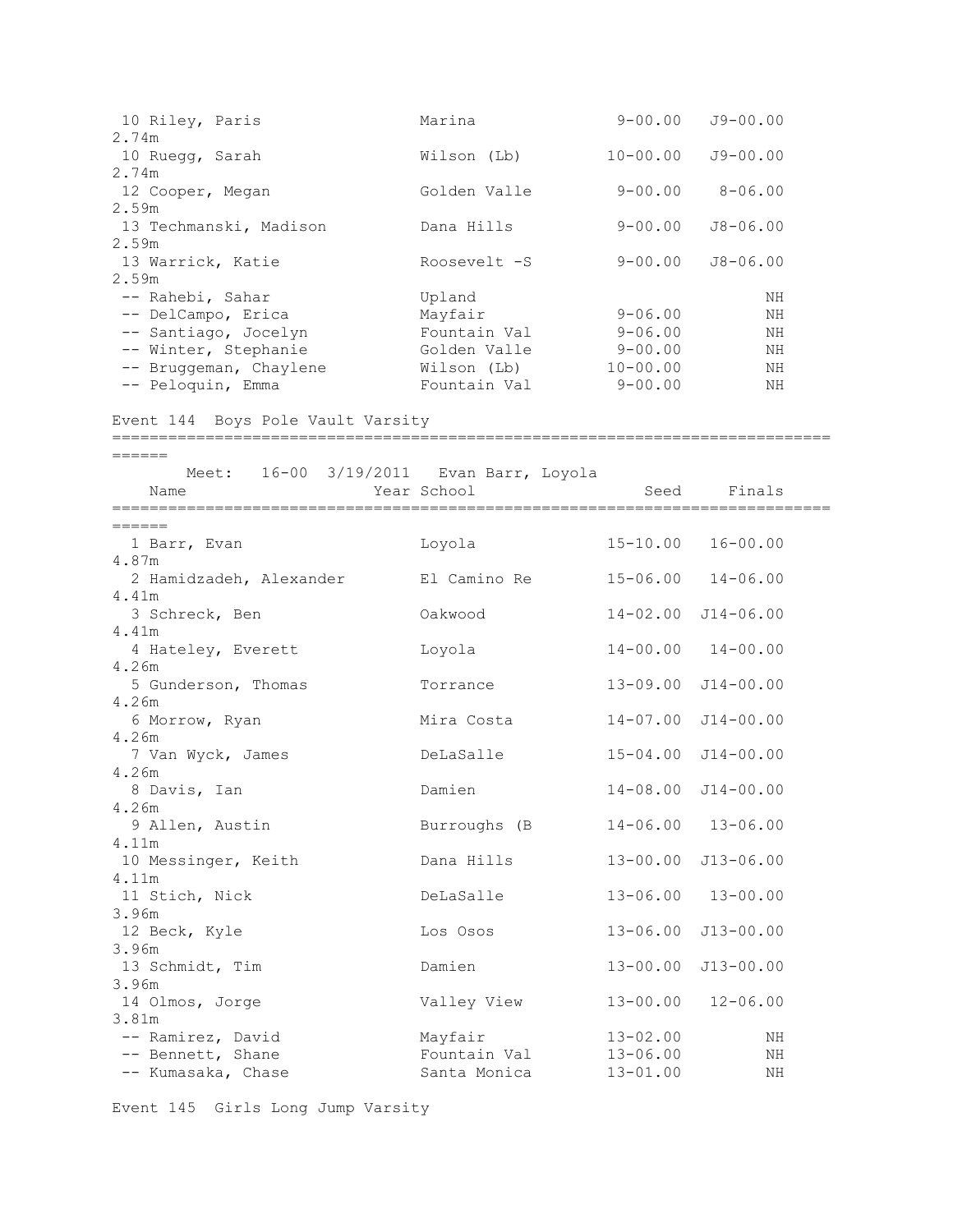| Wind | ___________<br>National: 22-03 1976 Kathy McMillan, Hoke Raeford HS, NC<br>Name | Meet: 18-11.50 2004 De Ana Carson, Long Beach Wilson HS, CA<br>Year School | Seed                      | Finals       |
|------|---------------------------------------------------------------------------------|----------------------------------------------------------------------------|---------------------------|--------------|
|      | ===========                                                                     |                                                                            |                           |              |
|      | 1 Coleman, Tatiana<br>NWI 5.20m                                                 | St. Mary's A                                                               | $16 - 10.00$              | $17 - 00.75$ |
|      | 2 Eljenholm, Taylor<br>5.11m<br>NWI                                             | Dana Hills                                                                 | $17 - 08.00$              | $16 - 09.50$ |
| NWI  | 3 Usgaard, Tori<br>5.02m                                                        | Dana Hills                                                                 | $16 - 11.00$              | $16 - 05.75$ |
| NWI  | 4 Kermah, Shannon<br>4.99m                                                      | Burroughs (B                                                               | $16 - 04.00$              | $16 - 04.75$ |
| NWI  | 5 Snowden, Koryn<br>4.97m                                                       | Pasadena                                                                   | $17 - 07.00$              | $16 - 04.00$ |
|      | 6 Clink, Olivia<br>NWI 4.89m                                                    | Louisville                                                                 | $16 - 10.00$              | $16 - 00.75$ |
|      | 7 Haydock, Sarah<br>NWI 4.78m                                                   | Fountain Val                                                               | $16 - 08.00$              | $15 - 08.25$ |
|      | 8 Vaughn, Paris<br>NWI 4.76m                                                    | Burroughs (B                                                               | $16 - 10.00$              | $15 - 07.75$ |
| NWI  | 9 Bent-Mikael, Zaynab<br>4.73m                                                  | St. Mary's A                                                               | $16 - 00.00$              | $15 - 06.50$ |
|      | 10 Hawkins, Taylor<br>NWI 4.71m                                                 | Narbonne                                                                   | $16 - 11.00$              | $15 - 05.50$ |
|      | 11 Dibene, Katie<br>NWI 4.70m                                                   | Dana Hills                                                                 | $16 - 05.00$              | $15 - 05.25$ |
|      | 12 Davis, Mika<br>NWI 4.66m                                                     | Palos Verdes                                                               | $16 - 02.00$              | $15 - 03.50$ |
| NWI  | 12 Phillips, Kayla<br>4.66m                                                     | St. Mary's A                                                               | $15 - 11.00$              | $15 - 03.50$ |
|      | 14 Armstead, Mikaela<br>NWI 4.57m                                               | Pittsburg                                                                  | $16 - 01.00$              | $15 - 00.25$ |
|      | 15 Richardson, Racheal<br>NWI 4.55m                                             | Pasadena                                                                   | $16 - 05.00$              | $14 - 11.50$ |
|      | 16 Osaji, Victoria<br>NWI 4.51m                                                 | Bellflower                                                                 | $16 - 00.00$ $14 - 09.75$ |              |
| NWI  | 17 Grant, Aja<br>4.26m                                                          | Wilson (Lb)                                                                | $17 - 06.00$ $13 - 11.75$ |              |
|      | 18 Warren, Ashley<br>NWI 4.24m                                                  | Wilson (Lb)                                                                | $16 - 01.00$              | $13 - 11.25$ |
|      | 19 Hill, Taylor<br>NWI 4.24m                                                    | South Torran                                                               | $16 - 06.00$              | $13 - 11.00$ |
|      | 20 Adama, Tyler<br>NWI 4.22m                                                    | South Torran                                                               | $16 - 05.00$              | $13 - 10.25$ |
|      | 21 Paggo, Amanda<br>NWI 4.08m                                                   | South Pasade                                                               | $15 - 11.00$              | $13 - 04.75$ |
|      | 22 Heisey, rebecca<br>NWI 4.03m                                                 | South Torran                                                               | $16 - 09.00$              | $13 - 03.00$ |
|      | 23 Robinson, Kelcey<br>NWI 3.93m                                                | Wilson (Lb)                                                                | $16 - 01.00$              | $12 - 10.75$ |
|      | 24 Flanagan, Taylor<br>3.86m<br>NWI                                             | Mayfair                                                                    | $16 - 02.00$              | $12 - 08.25$ |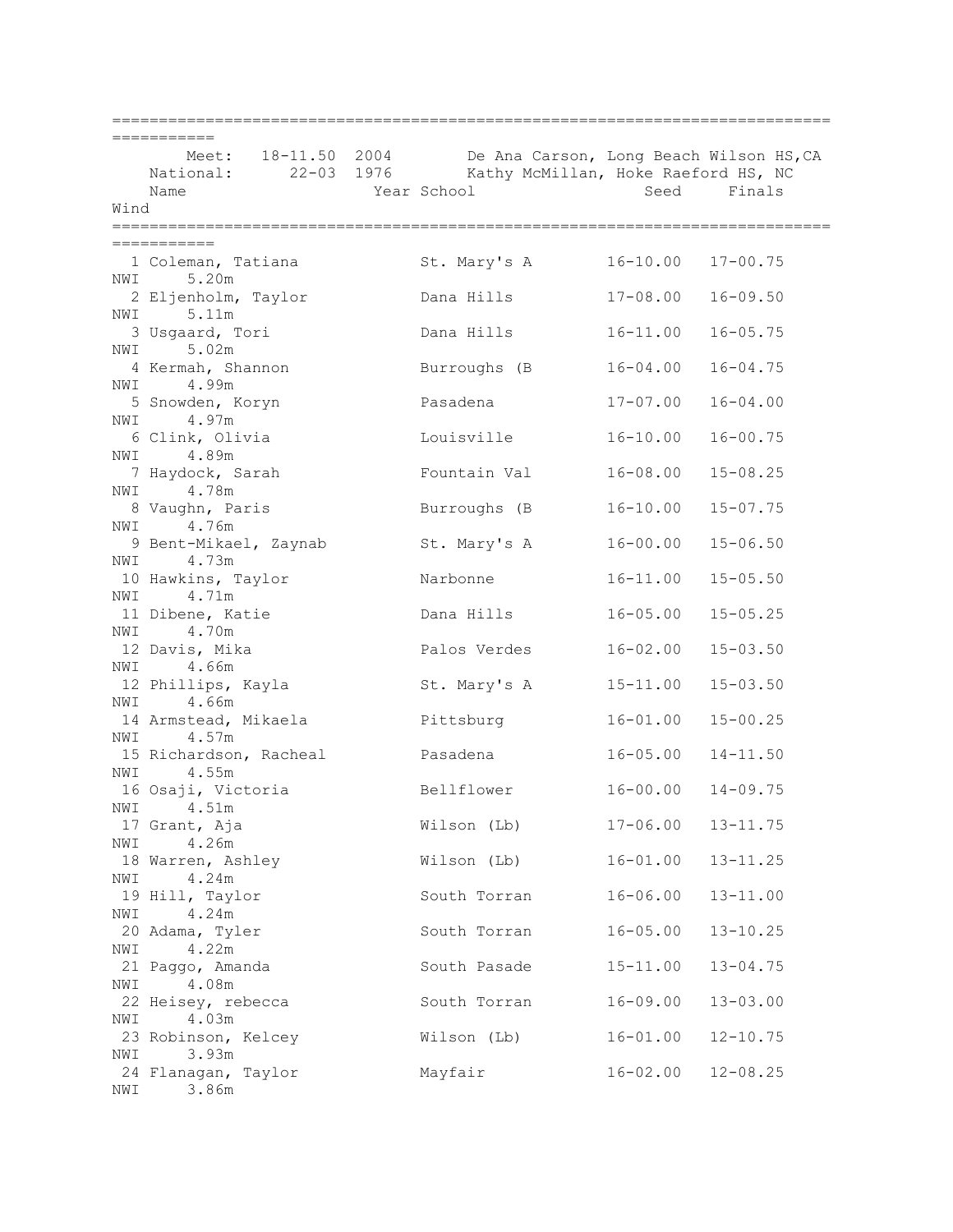|  |  | Event 146 Boys Long Jump Varsity |
|--|--|----------------------------------|
|  |  |                                  |

============================================================================= =========== Meet: 24-02 2007 Anthony Wright, Compton HS Name Tear School Seed Finals Wind ============================================================================= =========== 1 Barney, Daniel Pittsburg 21-01.00 6.75 NWI 0.17m 2 Widby, Ralon Jordan -ss 21-07.00 6.50 NWI 0.16m 3 Davis, Jehlon Cabrillo (Lb 21-01.00 6.50 NWI 0.16m 4 Hutson, Tim Pacifica (Gg 21-11.00 6.25 NWI 0.16m 5 Harvey, Aaron Upland 20-10.00 6.25 NWI 0.16m 6 Bryant, Chris Compton 23-08.00 6.25 NWI 0.16m 7 Johnson, Roy Golden Valle 21-02.00 6.00 NWI 0.15m 8 Flores, Anthony Mayfair Manus Mayfair 6.00 NWI 0.15m 9 Hua, Anderson Fountain Val 21-03.00 6.00 NWI 0.15m 10 Nguyen, Kevin DeLaSalle 21-02.00 6.00 NWI 0.15m 11 Brown, Martin St. John Bos 20-11.00 6.00 NWI 0.15m 12 Schapiro, Lucus DeLaSalle 21-06.00 5.75 NWI 0.15m 13 Okpara, Ikechi St. John Bos 21-01.00 5.75 NWI 0.14m 14 Bryant, Jacob Compton 22-07.00 5.75 NWI 0.14m 15 Harrison, Devin Dana Hills 24-01.00 5.50 NWI 0.14m 16 Vaccaro, Bobby DeLaSalle 21-02.00 5.50 NWI 0.14m 17 Lucien, Josef Golden Valle 21-07.00 5.25 NWI 0.13m 18 Shannon, Shawn Golden Valle 5.25 NWI 0.13m 19 Esthers, Joseph Valley View 21-03.00 5.00 NWI 0.13m 20 Wilson, Andre Valley View 21-05.00 5.00 NWI 0.13m 21 Singh, Amritpal Independence 22-05.00 4.25 NWI 0.10m

Event 147 Girls Triple Jump Varsity

============================================================================= =========== Meet: 38-04.50 2004 Artensia Young, Junipero Serra HS, CA National: 44-11.75 2004 Brittany Daniels, West Tracy HS, CA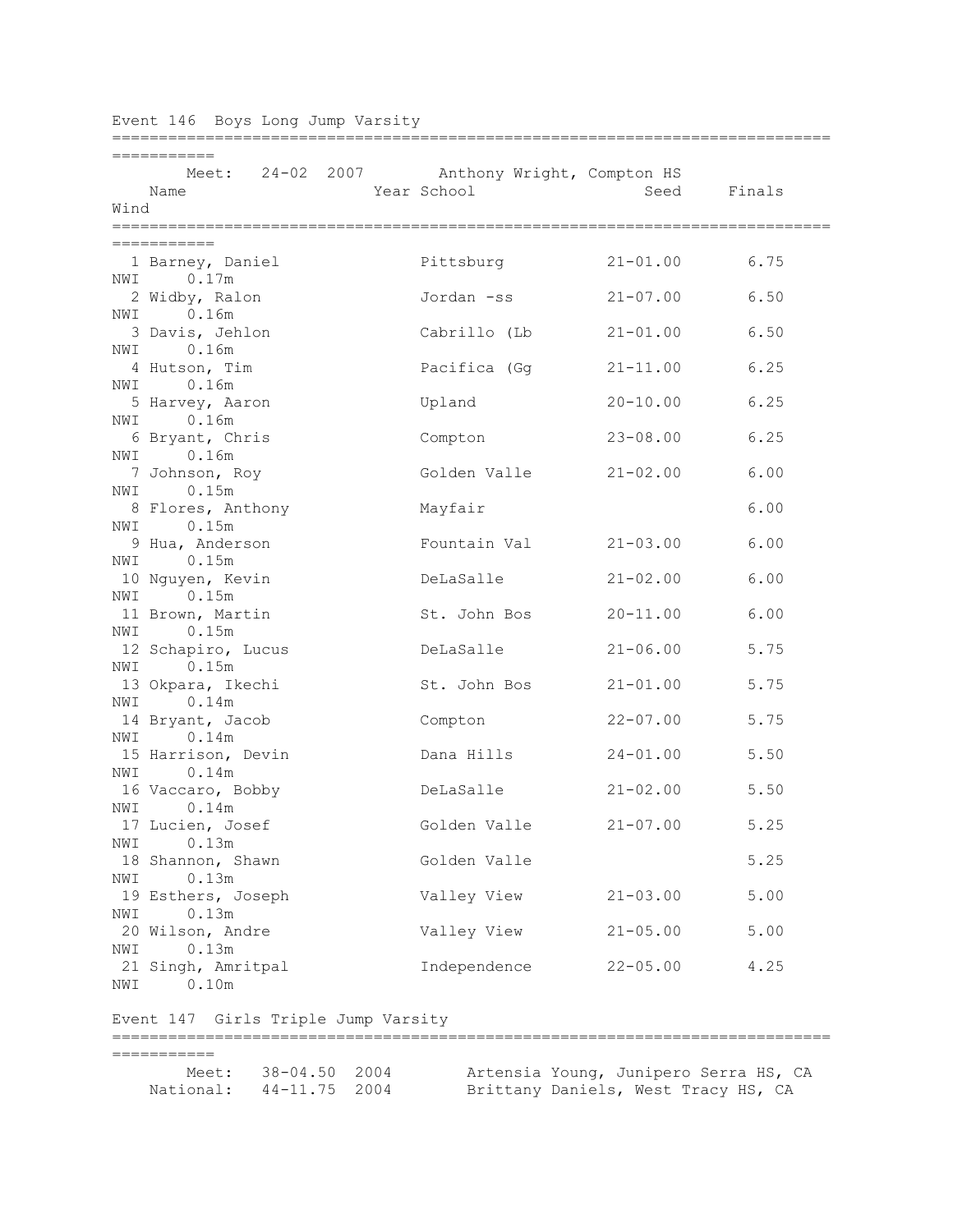|      | Name                            | Year School  | Seed         | Finals                    |  |
|------|---------------------------------|--------------|--------------|---------------------------|--|
| Wind |                                 |              |              |                           |  |
|      | ===========                     |              |              |                           |  |
|      | 1 Castro, Yahaira               | Tulare Union | $36 - 11.00$ | $37 - 03.50$              |  |
| NWI  | 11.36m                          |              |              |                           |  |
|      | 2 Coleman, Tatiana              | St. Mary's A | $36 - 10.00$ | $37 - 00.25$              |  |
| NWI  | 11.28m                          |              |              |                           |  |
| NWI  | 3 Mason, Bailey<br>11.08m       | St. Mary's A | $35 - 00.00$ | $36 - 04.50$              |  |
|      | 4 Kermah, Shannon               | Burroughs (B | $35 - 07.00$ | $35 - 11.75$              |  |
| NWI  | 10.96m                          |              |              |                           |  |
|      | 5 Bruggeman, Chaylene           | Wilson (Lb)  |              | $35 - 02.00$              |  |
|      | NWI 10.71m                      |              |              |                           |  |
| NWI  | 6 Smith, Aysia<br>10.66m        | Gahr         | $33 - 02.00$ | $35 - 00.00$              |  |
|      | 7 Dibene, Katie                 | Dana Hills   | $36 - 01.00$ | $34 - 08.25$              |  |
|      | NWI 10.57m                      |              |              |                           |  |
|      | 8 Phillips, Kayla               | St. Mary's A | $36 - 07.00$ | $34 - 06.25$              |  |
|      | NWI 10.52m                      |              |              |                           |  |
|      | 9 Osaji, Victoria<br>NWI 10.46m | Bellflower   | $33 - 00.00$ | $34 - 04.00$              |  |
|      | 10 Davis, Mika                  | Palos Verdes | $33 - 01.00$ | $34 - 02.50$              |  |
| NWI  | 10.42m                          |              |              |                           |  |
|      | 11 Jackson, Rinecia             | Claremont    | $33 - 07.00$ | $33 - 10.00$              |  |
|      | NWI 10.31m                      |              |              |                           |  |
|      | 12 Eljenholm, Taylor            | Dana Hills   | $34 - 11.00$ | $33 - 09.25$              |  |
|      | NWI 10.29m<br>13 Bender, Lora   | Fountain Val | $33 - 00.00$ | $33 - 05.00$              |  |
|      | NWI 10.18m                      |              |              |                           |  |
|      | 14 Gordee, Emily                | Dana Hills   | $33 - 04.00$ | $33 - 04.50$              |  |
|      | NWI 10.17m                      |              |              |                           |  |
|      | 15 Hudson, Kealia<br>NWI 10.01m | South Pasade | $33 - 01.00$ | $32 - 10.25$              |  |
|      | 16 Haydock, Sarah               | Fountain Val | $33 - 06.00$ | $32 - 08.75$              |  |
| NWI  | 9.97m                           |              |              |                           |  |
|      | 17 Grant, Aja                   | Wilson (Lb)  | $37 - 02.00$ | $32 - 05.25$              |  |
| NWI  | 9.88m                           |              |              |                           |  |
|      | 18 Ogbuna, Jasmin<br>NWI 9.79m  | Upland       |              | $34 - 05.00$ $32 - 01.75$ |  |
|      | 19 Muhamad, Aqeelah             | Wilson (Lb)  |              | $36 - 02.00$ $31 - 04.50$ |  |
| NWI  | 9.56m                           |              |              |                           |  |
|      | 20 Paggo, Amanda                | South Pasade | $32 - 09.00$ | $31 - 00.00$              |  |
| NWI  | 9.44m                           |              |              |                           |  |
| NWI  | 21 Hutchinson, Jade<br>9.38m    | Narbonne     | $33 - 02.00$ | $30 - 09.50$              |  |
|      | 22 Armstead, Mikaela            | Pittsburg    | $32 - 07.00$ | $30 - 08.50$              |  |
| NWI  | 9.35m                           |              |              |                           |  |
|      | 23 Clink, Olivia                | Louisville   | $32 - 10.00$ | $30 - 06.00$              |  |
| NWI  | 9.29m                           |              |              |                           |  |
|      | 24 Hodge, Brianna               | West Ranch   | $33 - 11.00$ | $29 - 03.00$              |  |
| NWI  | 8.91m<br>25 Robinson, Kelcey    | Wilson (Lb)  | $32 - 09.00$ | $29 - 02.00$              |  |
| NWI  | 8.89m                           |              |              |                           |  |

Event 148 Boys Triple Jump Varsity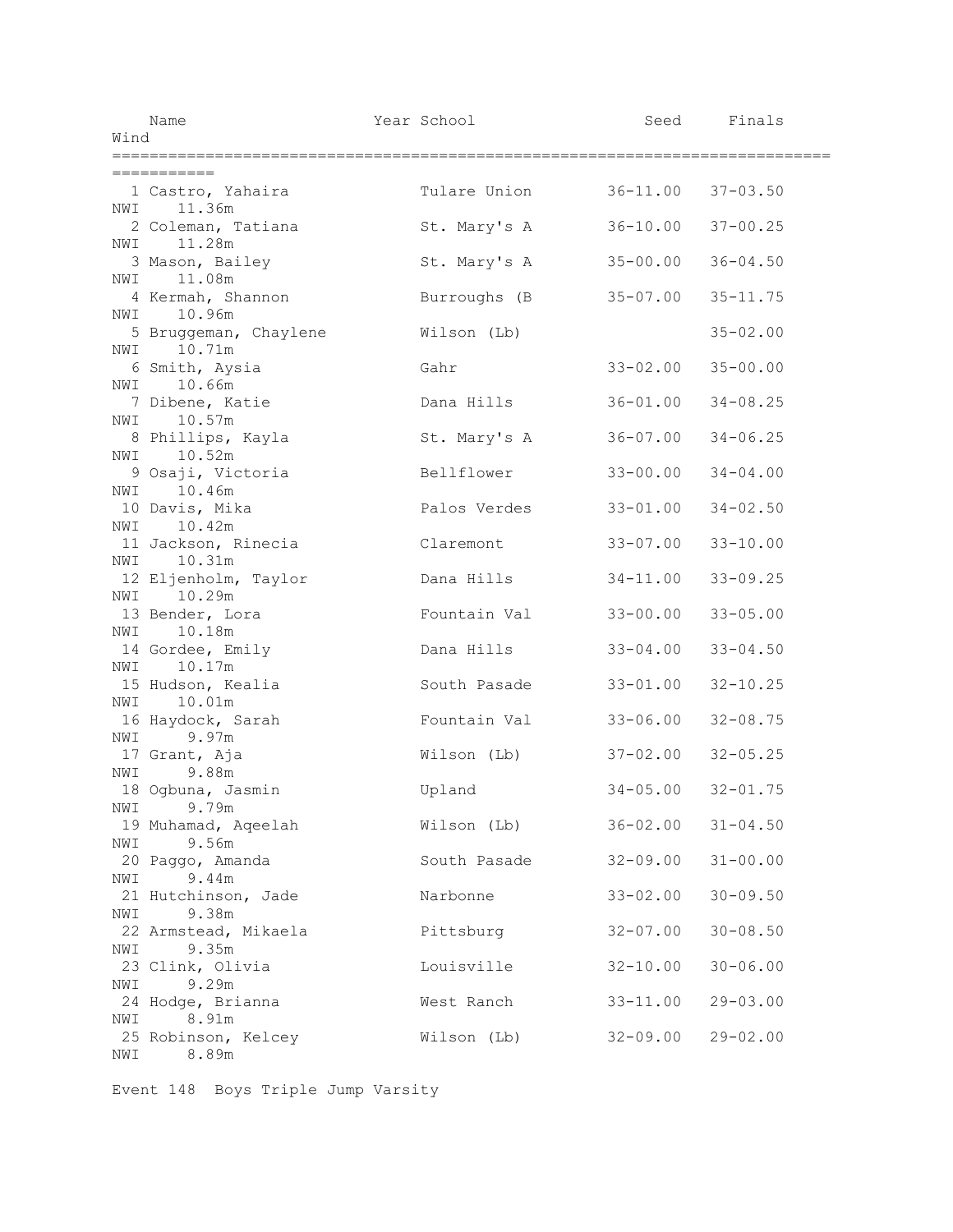| ===========                          |                                                    |  |                                                   |              |             |
|--------------------------------------|----------------------------------------------------|--|---------------------------------------------------|--------------|-------------|
|                                      |                                                    |  | Meet: 48-04.75 3/20/2010 Johnny Carter, Ridgeview |              |             |
|                                      | Name                                               |  | Year School                                       | Seed         | Finals      |
| Wind                                 |                                                    |  |                                                   |              |             |
|                                      | ===========                                        |  |                                                   |              |             |
|                                      | 1 Delaunay, Klyvens                                |  | Claremont                                         | $46 - 02.00$ | $1 - 01.75$ |
| NWI                                  | 0.35m                                              |  |                                                   |              |             |
|                                      | 2 Schexnayder, Mayan                               |  | South Pasade                                      | $45 - 05.00$ | $1 - 01.75$ |
| NWI                                  | 0.34m                                              |  |                                                   |              |             |
| NWI                                  | 3 Jenkins, Josh<br>0.34m                           |  | DeLaSalle                                         | $44 - 08.00$ | $1 - 01.50$ |
|                                      | 4 Nang, Sean                                       |  | South Pasade                                      | $43 - 08.00$ | $1 - 01.25$ |
| NWI                                  | 0.33m                                              |  |                                                   |              |             |
|                                      | 5 Chen, Kevin                                      |  | Diamond Bar                                       | $42 - 09.50$ | $1 - 01.00$ |
| NWI                                  | 0.33m                                              |  |                                                   |              |             |
|                                      | 6 Harvey, Aaron<br>0.32m<br>NWI                    |  | Upland                                            | $43 - 00.00$ | $1 - 00.75$ |
|                                      | 7 Grewal, Shaun                                    |  | Golden Valle                                      | $41 - 11.00$ | $1 - 00.75$ |
|                                      | 0.32m<br>NWI                                       |  |                                                   |              |             |
|                                      | 8 Smith, Dezmond                                   |  | Bellflower                                        | $43 - 10.00$ | $1 - 00.75$ |
| NWI                                  | 0.32m                                              |  |                                                   |              |             |
|                                      | 9 McCloud, Trevor<br>0.32m<br>NWI                  |  | Dana Hills                                        | $43 - 00.00$ | $1 - 00.50$ |
|                                      | 10 Lucien, Josef                                   |  | Golden Valle                                      | $42 - 01.00$ | $1 - 00.50$ |
| NWI                                  | 0.32m                                              |  |                                                   |              |             |
|                                      | 11 Nguyen, Kevin                                   |  | DeLaSalle                                         | $42 - 06.00$ | $1 - 00.50$ |
|                                      | 0.32m<br>NWI                                       |  |                                                   |              |             |
| NWI                                  | 12 Moore, Barrington<br>0.31m                      |  | Santa Monica                                      | $42 - 05.00$ | $1 - 00.25$ |
|                                      | 13 Ott, Jonathan                                   |  | Pacifica (Gg                                      | $41 - 07.00$ | $1 - 00.25$ |
| NWI                                  | 0.31m                                              |  |                                                   |              |             |
|                                      | 14 Elam, John                                      |  | Warren                                            | $41 - 09.00$ | $1 - 00.00$ |
| NWI                                  | 0.30m                                              |  |                                                   |              |             |
| NWI                                  | 15 Shannon, Shawn<br>0.30m                         |  | Golden Valle                                      | $41 - 07.00$ | $1 - 00.00$ |
|                                      | 16 Ojeda, Dylan                                    |  | Loyola                                            | $41 - 07.00$ | 11.75       |
| NWI                                  | 0.29m                                              |  |                                                   |              |             |
|                                      | 17 Flora, Donny                                    |  | Dana Hills <b>Dana</b>                            | $41 - 09.00$ | 11.75       |
| NWI                                  | 0.29m                                              |  |                                                   |              |             |
| NWI                                  | 18 Gardea, Jon<br>0.28m                            |  | Upland                                            |              | 11.25       |
|                                      | 19 Boyd, Joseph                                    |  | Narbonne                                          | $41 - 11.00$ | 11.00       |
| NWI                                  | 0.28m                                              |  |                                                   |              |             |
|                                      | -- Kmett, Kevin                                    |  | Loyola                                            | $42 - 03.00$ | FOUL        |
|                                      |                                                    |  |                                                   |              |             |
| Event 149 Girls Discus Throw Varsity |                                                    |  |                                                   |              |             |
| ======                               |                                                    |  |                                                   |              |             |
|                                      | Meet: 171-10 2008                                  |  | Anna Jelmini, Shafter HS, CA                      |              |             |
|                                      | National: 190-03 2009 Anna Jelmini, Shafter HS, CA |  |                                                   |              |             |
|                                      | Name                                               |  | Year School                                       | Seed         | Finals      |
| ======                               |                                                    |  |                                                   |              |             |
|                                      | 1 Rasley, Lacey                                    |  | Shafter                                           | 139-09       | $141 - 03$  |
| 43.05m                               |                                                    |  |                                                   |              |             |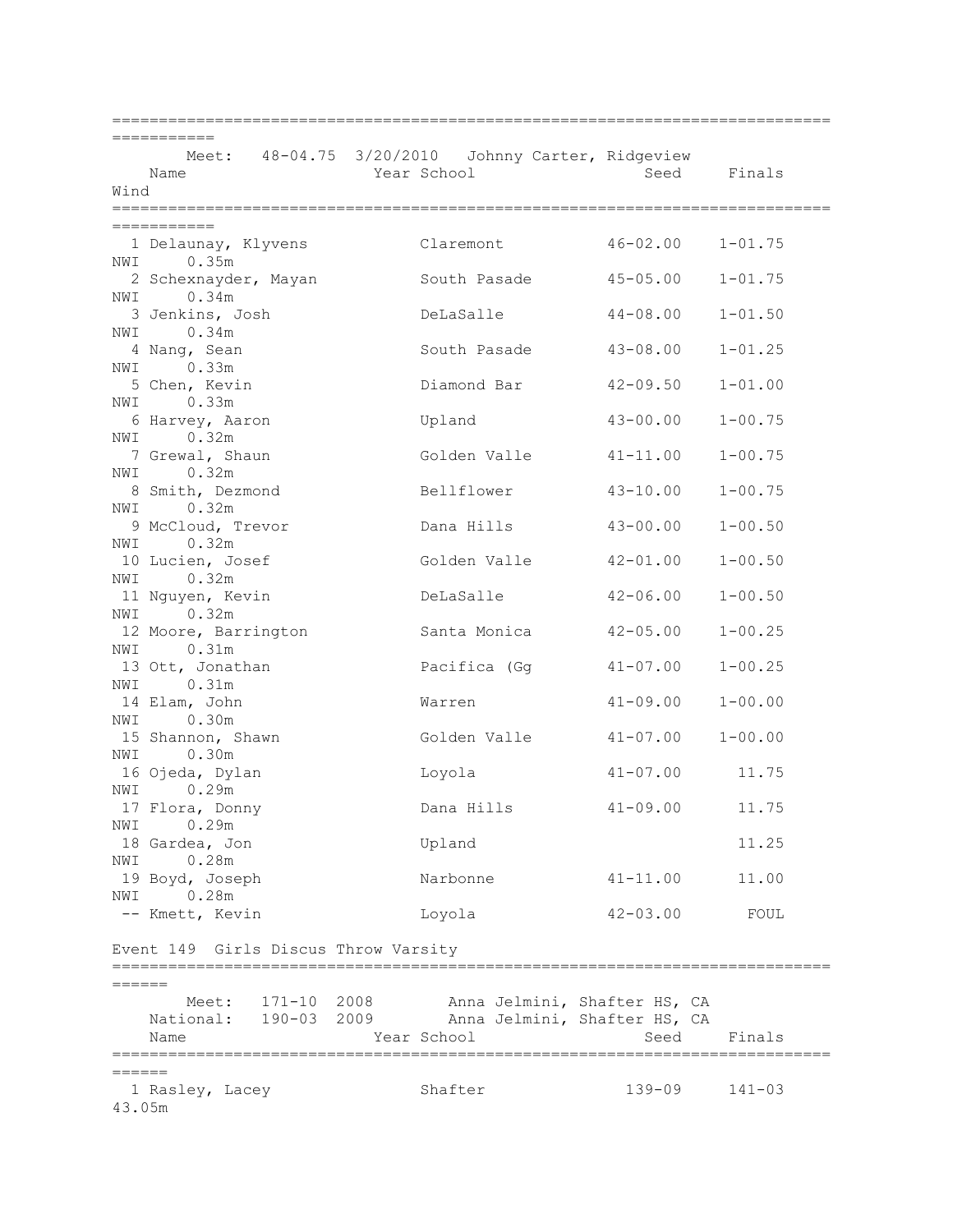| ======<br>Meet: 173-00 2008<br>Name | Jeramey Cutler, Lakewood HS<br>Year School | Seed             | Finals     |  |
|-------------------------------------|--------------------------------------------|------------------|------------|--|
| Event 150 Boys Discus Throw Varsity |                                            |                  |            |  |
| -- Pine, Shelly                     | La Habra                                   | $101 - 06$       | FOUL       |  |
| -- Asuega, Pasene                   | Fountain Val                               | $110 - 00$       | FOUL       |  |
| -- Amber, Gilbert                   | Compton                                    | $94 - 08$        | FOUL       |  |
| 21.41m                              |                                            |                  |            |  |
| 23.97m<br>24 Toleafoa, Toe          | Mayfair                                    | $94 - 06$        | $70 - 03$  |  |
| 23 Hines, Ronnesha                  | Pittsburg                                  | $92 - 01$        | $78 - 08$  |  |
| 22 Maulalo, Maranatha<br>25.62m     |                                            |                  |            |  |
| 28.11m                              | Bellflower                                 | $95 - 00$        | $84 - 01$  |  |
| 21 Wahbe, Deena                     | Upland                                     | $100 - 10$ 92-03 |            |  |
| 20 Asher, Roxanna<br>28.21m         | Fountain Val                               | $105 - 00$ 92-07 |            |  |
| 28.49m                              |                                            |                  |            |  |
| 19 Ford, Kara                       | Pacifica (Gg                               | 102-00 93-06     |            |  |
| 18 Duffy, Shannon<br>30.02m         | Irvine                                     | $115 - 00$       | $98 - 06$  |  |
| 30.04m                              |                                            |                  |            |  |
| 30.09m<br>17 Leuta, Valerie         | Fountain Val                               | $105 - 06$       | $98 - 07$  |  |
| 16 English, Carissa                 | Marina                                     | $101 - 06$       | $98 - 09$  |  |
| 30.45m                              |                                            |                  |            |  |
| 15 Udoh, Idorennyin                 | Pittsburg                                  | $95 - 02$ 99-11  |            |  |
| 14 Romero, Rachel<br>30.55m         | Roosevelt -S                               | $98 - 03$        | $100 - 03$ |  |
| 30.65m                              |                                            |                  |            |  |
| 30.75m<br>13 Talalemotu, Destini    | Millikan                                   |                  | $100 - 07$ |  |
| 12 Aubson, Devin                    | Los Osos                                   | $103 - 03$       | $100 - 11$ |  |
| 30.86m                              |                                            |                  |            |  |
| 11 Braucher, Breeann                | West Ranch                                 | $104 - 08$       | $101 - 03$ |  |
| 10 Leniu, Cheyanne<br>31.08m        | Lakewood                                   | $104 - 11$       | $102 - 00$ |  |
| 31.95m                              |                                            |                  |            |  |
| 32.23m<br>9 Tawney, Hanna           | Irvine                                     | $105 - 00$       | $104 - 10$ |  |
| 8 Ramos, Jackie                     | Golden Valle                               | $114 - 05$       | $105 - 09$ |  |
| 32.74m                              |                                            |                  |            |  |
| 33.37m<br>7 Beach, Faith            | Tulare Union                               | $105 - 00$       | $107 - 05$ |  |
| 6 Hill, Danna                       | Roosevelt -S                               | $00 - 01.25$     | $109 - 06$ |  |
| 34.41m                              |                                            |                  |            |  |
| 5 Fields, Larisha                   | Lakewood                                   | $123 - 11$       | $112 - 11$ |  |
| 4 Henderson, Raegan<br>36.62m       | Claremont                                  | $102 - 02$       | $120 - 02$ |  |
| 36.65m                              |                                            |                  |            |  |
| 41.70m<br>3 Gray, Tiffany           | El Dorado -S                               | $120 - 02$       | $120 - 03$ |  |
| 2 Allgood, Avione                   | Legacy High                                | 149-00           | $136 - 10$ |  |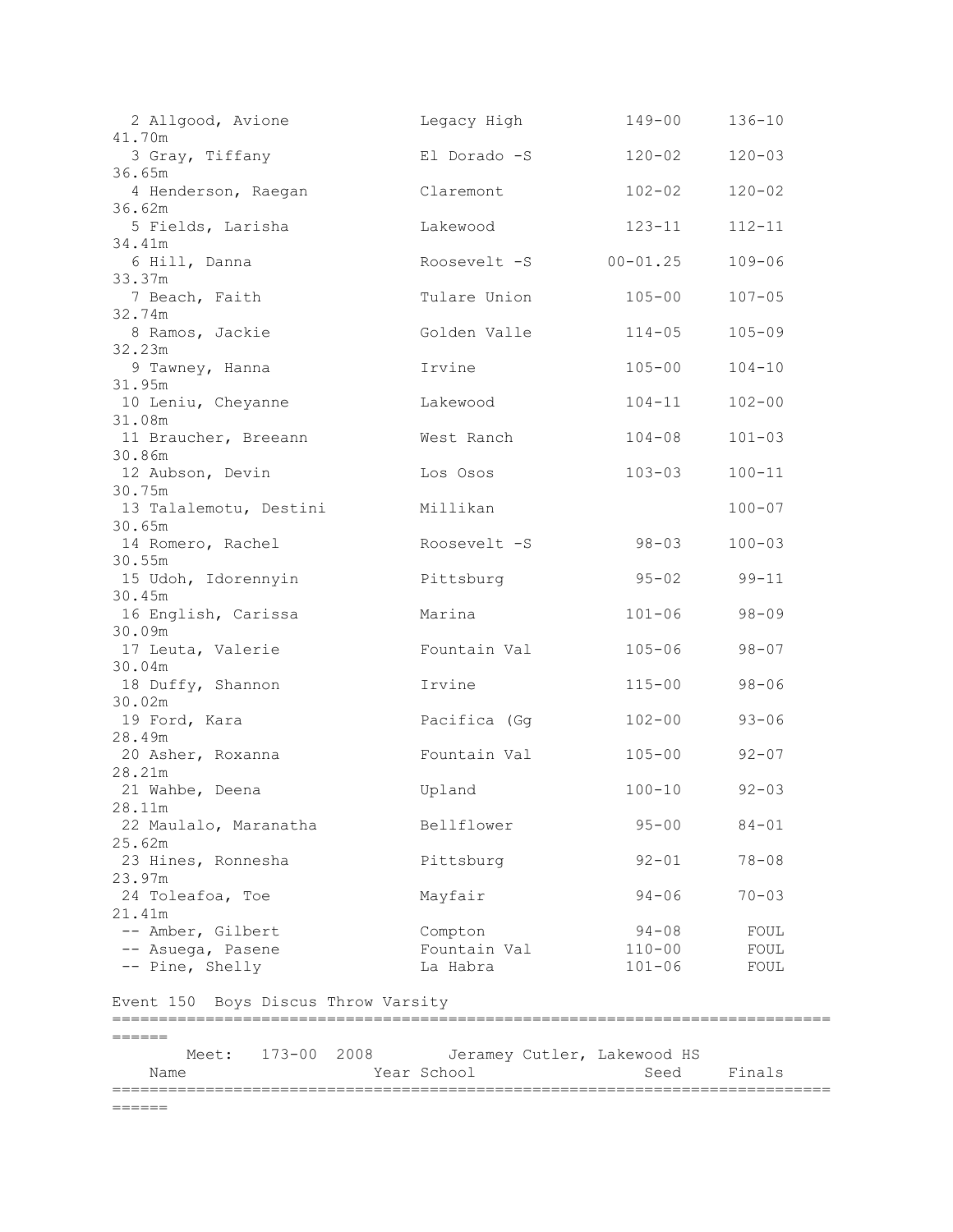| 1 Parsons, Will                  | La Habra     | $174 - 11$ | $164 - 11$ |  |  |
|----------------------------------|--------------|------------|------------|--|--|
| 50.26m                           |              |            |            |  |  |
| 2 Robison, Kody<br>47.80m        | Millikan     | $150 - 00$ | $156 - 10$ |  |  |
| 3 Dawson, Dorian                 | St. John Bos | $144 - 08$ | $152 - 03$ |  |  |
| 46.40m                           |              |            |            |  |  |
| 4 Budincich, Nick                | Loyola       | $165 - 06$ | $150 - 09$ |  |  |
| 45.94m                           |              |            |            |  |  |
| 5 Kapeli, Jordan                 | Liberty Hig  | $150 - 00$ | $148 - 07$ |  |  |
| 45.28m<br>6 Evans, Austin        | Los Osos     | $148 - 04$ | $148 - 01$ |  |  |
| 45.13m                           |              |            |            |  |  |
| 7 Bender, Mathew                 | Shafter      | $159 - 07$ | $147 - 06$ |  |  |
| 44.95m                           |              |            |            |  |  |
| 8 Meddaugh, Cody                 | Dana Hills   | $154 - 03$ | $145 - 01$ |  |  |
| 44.22m                           |              |            |            |  |  |
| 9 Beckmam, Dandre                | Bellflower   | $145 - 00$ | $144 - 09$ |  |  |
| 44.11m<br>10 Pulido, Eder        | Shafter      | $150 - 08$ | $144 - 06$ |  |  |
| 44.04m                           |              |            |            |  |  |
| 11 Vasquez, Matt                 | Irvine       | $160 - 00$ | $144 - 05$ |  |  |
| 44.01m                           |              |            |            |  |  |
| 12 Hughes, Albert                | Pacifica (Gq | $145 - 00$ | $140 - 02$ |  |  |
| 42.72m                           |              |            |            |  |  |
| 13 Park, Brandon                 | Beckman      | $141 - 10$ | $138 - 06$ |  |  |
| 42.21m<br>14 Gourd, Dylan        | Dana Hills   | $137 - 09$ | $136 - 11$ |  |  |
| 41.73m                           |              |            |            |  |  |
| 15 Johanssen, Robbie             | Irvine       | $144 - 00$ | $134 - 11$ |  |  |
| 41.12m                           |              |            |            |  |  |
| 15 Trevino, Chris                | St. John Bos | 139-07     | $134 - 11$ |  |  |
| 41.12m                           |              |            |            |  |  |
| 17 Bultman, Nick<br>40.33m       | West Ranch   | $136 - 02$ | $132 - 04$ |  |  |
| 18 Shaffer, Scott                | El Dorado -S | $142 - 04$ | $132 - 01$ |  |  |
| 40.25m                           |              |            |            |  |  |
| 19 Grisby, Willie                | Pittsburg    | $138 - 03$ | $129 - 10$ |  |  |
| 39.57m                           |              |            |            |  |  |
| 20 Teer, Josh                    | Beckman      | $142 - 07$ | 129-07     |  |  |
| 39.49m<br>21 Jenkins, Robert     |              | $134 - 00$ | $126 - 08$ |  |  |
| 38.60m                           | Loyola       |            |            |  |  |
| 22 Tuliaupupu, Brandon           | Claremont    | $147 - 08$ | $125 - 09$ |  |  |
| 38.32m                           |              |            |            |  |  |
| 23 Tovi, Sione                   | Upland       | $141 - 03$ | $125 - 06$ |  |  |
| 38.25m                           |              |            |            |  |  |
| 24 Ortiz, Chris                  | Millikan     |            | $113 - 04$ |  |  |
| 34.54m<br>25 Taves, Zach         | Millikan     | $150 - 00$ | $104 - 08$ |  |  |
| 31.90m                           |              |            |            |  |  |
| 26 Vanderploug, Jack             | Wilson (Lb)  |            | $81 - 04$  |  |  |
| 24.79m                           |              |            |            |  |  |
| -- Figueroa, Ricardo             | Golden Valle | 138-04     | FOUL       |  |  |
|                                  |              |            |            |  |  |
| Event 151 Girls Shot Put Varsity |              |            |            |  |  |

============================================================================= ======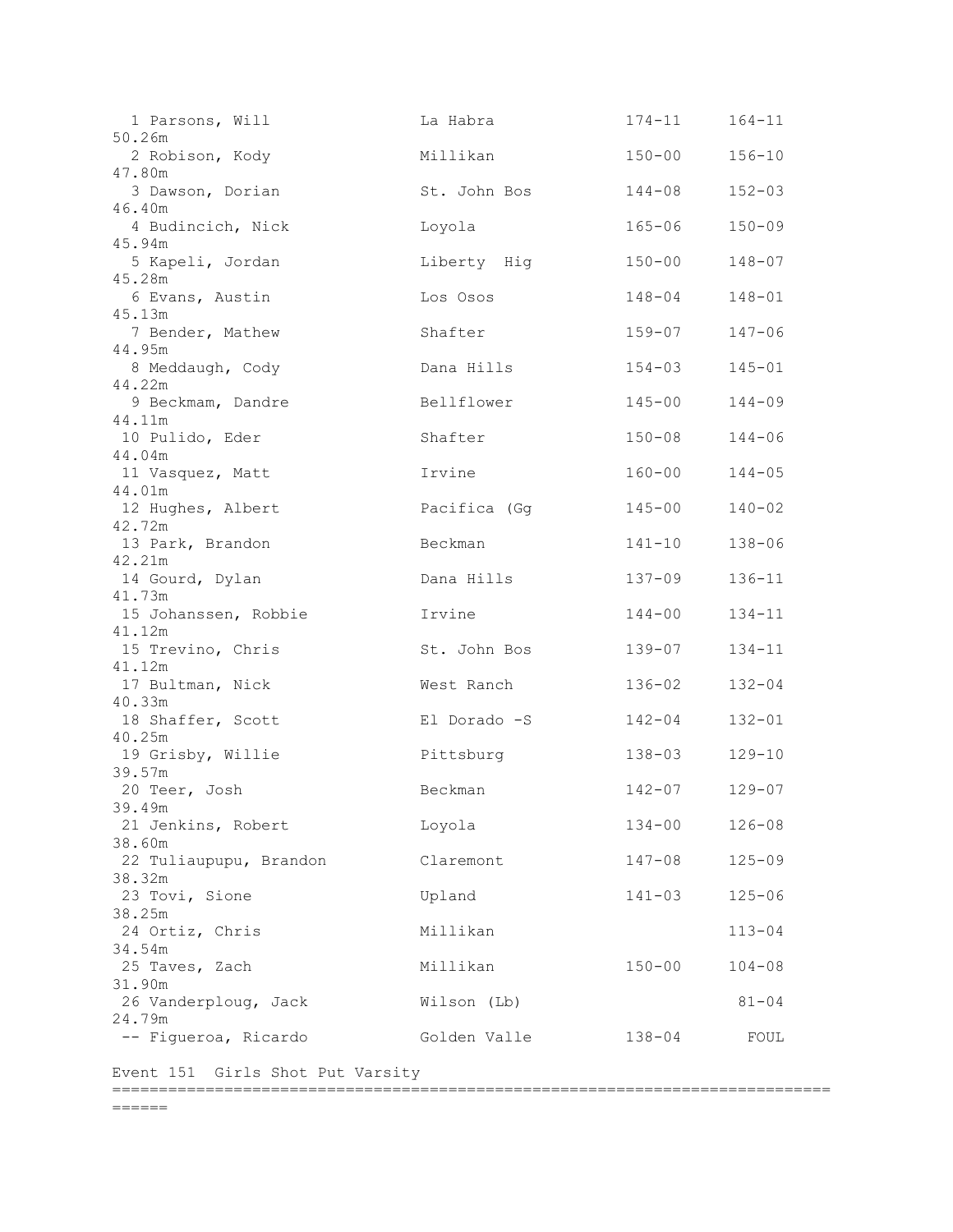| Name                          | National: 54-10.75 2003 Michelle Carter, Red Oak HS, TX<br>Year School | Meet: 47-01 3/20/2010 Jasmine Burrell, North Torrance HS, CA<br>Seed Finals |
|-------------------------------|------------------------------------------------------------------------|-----------------------------------------------------------------------------|
| $=$ $=$ $=$ $=$ $=$           |                                                                        |                                                                             |
| 1 Allgood, Avione             |                                                                        | Legacy High 44-05.00 46-03.00                                               |
| 14.09m                        |                                                                        |                                                                             |
| 2 Rasley, Lacey<br>12.93m     | Shafter                                                                | $46 - 00.50$ $42 - 05.25$                                                   |
| 3 Braucher, Breeann           | West Ranch                                                             | 39-01.00<br>$40 - 08.25$                                                    |
| 12.40m                        |                                                                        |                                                                             |
| 4 Ramos, Jackie               | Golden Valle                                                           | $36 - 11.00$<br>$37 - 07.75$                                                |
| 11.47m<br>5 Hill, Danna       | Roosevelt -S                                                           | $37 - 05.00$<br>$36 - 01.25$                                                |
| 11.00m                        |                                                                        |                                                                             |
| 6 Talalemotu, Destini         | Millikan                                                               | $35 - 10.00$                                                                |
| 10.92m                        |                                                                        |                                                                             |
| 7 Ghartey, Nina<br>10.71m     | Mayfair                                                                | $35 - 06.00$<br>$35 - 01.75$                                                |
| 8 Gray, Tiffany               | El Dorado -S                                                           | $37 - 01.00$<br>$33 - 01.50$                                                |
| 10.09m                        |                                                                        |                                                                             |
| 9 Fry, Aubrey                 | Claremont                                                              | $32 - 04.00$<br>$32 - 10.00$                                                |
| 10.00m<br>10 Fields, Larrisha | Lakewood                                                               | $33 - 10.00$<br>$32 - 07.00$                                                |
| 9.93m                         |                                                                        |                                                                             |
| 11 Amber, Gilbert             | Compton                                                                | $35 - 07.00$<br>$31 - 06.25$                                                |
| 9.60m                         |                                                                        |                                                                             |
| 12 Lane, Jameelah             | St. Mary's A                                                           | $31 - 06.00$<br>$30 - 06.25$                                                |
| 9.30m<br>13 Leniu, Cheyanne   | Lakewood                                                               | $33 - 11.00$<br>$29 - 11.00$                                                |
| 9.11m                         |                                                                        |                                                                             |
| 14 Udoh, Idorennyin           | Pittsburg                                                              | $32 - 01.00$<br>$29 - 08.00$                                                |
| 9.04m                         |                                                                        |                                                                             |
| 15 Wahbe, Deena<br>8.94m      | Upland                                                                 | $34 - 06.00$<br>$29 - 04.00$                                                |
| 16 Beach, Faith               | Tulare Union                                                           | $36 - 05.00$<br>$29 - 00.00$                                                |
| 8.83m                         |                                                                        |                                                                             |
| 17 English, Carissa           | Marina                                                                 | $31 - 10.00$<br>$28 - 11.00$                                                |
| 8.81m                         | 18 Leuta, Valerie and Tountain Val                                     | $33 - 00.00$ $28 - 07.00$                                                   |
| 8.71m                         |                                                                        |                                                                             |
| 19 Bell, Valencia             | Compton                                                                | $28 - 03.50$                                                                |
| 8.62m                         |                                                                        |                                                                             |
| 20 Hines, Ronnesha<br>8.54m   |                                                                        | Pittsburg 30-09.00 28-00.50                                                 |
| 21 Henderson, Raegan          | Claremont                                                              | $32 - 07.00$<br>$27 - 11.00$                                                |
| 8.50m                         |                                                                        |                                                                             |
| 22 Asuega, Pasene             | Fountain Val                                                           | $33 - 06.00$<br>$27 - 03.00$                                                |
| 8.30m<br>23 Williams, Tenille | Wilson (Lb)                                                            | $32 - 00.00$<br>$26 - 07.00$                                                |
| 8.10m                         |                                                                        |                                                                             |
| 24 Johnson, Desiree           | Upland                                                                 | $32 - 06.00$<br>$25 - 04.00$                                                |
| 7.72m                         |                                                                        |                                                                             |
| 24 Romero, Rachel             | Roosevelt -S                                                           | $32 - 07.00$<br>$25 - 04.00$                                                |
| 7.72m<br>26 Aubson, Devin     | Los Osos                                                               | $32 - 09.00$ $23 - 11.00$                                                   |
| 7.28m                         |                                                                        |                                                                             |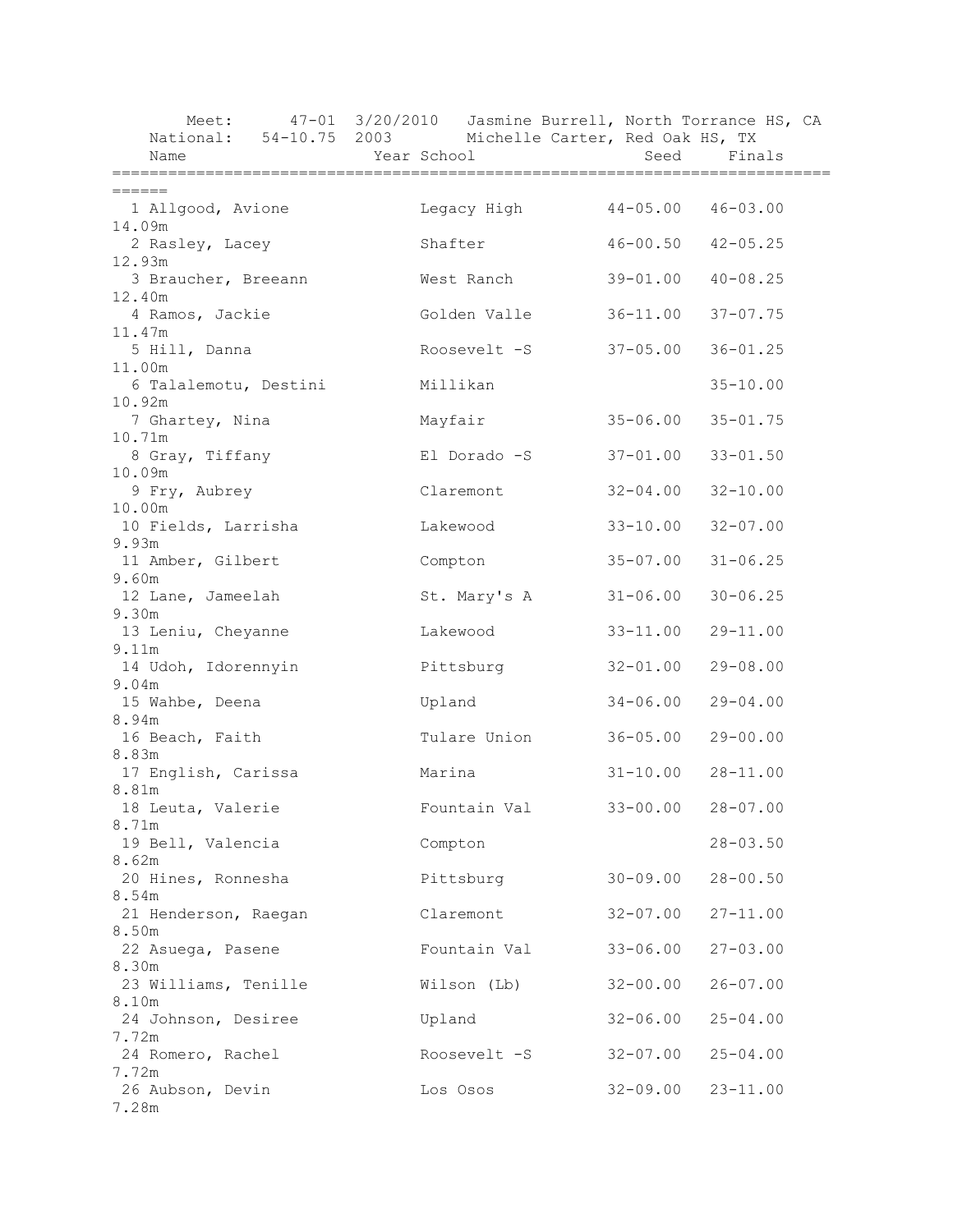| =====                                     |                                                 |              |                   |
|-------------------------------------------|-------------------------------------------------|--------------|-------------------|
|                                           | Meet: 58-03.50 3/19/2011 Kody Robison, Millikan |              |                   |
| Name                                      | Year School                                     | Seed         | Finals            |
| $======$                                  |                                                 |              |                   |
| 1 Robison, Kody                           | Millikan                                        | $55 - 00.00$ | $58 - 03.50$      |
| 17.76m                                    |                                                 |              |                   |
| 2 Kapeli, Jordan<br>16.31m                | Liberty Hig                                     | $53 - 11.00$ | $53 - 06.25$      |
| 3 Budincich, Nick                         | Loyola                                          | $52 - 11.00$ | $52 - 01.25$      |
| 15.88m                                    |                                                 |              |                   |
| 4 Meddaugh, Cody                          | Dana Hills                                      | $52 - 00.00$ | $51 - 09.50$      |
| 15.78m                                    |                                                 |              |                   |
| 5 Guerra, Jose                            | Bellflower                                      | $51 - 05.00$ | $51 - 06.25$      |
| 15.70m<br>6 Dawson, Dorian                | St. John Bos                                    | $49 - 09.00$ | $50 - 02.25$      |
| 15.29m                                    |                                                 |              |                   |
| 7 Bradley, Garrett                        | Rancho Verde                                    | $50 - 05.00$ | $49 - 07.25$      |
| 15.11m                                    |                                                 |              |                   |
| 8 Evans, Austin                           | Los Osos                                        | $48 - 07.50$ | $49 - 04.75$      |
| 15.05m                                    | Loyola                                          | $49 - 05.00$ | $48 - 11.25$      |
| 9 Jenkins, Robert<br>14.91m               |                                                 |              |                   |
| 10 Gourd, Dylan                           | Dana Hills                                      | $50 - 03.00$ | $47 - 08.75$      |
| 14.54m                                    |                                                 |              |                   |
| 11 Bultman, Nick                          | West Ranch                                      | $45 - 08.00$ | $45 - 08.75$      |
| 13.93m                                    |                                                 |              |                   |
| 12 Powell, Christian<br>13.58m            | Upland                                          |              | $44 - 06.75$      |
| 13 Tuliaupupu, Brandon                    | Claremont                                       | $45 - 07.00$ | $44 - 04.00$      |
| 13.51m                                    |                                                 |              |                   |
| 14 Pulido, Eder                           | Shafter                                         |              | $43 - 10.50$      |
| 13.37m                                    |                                                 |              |                   |
| 15 Basadre, John<br>13.36m                | Loyola                                          | $46 - 02.00$ | $43 - 10.00$      |
| 16 Lacey, John                            | Pittsburg                                       | $46 - 05.00$ | $43 - 09.75$      |
| 13.35m                                    |                                                 |              |                   |
| 17 Tovi, Sione                            | Upland                                          |              | 48-08.00 43-09.25 |
| 13.34m                                    |                                                 |              |                   |
| 18 Bender, Mathew                         | Shafter                                         | $45 - 08.00$ | $43 - 03.50$      |
| 13.19m<br>19 Johnson, Keyatta             | Upland                                          | $48 - 00.00$ | $41 - 09.00$      |
| 12.72m                                    |                                                 |              |                   |
| 20 Johnson, Brian                         | Pittsburg                                       | $44 - 09.00$ | $41 - 01.00$      |
| 12.52m                                    |                                                 |              |                   |
| 21 Pena, Harold                           | Warren                                          | $45 - 10.00$ | $37 - 06.25$      |
| 11.43m                                    |                                                 |              |                   |
| 22 Vanderploug, Jack<br>10.01m            | Wilson (Lb)                                     |              | $32 - 10.25$      |
|                                           |                                                 |              |                   |
| Event 153 Boys Distance Medley Frosh/Soph |                                                 |              |                   |
|                                           |                                                 |              |                   |
| Meet:<br>School                           | 11:17.91 3/19/2011 Dana Hills, Dana Hills       | Seed         | Finals            |
|                                           |                                                 |              |                   |

Event 152 Boys Shot Put Varsity